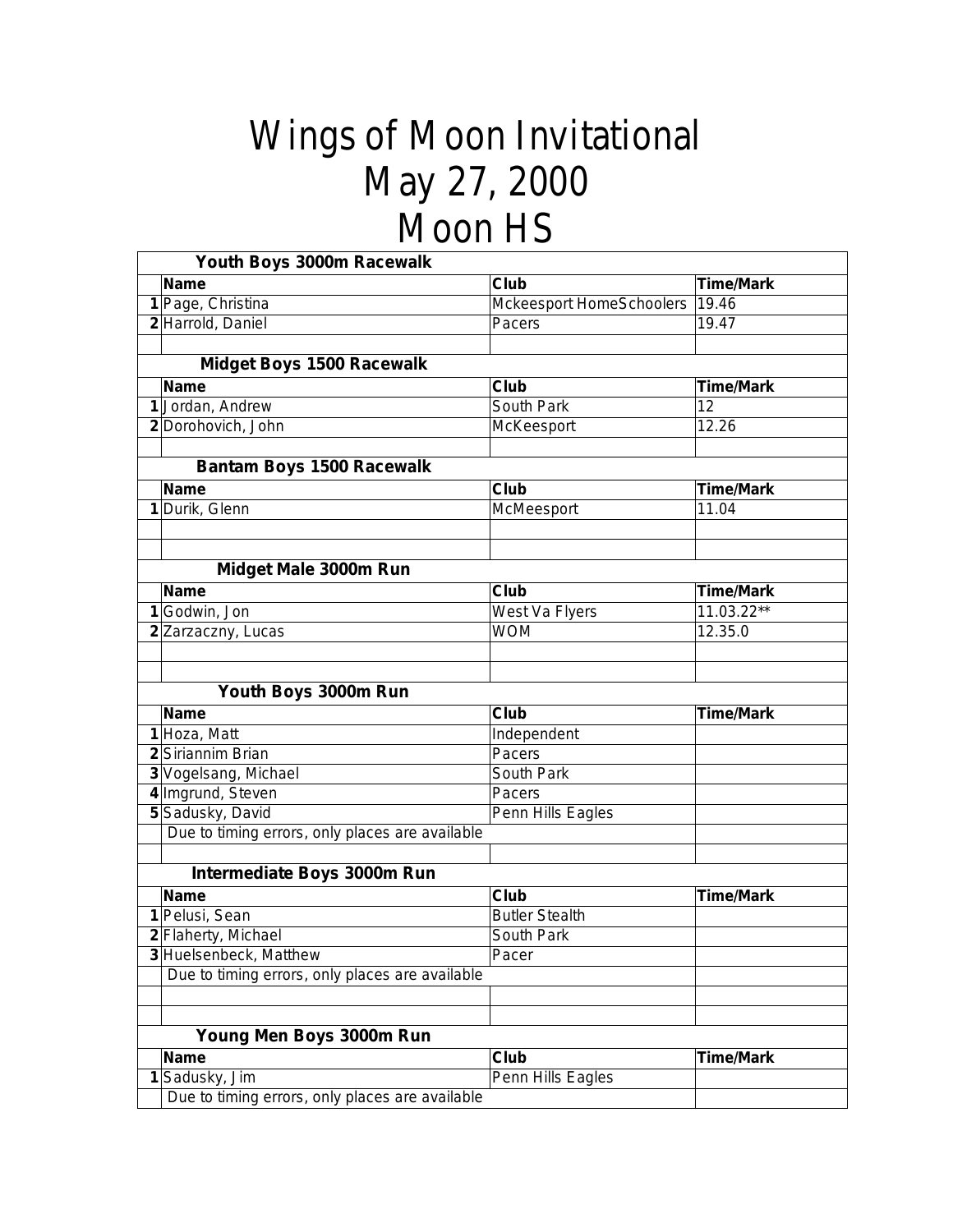|                              | Sub-Bantam Boys 4 x100 Relay          |                           |                             |  |  |  |
|------------------------------|---------------------------------------|---------------------------|-----------------------------|--|--|--|
|                              | <b>Name</b>                           | Club                      | <b>Time/Mark</b>            |  |  |  |
| 1                            |                                       | Penn Hills                | $1.12.53**$                 |  |  |  |
| $\overline{2}$               |                                       | <b>WOM</b>                | 1.13.15                     |  |  |  |
|                              |                                       |                           |                             |  |  |  |
|                              |                                       |                           |                             |  |  |  |
|                              | Bantam Boys 4 x100 Relay              |                           |                             |  |  |  |
|                              | <b>Name</b>                           | $\overline{\text{Cl}}$ ub | <b>Time/Mark</b>            |  |  |  |
| 1                            |                                       | MAAC-Team 2               | 1.03.97                     |  |  |  |
| $\overline{\mathbf{2}}$      |                                       | WOM-Team 1                | 1.04.08                     |  |  |  |
| $\overline{\mathbf{3}}$      |                                       | Youngstwn Striders        | 1.08.45                     |  |  |  |
| 4                            |                                       | WOM-Team 2                | 1.13.51                     |  |  |  |
| 5                            |                                       | South Park                | 1.18.42                     |  |  |  |
| 6                            |                                       | McKeesport                | 1.20.77                     |  |  |  |
| $\overline{7}$               |                                       | MAAC-Team 1               | 1.26.50                     |  |  |  |
|                              |                                       |                           |                             |  |  |  |
|                              | <b>MIDGET Boys 4 x100 Relay</b>       |                           |                             |  |  |  |
|                              | <b>Name</b>                           | Club                      | <b>Time/Mark</b>            |  |  |  |
| 1                            |                                       | <b>WOM</b>                | 0.59.86                     |  |  |  |
| $\overline{2}$               |                                       | <b>Penn Hills</b>         | 1.01.22                     |  |  |  |
| 3                            |                                       | <b>MCAA</b>               | 1.02.90                     |  |  |  |
| 4                            |                                       | <b>Butler Stealth</b>     | 1.11.84                     |  |  |  |
| $\overline{\mathbf{5}}$      |                                       | McKeesport                | 1.14.65                     |  |  |  |
|                              |                                       |                           |                             |  |  |  |
|                              | YOUTH Boys 4 x100 Relay               |                           |                             |  |  |  |
|                              | <b>Name</b>                           | <b>Club</b>               | <b>Time/Mark</b>            |  |  |  |
| 1                            |                                       | Youngstwn Striders        | 56.44                       |  |  |  |
| $\overline{2}$               |                                       | <b>Penn Hills</b>         | 58.67                       |  |  |  |
| $\overline{\mathbf{3}}$      |                                       | <b>MAAC</b>               | 59.2                        |  |  |  |
|                              |                                       |                           |                             |  |  |  |
|                              | <b>INTERMEDIATE Boys 4 x100 Relay</b> |                           |                             |  |  |  |
|                              |                                       |                           |                             |  |  |  |
|                              | <b>Name</b>                           | Club<br>MAAC-Team 2       | <b>Time/Mark</b><br>0.49.57 |  |  |  |
| 1<br>$\overline{\mathbf{2}}$ |                                       | <b>WOM</b>                | 0.50.78                     |  |  |  |
| 3                            |                                       | Penn Hills                | 0.53.23                     |  |  |  |
| $\overline{\mathbf{4}}$      |                                       | Penn Hills                | 0.58.67                     |  |  |  |
| 5                            |                                       | MAAC-Team 1               | 0.59.2                      |  |  |  |
| 6                            |                                       | MAAC-Mixed B/G            | 1.01.34                     |  |  |  |
|                              |                                       |                           |                             |  |  |  |
|                              | <b>Intermediate Male 110m Hurdles</b> |                           |                             |  |  |  |
|                              | <b>Name</b>                           | Club                      | <b>Time/Mark</b>            |  |  |  |
|                              | 1 Page, Alexander                     | McKeesportHomeSchoolers   | 24.05                       |  |  |  |
|                              |                                       |                           |                             |  |  |  |
|                              | Youth Boys 100m Hurdles               |                           |                             |  |  |  |
|                              | <b>Name</b>                           | Club                      | <b>Time/Mark</b>            |  |  |  |
|                              | 1 McCorney, Anthony                   | Independent               | 15.4                        |  |  |  |
|                              | 2 Henderson, Tom                      | Wolverines                | 16.5                        |  |  |  |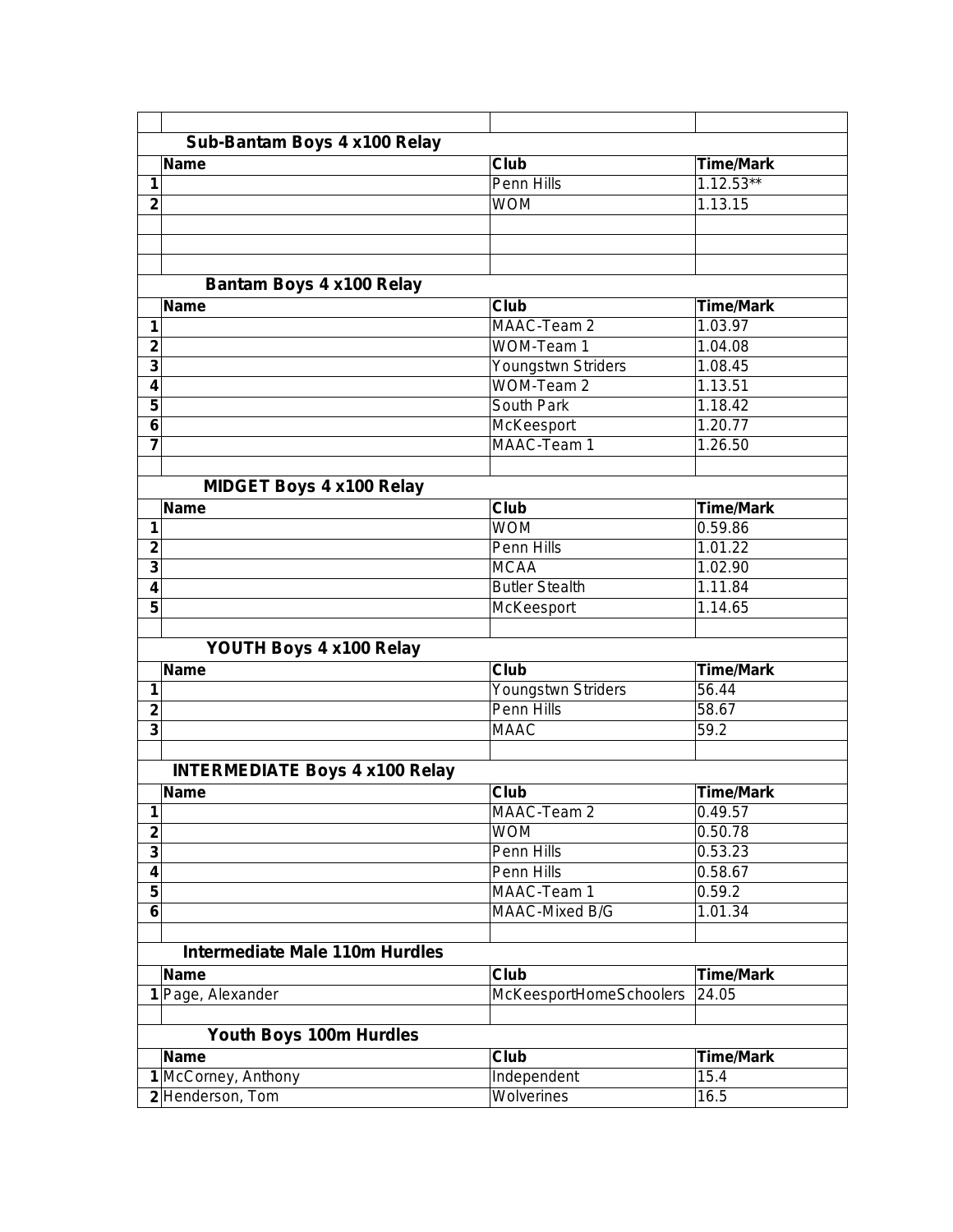| 3 White, Chris                    | <b>County Track Club</b>          | 18.7                     |         |
|-----------------------------------|-----------------------------------|--------------------------|---------|
| 4 Giland, Corey                   | <b>Beaver County</b>              | 19.8                     |         |
| 5 Carter, Charlie                 | Penn Hills Eagles                 | 20.1                     |         |
| 6 Alford, Chris                   | <b>WOM</b>                        | 20.9                     |         |
| 7 Hedjazi, Mehran                 | Monroeville Area                  | 21.7                     |         |
| 8 O'Connel, John                  | <b>Hillcrest Christian School</b> | 21.8                     |         |
| 9 Wolfgang, BJ                    | South Park                        | 23.2                     |         |
|                                   |                                   |                          |         |
|                                   |                                   |                          |         |
| <b>Midget Boys 80m Hurdles</b>    |                                   |                          |         |
| <b>Name</b>                       | Club                              | <b>Time/Mark</b>         |         |
| 1 Clemons, Toney                  | <b>ITC</b>                        | $13.9**$                 |         |
| 2 Rogers, Darrin                  | Independent                       | 14.5                     |         |
| 3 Zelik, Jon Paul                 | Pacer                             | 15                       |         |
| 4 Henson, Alex                    | Penn Hills Eagles                 | 15.5                     |         |
| 5 Washington, Malik               | <b>County Track Club</b>          | 16.4                     |         |
| 6 Lloyd, Anthony                  | <b>WOM</b>                        | 17.2                     |         |
| 7 Smith, Alex                     | South Park                        | $\overline{18}$          |         |
| 8 Carter, Brandon                 | Penn Hills Eagles                 | 18.9                     |         |
| 9 McMperson, Dan                  | <b>Butler</b>                     | 19.2                     |         |
|                                   |                                   |                          |         |
| <b>Sub-Bantam Boys 100m Final</b> |                                   |                          |         |
| <b>Name</b>                       | Club                              | <b>Time/Mark (Final)</b> |         |
| 1 Conner, Kyle                    | W Va Flyers                       | 16.33                    | (15.17) |
| 2 Christian, Cullen               | Penn Hills Eagles                 | 16.32                    | (16.14) |
| 3 Coleman, Randall                | Penn Hills Eagles                 | 16.54                    | (16.25) |
| 4 Jeffreys, Matt                  | <b>WOM</b>                        | 17.12                    | (17.62) |
| 5 Jeter, Roderick                 | <b>WOM</b>                        | 17.3                     | (17.84) |
| 6 Williams, Richard               | Youngstwn Striders                | 17.36                    | (19.68) |
| 7 Florence, Deron                 | <b>WOM</b>                        | 18.88                    |         |
| 8 Douglas, Joshua                 | Penn Hills Eagles                 | 18.95                    |         |
| 9 Washington, Joe                 | Penn Hills Eagles                 | 19.56                    |         |
| 10 Mitchell, Reggie               | Penn Hills Eagles                 | 19.82                    |         |
| 11 Johnson, Jon                   | Nadia                             | 20.1                     |         |
| 12 Johnson, Eric                  | Penn Hills Eagles                 | 20.16                    |         |
| 13 Presberry, Izumi               | Penn Hills Eagles                 | 20.33                    |         |
| 14 Boyd, DaShaun                  | <b>WOM</b>                        | 20.38                    |         |
| 15 Chambers, Robert               | Nadia                             | 20.5                     |         |
| 16 Bradley, Daniel                | <b>MAAC</b>                       | 20.67                    |         |
| 17 Toomy, Patrice                 | <b>MAAC</b>                       | 21.45                    |         |
| 18 Jones, Joseph                  | Penn Hills Eagles                 | 22.04                    |         |
| 19 Livsey, Patrick                | <b>MAAC</b>                       | 22.65                    |         |
| 20 Hadgdon, Dean                  | <b>Hillcrest Christian School</b> | 30.49                    |         |
| 21 Schmidt, Samuel                | <b>Butler Stealth</b>             | 2260                     |         |
| <b>Bantam Boys 100m Final</b>     |                                   |                          |         |
| <b>Name</b>                       | Club                              | <b>Time/Mark (Final)</b> |         |
| 1 Carter, Maurice                 | <b>WOM</b>                        | 15.17                    | (14.7)  |
| 2 Hudson, Darien                  | <b>WOM</b>                        | 15.52                    | (14.6)  |
| 3 East, JoVon                     | Penn Hills Eagles                 | 15.52                    | (14.95) |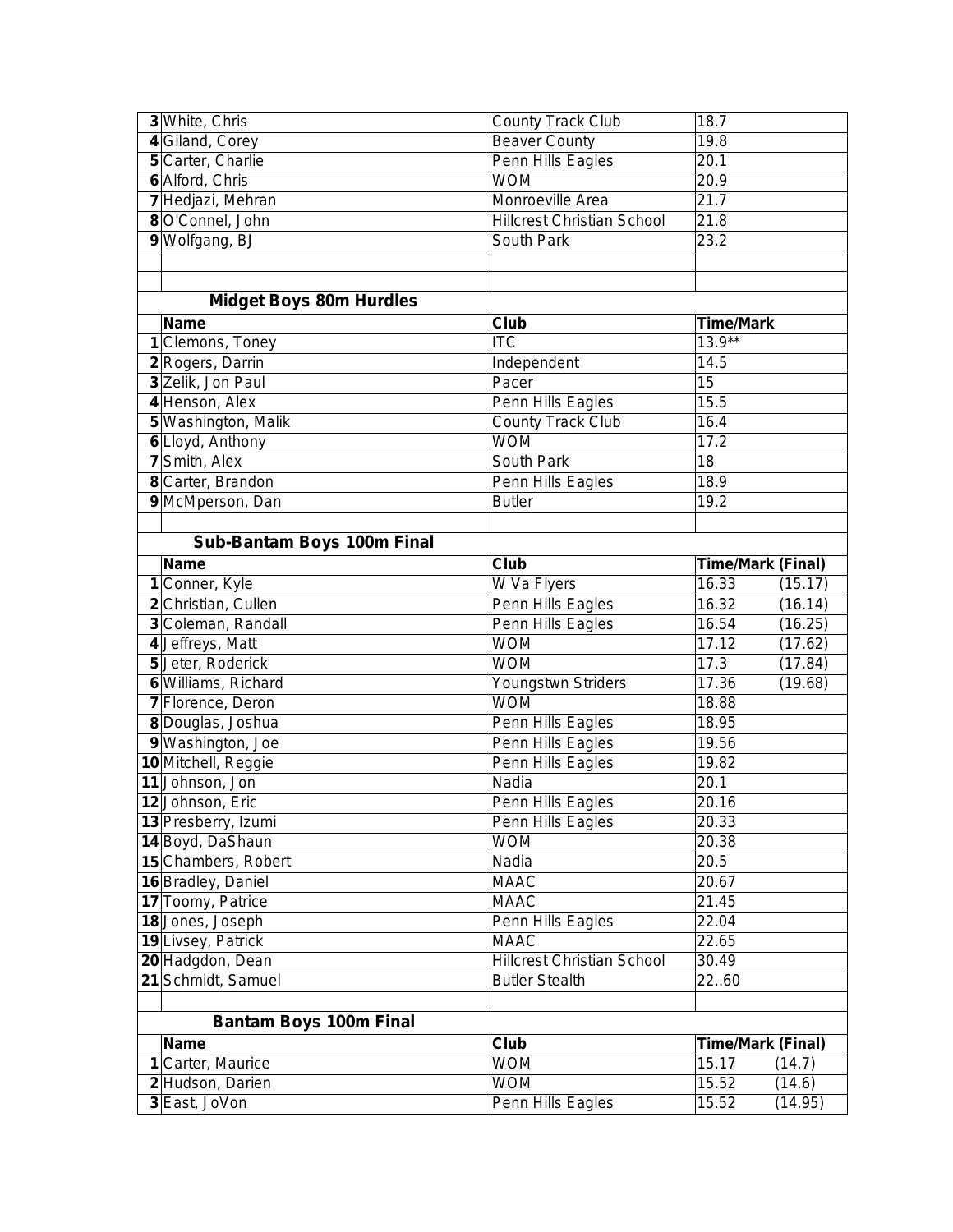| 4 Livsey, Eric                 | <b>MAAC</b>              | 15.56                    | (15.40) |
|--------------------------------|--------------------------|--------------------------|---------|
| 5 Blackmon, Andrew             | <b>River City Elite</b>  | 15.29                    |         |
| 6 Hall, Matthew                | <b>South Park</b>        | 15.57                    |         |
| 7 Geiselhart, Eric             | <b>MAAC</b>              | 15.65                    |         |
| 8 Williams, Brian              | <b>MAAC</b>              | 16.02                    |         |
| 9 Rash, Joshua                 | Penn Hills Eagles        | 16.19                    |         |
| 10 Mosley, Earl                | <b>River City Elite</b>  | 16.26                    |         |
| 11 Braswell, Kenny             | Penn Hills Eagles        | 16.29                    |         |
| 12 Jewel, Kevin                | Mckeesport               | 16.39                    |         |
| 13 Williams, Ricky             | Youngstwn Striders       | 16.41                    |         |
| 14 Schifino, Greg              | Penn Hills Eagles        | 16.45                    |         |
| 15 Polzat, Devin               | <b>WOM</b>               | 16.47                    |         |
| 16 Alford, Tyrell              | <b>WOM</b>               | 16.5                     |         |
| 17 Howard, Roxell              | Penn Hills Eagles        | 16.7                     |         |
| 18 Teague, Akise               | Youngstwn Striders       | 16.78                    |         |
| 19 Showers, Floyd              | Youngstwn Striders       | 16.99                    |         |
| 20 Vignetti, Mario             | <b>River City Elite</b>  | 17.07                    |         |
| 21 Senior, Julian              | <b>MAAC</b>              | 17.46                    |         |
| 22 Baldwin, Aaron              | Youngstwn Striders       | 17.54                    |         |
| 23 Ramarez, Dean               | <b>MAAC</b>              | 17.82                    |         |
| 24 Makings, Jermaine           | <b>MAAC</b>              | 17.97                    |         |
| 25 Staten, Christopher         | Jag                      | 18.51                    |         |
| 26 Fuller, Kenny               | Youngstwn Striders       | 18.82                    |         |
| 27 Thomas, Darrell             | <b>County Track Club</b> | 19.05                    |         |
| 28 Natarionni, Tyler           | <b>WOM</b>               | 19.22                    |         |
| 29 Berryman, Tyler             | Penn Hills Eagles        | 19.44                    |         |
| 30 Simmons, Justin             | <b>WOM</b>               | 19.59                    |         |
| 31 Morrow, Markus              | <b>Tussey Mountain</b>   | 19.77                    |         |
| 32 Titus, Jamal                | Nadia                    | 19.79                    |         |
| 33 Nelson, Josha               | <b>WOM</b>               | 19.91                    |         |
| 34 Mischler, Ryan              | <b>WOM</b>               | 20.86                    |         |
| 35 Hill, Eric                  | <b>MAAC</b>              | 22.33                    |         |
|                                |                          |                          |         |
| <b>Midget Boys 100m Finals</b> |                          |                          |         |
| <b>Name</b>                    | Club                     | <b>Time/Mark (Final)</b> |         |
| 1 Mosely, Byron                | Youngstwn Striders       | 12.07                    | (12.02) |
| 2 Clemons, Toney               | $\overline{\text{ITC}}$  | 13.85                    | (13.52) |
| 3 Townsend, Devin              | Youngstwn Striders       | 14/26                    | (13.71) |
| 4 Lyons, Wesley                | <b>ITC</b>               | 14.02                    | (13.82) |
| 5 Rogers, Darren               | Independent              | 14.52                    | (13.85) |
| 6 Bills, Jaru's                | Jag                      | 14.57                    | (14.6)  |
| 7 Pettis, Patrick              | <b>WOM</b>               | 14.8                     |         |
| 8 Jeter, Tyler                 | <b>WOM</b>               | 15                       |         |
| 9 Williams, David              | <b>MAAC</b>              | 15.22                    |         |
| 10 Alford, Nigel               | <b>WOM</b>               | 15.3                     |         |
| 11 Bradley, Carey              | <b>MAAC</b>              | 15.62                    |         |
| 12 McLendon Stephen            | Penn Hills               | 15.63                    |         |
| 13 East, Santino               | Penn Hills               | 15.8                     |         |
| 14 Tardy, Harold               | Nadia                    | 15.87                    |         |
| 15 Jeter, D'Mar                | <b>WOM</b>               | 15.89                    |         |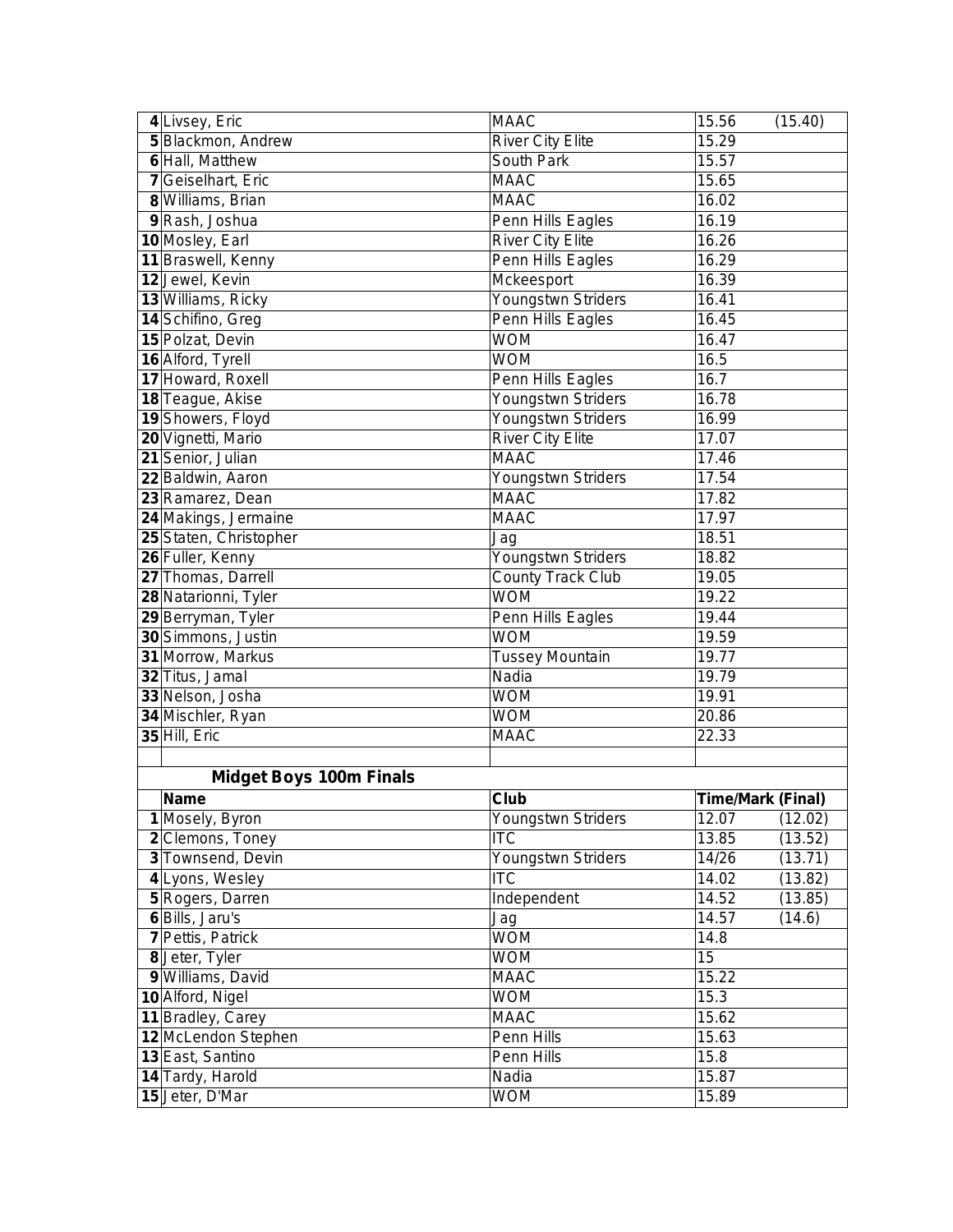| 16 Lawrence, Kirkland                | Jag                     | 15.91             |         |
|--------------------------------------|-------------------------|-------------------|---------|
| 17 Sutherland, William               | <b>WOM</b>              | 16.11             |         |
| 18 Taylor, Noah                      | <b>River City Elite</b> | 16.19             |         |
| 19 Powell, Reynard                   | Penn Hills              | 16.21             |         |
| 20 Johnaon, Jacques                  | Penn Hills              | 16.28             |         |
| 21 Gibbs, John                       | <b>Butler Stealth</b>   | 16.73             |         |
| 22 Schmoyer, Matthews                | Pacer                   | 16.98             |         |
| 23 Forte, Anthony                    | Pacer                   | 16.99             |         |
| 24 Wilkerson, Isaiah                 | Nadia                   | 18.45             |         |
| 25 Stewart, Paul                     | <b>WOM</b>              | 18.88             |         |
| 26 Gascorine, Michael                | Mars                    | 19.08             |         |
|                                      |                         |                   |         |
| Youth Boys 100m Finals               |                         |                   |         |
| <b>Name</b>                          | Club                    | Time/Mark (Final) |         |
| 1 Coleman, Raymond                   | Penn Hills              | 12.03             | (12.09) |
| 2 Malius, Alex                       | <b>Tussey Mountain</b>  | 12.79             | (12.35) |
| 3 Holmes, Kellen                     | Mon Valley              | 12.93             | (12.44) |
| 4 Townsend, Darion                   | Youngstwn Striders      | 13.04             | (12.48) |
| 5 King, Justin                       | <b>MAAC</b>             | 12.69             | (12.79) |
| 6 Arnett, Andre                      | Youngstwn Striders      | 13.42             | (13.61) |
| 7 Thomas, Larry                      | Youngstwn Striders      | 13.46             |         |
| 8 Albert, Ryan                       | South Butler Flyers     | 13.57             |         |
| 9 King, James                        | Nadia                   | 13.61             |         |
| 10 Zimmerman, Michael                | South Butler Flyers     | 14.19             |         |
| 11 Tyler, Stevens                    | Pacer                   | 14.61             |         |
| 12 Kubicek, Alex                     | <b>MAAC</b>             | 14.76             |         |
| 13 Harris, Quincy                    | Youngstwn Striders      | 15.01             |         |
| 14 McFelridge, Joe                   | <b>MAAC</b>             | 15.02             |         |
| 15 Nicholson, Andrew                 | Youngstwn Striders      | 15.35             |         |
| 16 Ward, Justin                      | <b>MAAC</b>             | 15.39             |         |
| 17 Enyeart, Jonathan                 | Pacer                   | 15.62             |         |
| 18 Alford, Chris                     | <b>WOM</b>              | 15.91             |         |
| 19 Benion, Bill                      | <b>MAAC</b>             | 15.99             |         |
| 20 Giesin, John                      | McKeesport              | 16.49             |         |
| 21 Schifino, Ray                     | Penn Hills              | 16.84             |         |
|                                      |                         |                   |         |
| <b>Intermediate Boys 100m Finals</b> |                         |                   |         |
| <b>Name</b>                          | Club                    | Time/Mark (Final) |         |
| 1 Salis, Leviod                      | <b>WOM</b>              | 11.54             | (11.80) |
| 2 Irish, Robert                      | Penn Hills              | 12.10             | (12.10) |
| 3 Prunty, Terrell                    | Penn Hills              | 12.39             | (12.12) |
| 4 Goade, DeVonne                     | Penn Hills              | 12.22             | (12.29) |
| 5 Rivers, Richard                    | Youngtown Striders      | 12.20             | (12.37) |
| 6 Johnson, Ronald                    | <b>River City Elite</b> | 12.13             | (12.47) |
| 7 Henry, Dionte                      | <b>WOM</b>              | 12.67             |         |
| 8 Phipps, Wayne                      | Penn Hills              | 12.82             |         |
| 9 Bass, Dom                          | <b>MAAC</b>             | 13.05             |         |
| 10 Shuelke, lan                      | <b>Butler Stealth</b>   | 13.64             |         |
| 11 Core, Greg                        | South Butler Flyers     | 13.75             |         |
|                                      |                         |                   |         |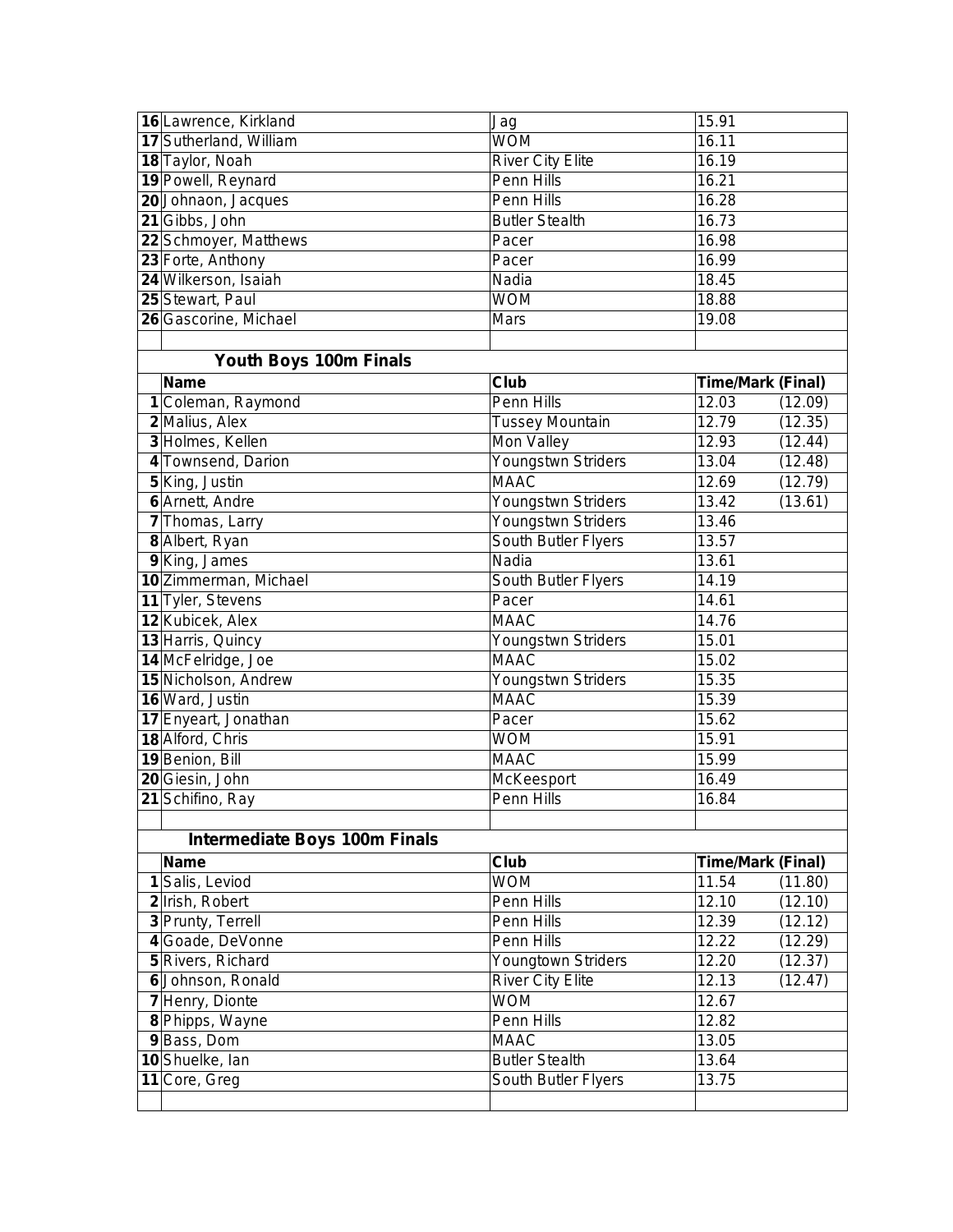|   | Young Men Boys 100m Finals  |                        |                   |  |  |
|---|-----------------------------|------------------------|-------------------|--|--|
|   | <b>Name</b>                 | Club                   | Time/Mark (Final) |  |  |
|   | 1 Freyermuth, Justin        | South Butler Flyers    | 12.05             |  |  |
|   |                             |                        |                   |  |  |
|   |                             |                        |                   |  |  |
|   |                             |                        |                   |  |  |
|   |                             |                        |                   |  |  |
|   |                             |                        |                   |  |  |
|   |                             |                        |                   |  |  |
|   |                             |                        |                   |  |  |
|   |                             |                        |                   |  |  |
|   |                             |                        |                   |  |  |
|   | <b>Sub-Bantam Boys 800m</b> |                        |                   |  |  |
|   | <b>Name</b>                 | Club                   | <b>Time/Mark</b>  |  |  |
| 1 | Coleman, Randall            | Penn Hills Eagles      | 2.57.60           |  |  |
|   | 2 Anderson, Charles         | Penn Hills Eagles      | 3.04.05           |  |  |
|   | 3 Smith, Williams           | Nadia                  | 3.04.98           |  |  |
|   | 4 Godwin, Charles           | W Va Flyers            | 3.05.60           |  |  |
|   | 5 Allen, Ryan               | Penn Hills Eagles      | 3.08.33           |  |  |
|   | 6 Busko, Jared              | South Park             | 3.28.69           |  |  |
|   | 7 Leshnock, Brett           | Penn Hills Eagles      | 3.31.01           |  |  |
|   | 8 Gamar, Ryan               | <b>Tussey Mountain</b> | 3.39.78           |  |  |
|   | 9 Berrymon, Kenny           | Penn Hills Eagles      | 4.23.75           |  |  |
|   |                             |                        |                   |  |  |
|   | <b>Bantam Boys 800m</b>     |                        |                   |  |  |
|   | <b>Name</b>                 | Club                   | <b>Time/Mark</b>  |  |  |
|   | 1 Mitchell, Dan             | <b>Tussey Mountain</b> | 2.43.87**         |  |  |
|   | 2 Becker, Miles             | Pacer                  | 2.50.55           |  |  |
|   | 3 Johnson, Aaron            | Penn Hills Eagles      | 2.58.92           |  |  |
|   | 4 Ekis, Danny               | Penn Hills Eagles      | 2.59.28           |  |  |
|   | 5 Hutchinson David          | <b>WOM</b>             | 3.13.37           |  |  |
|   | 6 Matthews, Sean            | Mars                   | 3.14.15           |  |  |
|   | 7 Dorman, Jordan            | Penn Hills Eagles      | 3.14.67           |  |  |
|   | 8 Garner, Julian            | Penn Hills Eagles      | 3.25.11           |  |  |
|   | 9 Kegges, Ryan              | Penn Hills Eagles      | 3.25.44           |  |  |
|   | 10 Pinker, Douglas          | <b>Tussey Mountain</b> | 3.33.43           |  |  |
|   | 11 Greer, Mason             | Penn Hills Eagles      | 3.35.37           |  |  |
|   | 12 Bennett, D'Andre         | Jag                    | 3.40.31           |  |  |
|   |                             |                        |                   |  |  |
|   | <b>Midget Boys 800m</b>     |                        |                   |  |  |
|   | <b>Name</b>                 | Club                   | <b>Time/Mark</b>  |  |  |
|   | 1 Donaldson, Jordon         | <b>Tussey Mountain</b> | 2.41.38           |  |  |
|   | 2 Busko, Joshua             | South Park             | 2.45.40           |  |  |
|   | 3 Burns, Kenneth            | <b>WOM</b>             | 2.48.91           |  |  |
|   | 4 Bradley, Carey            | <b>MAAC</b>            | 2.49.16           |  |  |
|   | 5 Langhas, Kyle             | <b>WOM</b>             | 2.52.49           |  |  |
|   | 6 Solyan, Brad              | <b>WOM</b>             | 2.53.62           |  |  |
|   | 7 Carter, Brandon           | Penn Hills Eagles      | 2.59.36           |  |  |
|   | 8 Moran, Tony               | Mars                   | 3.04.20           |  |  |
|   | 9 Johnson, Christopher      | <b>Tussey Mountain</b> | 3.11.02           |  |  |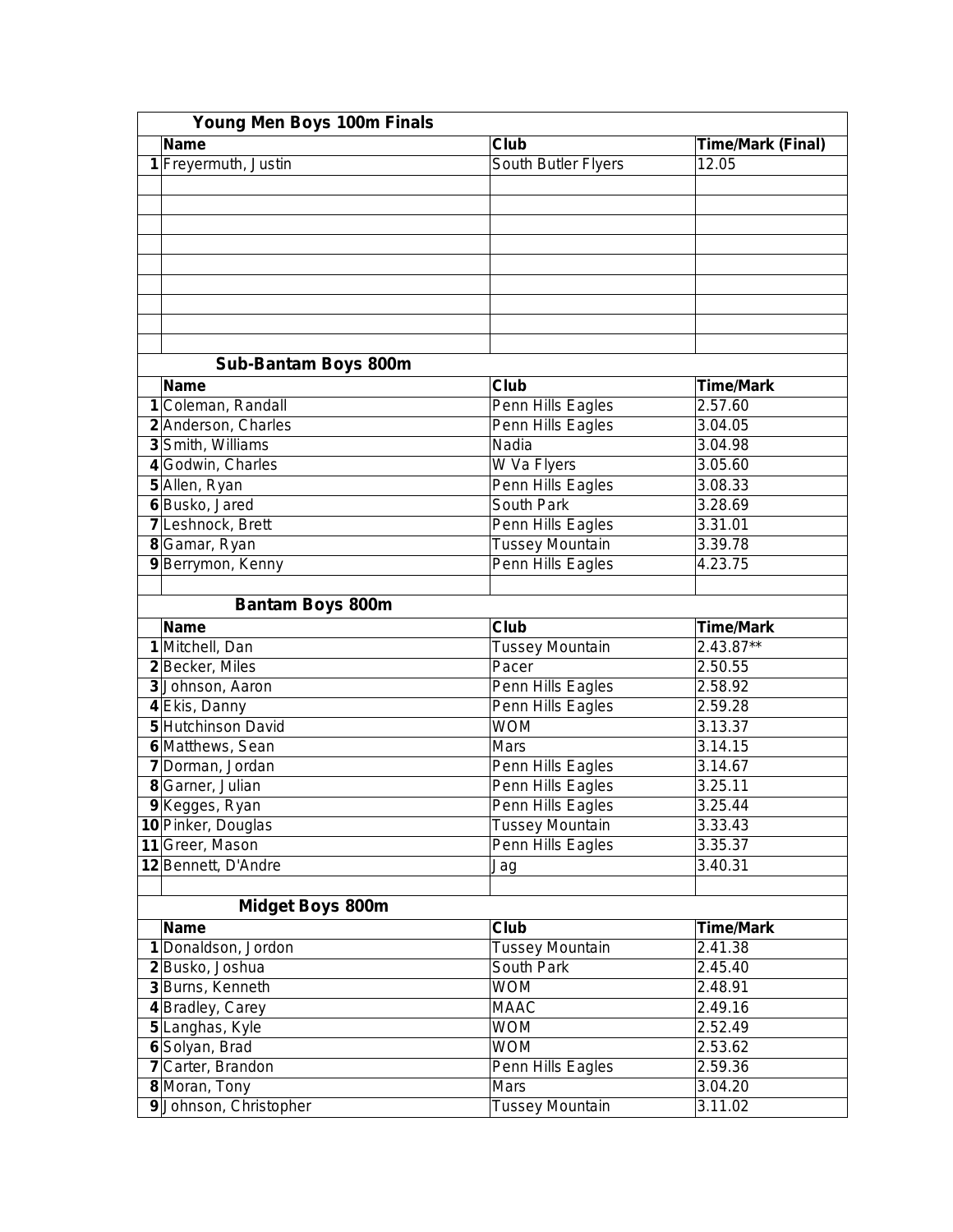| 10 Schmoyer, Matthews         | Pacer                             | 3.15.01          |  |  |
|-------------------------------|-----------------------------------|------------------|--|--|
| 11 Lewis, Michael             | Mars                              | 3.22.29          |  |  |
|                               |                                   |                  |  |  |
| Youth Boys 800m               |                                   |                  |  |  |
| <b>Name</b>                   | Club                              | <b>Time/Mark</b> |  |  |
| 1 Busko, Justin               | South Park                        | 2.29.9           |  |  |
| 2 O'Connel, John              | <b>Hillcrest Christain School</b> | 2.42.9           |  |  |
| 3 Camacho, Rico               | Pacer                             | 2.45.7           |  |  |
| 4 Hovrilla, Brian             | Penn Hills Eagles                 | 2.51.4           |  |  |
| 5 Cessar, Jacob               | <b>County Track Club</b>          | 2.53.7           |  |  |
| 6 Sadusky, David              | Penn Hills Eagles                 | 3.36.4           |  |  |
|                               |                                   |                  |  |  |
| <b>Intermediate Boys 800m</b> |                                   |                  |  |  |
| <b>Name</b>                   | Club                              | <b>Time/Mark</b> |  |  |
| 1 Puelia, Matthew             | Independent                       | 2.07.2           |  |  |
| 2 Andreassi, Matt             | <b>Butler Stealth</b>             | 2.20.4           |  |  |
| 3 Pelusi, Sean                | <b>Butler Stealth</b>             | 2.22.7           |  |  |
| 4 Graves, Paul                | Jag                               | 2.26.1           |  |  |
| 5 Pappas, Thomas              | <b>Butler Stealth</b>             | 2.46.9           |  |  |
|                               |                                   |                  |  |  |
| Young Men Boys 800m           |                                   |                  |  |  |
| <b>Name</b>                   | Club                              | <b>Time/Mark</b> |  |  |
| 1 Hairston, Roderick          | Penn Hills Eagles                 | 2.11.7           |  |  |
| 2 Sadusky, Jim                | Penn Hills Eagles                 | 2.56.9           |  |  |
|                               |                                   |                  |  |  |
|                               |                                   |                  |  |  |
| <b>Sub Bantam Boys 400m</b>   |                                   |                  |  |  |
| <b>Name</b>                   | Club                              | <b>Time/Mark</b> |  |  |
| 1 Cullen, Christian           | Penn Hills Eagles                 | 1.15.9           |  |  |
| 2 Allen, Ryan                 | Penn Hills Eagles                 | 1.26.1           |  |  |
| 3 Jeffreys, Danny             | <b>WOM</b>                        | 1.27.5           |  |  |
| 4 Burleigh, Antonio           | Penn Hills Eagles                 | 1.27.5           |  |  |
| 5 Leshnock, Brett             | Penn Hills Eagles                 | 1.34.4           |  |  |
| 6 Phoenix, Joel               | <b>WOM</b>                        | 1.35.9           |  |  |
| 7 Mitchell, Reggie            | Penn Hills Eagles                 | 1.42.9           |  |  |
| 8 Presberry, Izumi            | Penn Hills Eagles                 | 1.46.4           |  |  |
| 9 Jones, Joseph               | Penn Hills Eagles                 | 1.46.7           |  |  |
| 10 Schmidt, Samuel            | <b>Butler Stealth</b>             | 1.49.6           |  |  |
|                               |                                   |                  |  |  |
| <b>Bantam Male 400m</b>       |                                   |                  |  |  |
| <b>Name</b>                   | Club                              | <b>Time/Mark</b> |  |  |
| 1 Mitchell, Ian               | <b>Tussey Mountain</b>            | 1.12.7           |  |  |
| 2 Becker, Miles               | Pacer                             | 1.13.3           |  |  |
| 3 Wilkerson, Micah            | Nadia                             | 1.13.6           |  |  |
| 4 Henderson, Weston           | Wolverines                        | 1.15.9           |  |  |
| 5 Braswell, Kenny             | Penn Hills                        | 1.16.0           |  |  |
| 6 East, Ja Voni               | Penn Hills                        | 1.16.7           |  |  |
| 7 Hudson, Darien              | <b>WOM</b>                        | 1.17.4           |  |  |
| 8 Solyan, Brad                | Independent                       | 1.18.8           |  |  |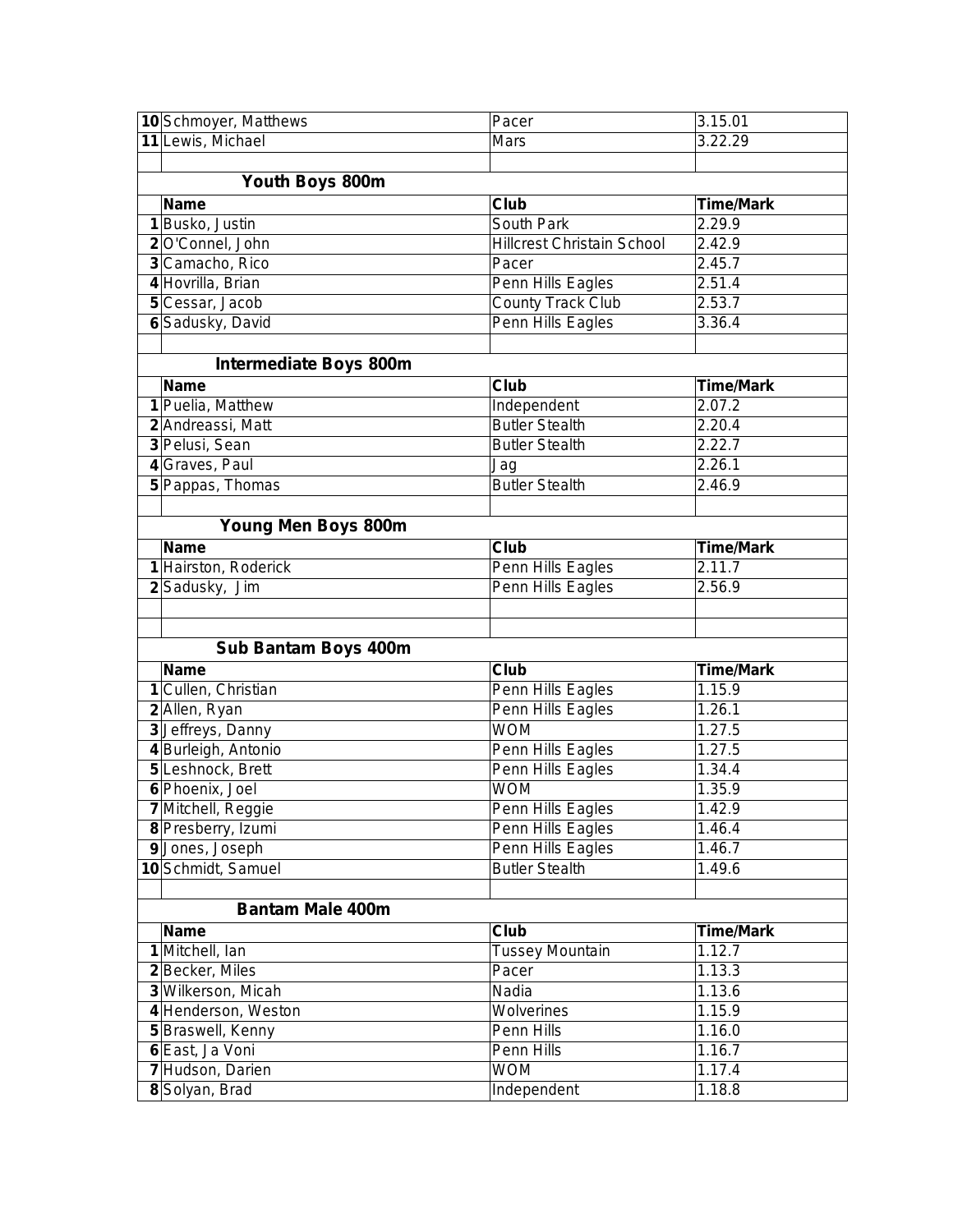| 9 Bluck, Mason                | Tussey Mountain        | 1.20.1               |
|-------------------------------|------------------------|----------------------|
| 10 Zimmerman, Randy           | <b>Tussey Mountain</b> | 1.27.5               |
| 11 Mathews, Sean              | Mars                   | 1.27.7               |
| 12 Bennet, D'Andre            | Jag                    | 1.29.0               |
| 13 Hall, Julian               | Monroeville Area       | 1.29.2               |
| 14 Pinker, Douglass           | <b>Tussey Mountain</b> | 1.37.5               |
|                               |                        |                      |
|                               |                        |                      |
|                               |                        |                      |
|                               |                        |                      |
|                               |                        |                      |
|                               |                        |                      |
|                               |                        |                      |
| <b>Midget Male 400m</b>       |                        |                      |
| <b>Name</b>                   | Club                   | <b>Time/Mark</b>     |
| 1 Donaldson, Jordan           | <b>Tussey Mountain</b> | 1.04.16              |
| 2 Lons, Wesley                | ITC                    | 1.05.18              |
| 3 Jefferson, Leeian           | Penn Hills             | 1.07.06              |
| 4 Henderson, Nick             | Wolverines             | 1.07.97              |
| 5 Jones, Warren               | Penn Hills             | 1.10.33              |
| 6 Elliot, Stewart             | Jag                    | 1.10.88              |
| 7 Gholson, Justin             | Nadia                  | 1.11.45              |
| 8 Bradley, Carey              | <b>MAAC</b>            | 1.15.44              |
| 9 Pettis, Patrick             | <b>WOM</b>             | 1.15.50              |
| 10 East, Santino              | Penn Hills             | 1.17.65              |
| 11 Mitchell, Ryan             | <b>Tussey Mountain</b> | 1.19.68              |
| 12 Johnson, Jacques           | <b>Penn Hills</b>      | 1.20.87              |
| 13 McLendon, Stephen          | Penn Hills             | 1.21.59              |
| 14 Lewis, Michael             | Mars                   | 1.30.51              |
|                               |                        |                      |
| Youth Male 400m               |                        |                      |
| <b>Name</b>                   | Club                   | <b>Time/Mark</b>     |
| 1 Coleman, Raymond            | Penn Hills             | 0.55.99              |
| 2 McCorvey, Anthony           | Independent            | 0.57.19              |
| 3 Thomas, Larry               | Youngstwn Striders     | 1.01.66              |
| 4 Brown, Mario                | Nadia                  | 1.0389               |
| 5 Stewart, Derrick            | Jag                    | 1.04.92              |
| 6 Hall, Timothy               | Nadia                  | 1.05.42              |
| 7 Melius, Alex                | Tussey Mountain        | 1.06.20              |
| 8 Banks, Wil                  | Penn Hills             | 1.06.97              |
| 9 Carter, Charlie             | Penn Hills             | 1.08.09              |
| 10 Camacho, Rico              | Pacer                  | 1.09.83              |
| 11 Hovrilla, Brian            | Penn Hills             | 1.20.04              |
|                               |                        |                      |
| <b>Intermediate Male 400m</b> |                        |                      |
| <b>Name</b>                   | Club                   | <b>Time/Mark</b>     |
| 1 Raab, Drew                  | <b>WOM</b>             | 0.53.88              |
| 2 Phipps, Wayne               | Penn Hills             | 1.00.23              |
| 3 Henry, Dionte               | <b>WOM</b>             | 1.01.49              |
| 4 Fulton, Alex                | South Park             | $\overline{1.01.91}$ |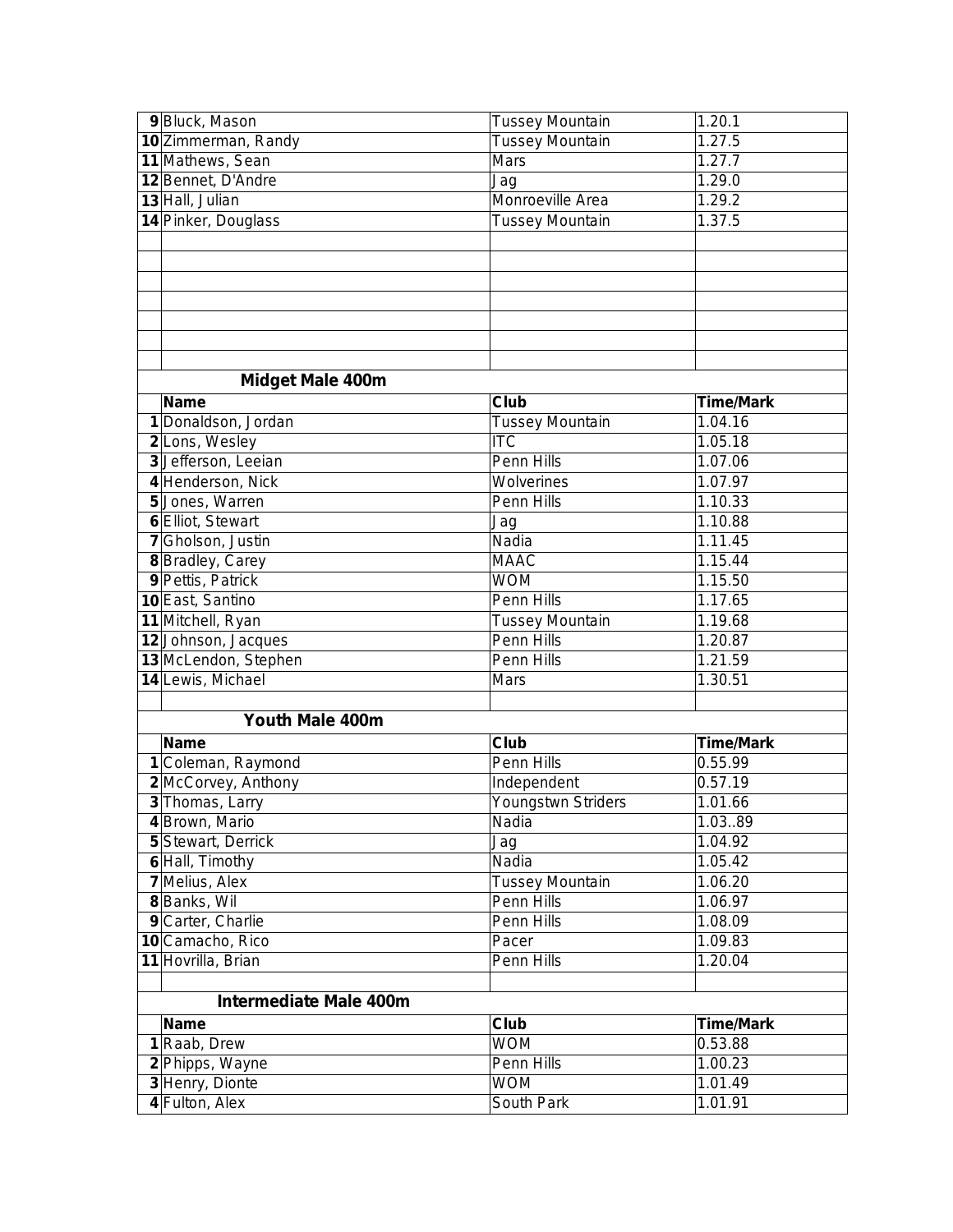| 6 Pettis, Marques<br><b>WOM</b><br>1.03.14<br>7 Cole, Charles<br><b>MAAC</b><br>1.03.19<br>8 Hedjazi, Mehli<br><b>MAAC</b><br>1.04.51<br>9 Zelezniak, Jon<br>1.05.23<br>Pacer<br>10 Simpson, Brian<br>South Park<br>1.07.76<br>Young Men Male 400m<br><b>Name</b><br>Club<br><b>Time/Mark</b><br>South Butler Flyers<br>57.29<br>1 Lawsberg, Chad<br><b>Penn Hills</b><br>2 Hairston, Roderick<br>57.79<br>Sub-Bantam Boys 1500m<br><b>Name</b><br>Club<br><b>Time/Mark</b><br>1 Coleman, Randall<br>Penn Hills<br>$6.03.23**$<br>W Va Flyers<br>2 Godwin, Charles<br>6.03.65<br>6.12.20<br>3 Smith, William<br>Penn Hills<br>4 Busco, Jared<br>South Park<br>6.41.09<br>5 Garner, Ryan<br><b>Tussey Mountain</b><br>6.53.14 |                                              |                    |                                                                                  |
|------------------------------------------------------------------------------------------------------------------------------------------------------------------------------------------------------------------------------------------------------------------------------------------------------------------------------------------------------------------------------------------------------------------------------------------------------------------------------------------------------------------------------------------------------------------------------------------------------------------------------------------------------------------------------------------------------------------------------|----------------------------------------------|--------------------|----------------------------------------------------------------------------------|
|                                                                                                                                                                                                                                                                                                                                                                                                                                                                                                                                                                                                                                                                                                                              |                                              |                    |                                                                                  |
|                                                                                                                                                                                                                                                                                                                                                                                                                                                                                                                                                                                                                                                                                                                              |                                              |                    |                                                                                  |
|                                                                                                                                                                                                                                                                                                                                                                                                                                                                                                                                                                                                                                                                                                                              |                                              |                    |                                                                                  |
|                                                                                                                                                                                                                                                                                                                                                                                                                                                                                                                                                                                                                                                                                                                              |                                              |                    |                                                                                  |
|                                                                                                                                                                                                                                                                                                                                                                                                                                                                                                                                                                                                                                                                                                                              |                                              |                    |                                                                                  |
|                                                                                                                                                                                                                                                                                                                                                                                                                                                                                                                                                                                                                                                                                                                              |                                              |                    |                                                                                  |
|                                                                                                                                                                                                                                                                                                                                                                                                                                                                                                                                                                                                                                                                                                                              |                                              |                    |                                                                                  |
|                                                                                                                                                                                                                                                                                                                                                                                                                                                                                                                                                                                                                                                                                                                              |                                              |                    |                                                                                  |
|                                                                                                                                                                                                                                                                                                                                                                                                                                                                                                                                                                                                                                                                                                                              |                                              |                    |                                                                                  |
|                                                                                                                                                                                                                                                                                                                                                                                                                                                                                                                                                                                                                                                                                                                              |                                              |                    |                                                                                  |
|                                                                                                                                                                                                                                                                                                                                                                                                                                                                                                                                                                                                                                                                                                                              |                                              |                    |                                                                                  |
|                                                                                                                                                                                                                                                                                                                                                                                                                                                                                                                                                                                                                                                                                                                              |                                              |                    |                                                                                  |
|                                                                                                                                                                                                                                                                                                                                                                                                                                                                                                                                                                                                                                                                                                                              |                                              |                    |                                                                                  |
|                                                                                                                                                                                                                                                                                                                                                                                                                                                                                                                                                                                                                                                                                                                              |                                              |                    |                                                                                  |
|                                                                                                                                                                                                                                                                                                                                                                                                                                                                                                                                                                                                                                                                                                                              |                                              |                    |                                                                                  |
|                                                                                                                                                                                                                                                                                                                                                                                                                                                                                                                                                                                                                                                                                                                              |                                              |                    |                                                                                  |
|                                                                                                                                                                                                                                                                                                                                                                                                                                                                                                                                                                                                                                                                                                                              |                                              |                    |                                                                                  |
|                                                                                                                                                                                                                                                                                                                                                                                                                                                                                                                                                                                                                                                                                                                              |                                              |                    |                                                                                  |
|                                                                                                                                                                                                                                                                                                                                                                                                                                                                                                                                                                                                                                                                                                                              |                                              |                    |                                                                                  |
|                                                                                                                                                                                                                                                                                                                                                                                                                                                                                                                                                                                                                                                                                                                              |                                              |                    |                                                                                  |
|                                                                                                                                                                                                                                                                                                                                                                                                                                                                                                                                                                                                                                                                                                                              |                                              |                    |                                                                                  |
|                                                                                                                                                                                                                                                                                                                                                                                                                                                                                                                                                                                                                                                                                                                              |                                              |                    |                                                                                  |
|                                                                                                                                                                                                                                                                                                                                                                                                                                                                                                                                                                                                                                                                                                                              |                                              |                    |                                                                                  |
|                                                                                                                                                                                                                                                                                                                                                                                                                                                                                                                                                                                                                                                                                                                              |                                              |                    | Sub-Bantam 1500 was run as an Exhibition and does not count in team point totals |
|                                                                                                                                                                                                                                                                                                                                                                                                                                                                                                                                                                                                                                                                                                                              |                                              |                    |                                                                                  |
|                                                                                                                                                                                                                                                                                                                                                                                                                                                                                                                                                                                                                                                                                                                              |                                              |                    | <b>Bantam Boys 1500m</b>                                                         |
|                                                                                                                                                                                                                                                                                                                                                                                                                                                                                                                                                                                                                                                                                                                              | <b>Name</b><br>Club                          | <b>Time/Mark</b>   |                                                                                  |
|                                                                                                                                                                                                                                                                                                                                                                                                                                                                                                                                                                                                                                                                                                                              | 1 Mitchell, Ian                              | 5.31.80**          | <b>Tussey Mountain</b>                                                           |
|                                                                                                                                                                                                                                                                                                                                                                                                                                                                                                                                                                                                                                                                                                                              | Penn Hills<br>2 Ekis, Danny                  | 5.55.22            |                                                                                  |
|                                                                                                                                                                                                                                                                                                                                                                                                                                                                                                                                                                                                                                                                                                                              | 3 Johnson, Aaron<br>Penn Hills               | 5.59.11            |                                                                                  |
| 7.00.07                                                                                                                                                                                                                                                                                                                                                                                                                                                                                                                                                                                                                                                                                                                      | 4 Garner, Julian<br>Penn Hills<br>Penn Hills | 6.12.20            |                                                                                  |
|                                                                                                                                                                                                                                                                                                                                                                                                                                                                                                                                                                                                                                                                                                                              | 5 Dorman, Jordan                             | 6.25.67            |                                                                                  |
|                                                                                                                                                                                                                                                                                                                                                                                                                                                                                                                                                                                                                                                                                                                              | 6 Grace, Jared<br>Penn Hills                 |                    | McKeesport HomeSchooler                                                          |
|                                                                                                                                                                                                                                                                                                                                                                                                                                                                                                                                                                                                                                                                                                                              | 7 Kegges, Ryan<br>Penn Hills                 | 7.02.17<br>7.20.17 |                                                                                  |
|                                                                                                                                                                                                                                                                                                                                                                                                                                                                                                                                                                                                                                                                                                                              | 8 Greer, Mason                               |                    |                                                                                  |
|                                                                                                                                                                                                                                                                                                                                                                                                                                                                                                                                                                                                                                                                                                                              |                                              |                    |                                                                                  |
| Midget Boys 1500m                                                                                                                                                                                                                                                                                                                                                                                                                                                                                                                                                                                                                                                                                                            |                                              |                    |                                                                                  |
| <b>Time/Mark</b>                                                                                                                                                                                                                                                                                                                                                                                                                                                                                                                                                                                                                                                                                                             |                                              |                    |                                                                                  |
| <b>Name</b><br>Club<br>5.18.0                                                                                                                                                                                                                                                                                                                                                                                                                                                                                                                                                                                                                                                                                                |                                              |                    |                                                                                  |
| 1 Godwin, Jon<br>W Va Flyers                                                                                                                                                                                                                                                                                                                                                                                                                                                                                                                                                                                                                                                                                                 |                                              |                    |                                                                                  |
| 5.25.9<br>2 Busko, Joshua<br>South Park                                                                                                                                                                                                                                                                                                                                                                                                                                                                                                                                                                                                                                                                                      |                                              |                    |                                                                                  |
| 3 Burns, Kenneth<br><b>WOM</b><br>5.51.05<br>4 Moran, Tony<br>6.02.7<br>Mars                                                                                                                                                                                                                                                                                                                                                                                                                                                                                                                                                                                                                                                 |                                              |                    |                                                                                  |
| 6.22.74                                                                                                                                                                                                                                                                                                                                                                                                                                                                                                                                                                                                                                                                                                                      |                                              |                    |                                                                                  |
| 5 Johnson, Christopher<br><b>Tussey Mountain</b>                                                                                                                                                                                                                                                                                                                                                                                                                                                                                                                                                                                                                                                                             |                                              |                    |                                                                                  |
|                                                                                                                                                                                                                                                                                                                                                                                                                                                                                                                                                                                                                                                                                                                              |                                              |                    |                                                                                  |
| Youth Boys 1500m                                                                                                                                                                                                                                                                                                                                                                                                                                                                                                                                                                                                                                                                                                             |                                              |                    |                                                                                  |
| <b>Name</b><br>Club<br><b>Time/Mark</b>                                                                                                                                                                                                                                                                                                                                                                                                                                                                                                                                                                                                                                                                                      |                                              |                    |                                                                                  |
| 1 Busko, Justin<br>South Park<br>4.54.08<br>2 White, Chris<br><b>County Track Club</b><br>5.20.77                                                                                                                                                                                                                                                                                                                                                                                                                                                                                                                                                                                                                            |                                              |                    |                                                                                  |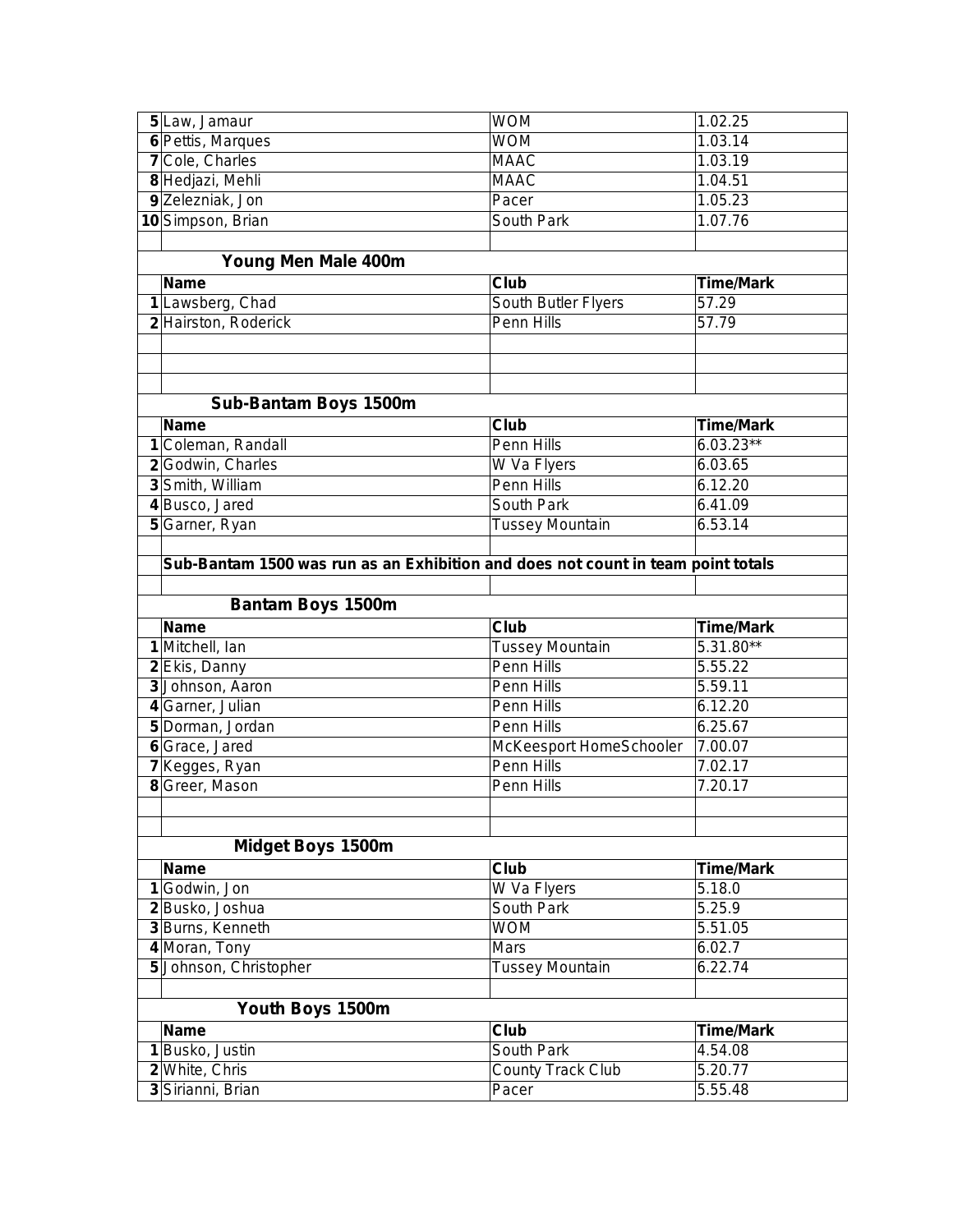| <b>Intermediate Boys 1500m</b>             |                                  |                           |
|--------------------------------------------|----------------------------------|---------------------------|
| <b>Name</b>                                | <b>Club</b>                      | <b>Time/Mark</b>          |
| 1 Jensen, Scott                            | <b>WOM</b>                       | 4.30.79                   |
| 2 Andreassi, Matt                          | <b>Butler Stealth</b>            | 4.40.42                   |
| 3 Flaherty, Michael                        | South Park                       | 5.15.64                   |
| 4 Hueljenbeck, Matthews                    | Pacer                            | 5.17.30                   |
| 5 Martin, Ian                              | <b>WOM</b>                       | 5.52.12                   |
|                                            |                                  |                           |
| Young Men Boys 1500m                       |                                  |                           |
| <b>Name</b>                                | Club                             | <b>Time/Mark</b>          |
| 1 Puleio, Matthew                          | Independent                      | 4.36.03                   |
| 2 Hairston, Roderick                       | Penn Hills Eagles                | 4.53.58                   |
|                                            |                                  |                           |
|                                            |                                  |                           |
| <b>Sub-Bantam Boys 200m</b>                |                                  |                           |
|                                            |                                  |                           |
| <b>Name</b><br>1 Christian, Cullen         | <b>Club</b><br>Penn Hills Eagles | <b>Time/Mark</b><br>33.23 |
|                                            |                                  | 34.95                     |
| 2 Conner, Kyle<br>3 Jeffreys, Matt         | West Va Flyers<br><b>WOM</b>     | 35.64                     |
| 4 Anderson, Charles                        | Penn Hills Eagles                | 35.88                     |
| 5 Allen, Ryan                              |                                  | 36.84                     |
|                                            | Penn Hills Eagles<br><b>MAAC</b> | 37.23                     |
| 6 Meekings, Jermane                        | Penn Hills Eagles                | 38.12                     |
| 7 Burleigh, Antonio                        |                                  |                           |
| 8 Jeffreys, Danny                          | <b>WOM</b><br><b>WOM</b>         | 38.32                     |
| 9 Florence, Deron<br>10 Johnson, Jon       | Nadia                            | 38.93<br>41.15            |
|                                            | <b>MAAC</b>                      | $\overline{4}1.35$        |
| 11 Toomey, Patrice                         |                                  | 42.27                     |
| 12 Mitchell, Reggie<br>13 Bradley, Daniel  | Penn Hills Eagles<br><b>MAAC</b> | 43.46                     |
|                                            |                                  | 43.94                     |
| 14 Presberry, Izumi<br>15 Chambers, Robert | Penn Hills Eagles<br>Nadia       | 44.24                     |
| 16 Jones, Joseph                           | Penn Hills Eagles                | 47.72                     |
| 17 Burleigh, Chad                          | Penn Hills Eagles                | 47.95                     |
|                                            |                                  |                           |
|                                            |                                  |                           |
| <b>Bantam Boys 200m</b>                    |                                  |                           |
| <b>Name</b>                                | Club                             | <b>Time/Mark</b>          |
| 1 Wilkerson, Micah                         | Nadia                            | 31.51                     |
| 2 Carter, Maurice                          | <b>WOM</b>                       | 31.74                     |
| 3 East, JaVoni                             | Penn Hills Eagles                | 31.92                     |
| 4 Williams, Brian                          | <b>MAAC</b>                      | 33.1                      |
| 5 Schifino, Greg                           | Penn Hills Eagles                | 33.27                     |
| 6 Rash, Joshua                             | Penn Hills Eagles                | 33.64                     |
| 7 Livsey, Eric                             | <b>MAAC</b>                      | 33.86                     |
| 8 Jewel, Kevin                             | McKeesportHomeSchoolers          | 33.93                     |
| 9 Braswell, Kenny                          | Penn Hills Eagles                | 34.12                     |
| 10 Geisiehart, Eric                        | <b>MAAC</b>                      | 34.87                     |
| 11 Black, Mason                            | <b>Tussey Mountain</b>           | 35.5                      |
| 12 Vignetti, Mario                         | <b>River City Elite</b>          | 35.92                     |
| 13 Senior, Julian                          | <b>MAAC</b>                      | 36.64                     |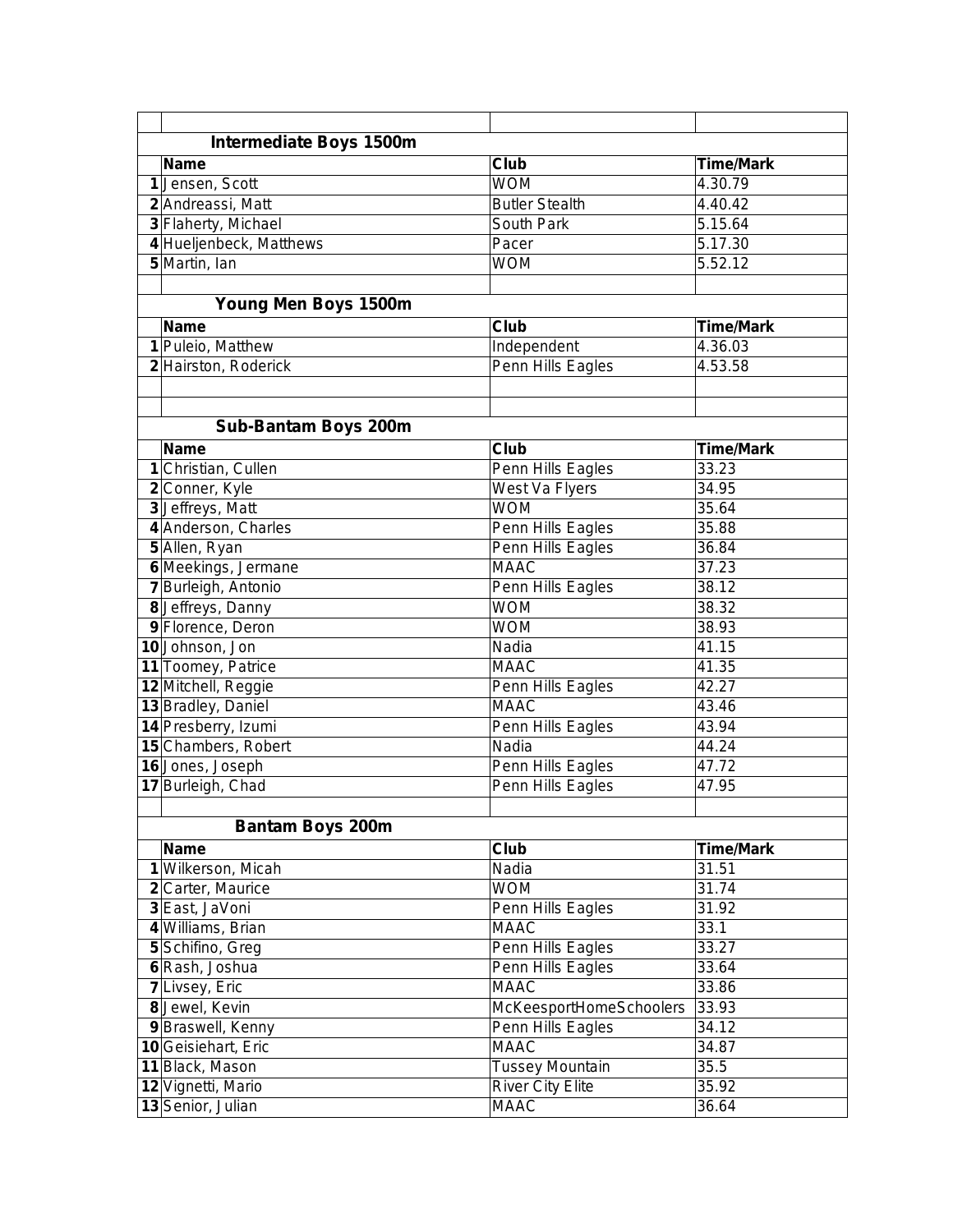| 14 Bennet, DeAndre       | <b>Runnin Rebels</b>    | 36.69            |
|--------------------------|-------------------------|------------------|
| 15 Alford, Tyrell        | <b>WOM</b>              | 37.11            |
| 16 McCartney, Jacob      | <b>Tussey Mountain</b>  | 37.88            |
| 17 Hall, Julian          | <b>MAAC</b>             | 39.6             |
| 18 Mishler, Ryan         | <b>WOM</b>              | 44.07            |
| 19 Morrow, Markus        | <b>Tussey Mountain</b>  | 44.29            |
| 20 Foster, Sean          | <b>Tussey Mountain</b>  | 52.13            |
|                          |                         |                  |
|                          |                         |                  |
| <b>Midget Boys 200m</b>  |                         |                  |
| <b>Name</b>              | Club                    | <b>Time/Mark</b> |
| 1 Jefferson, Leevan      | Penn Hills Eagles       | 28.95            |
| 2 Lyons, Wesley          | <b>ITC</b>              | 28.99            |
| 3 Henson, Alex           | Penn Hills Eagles       | 29.83            |
| 4 Ghalson, Justin        | Nadia                   | 30.81            |
| 5 Williams, David        | <b>MAAC</b>             | 30.85            |
| <b>6</b> Stewart, Elliot | Runnin Rebels           | 31.1             |
| 7 Alford, Nigel          | <b>WOM</b>              | 31.26            |
| 8 Lloyd, Anthony         | <b>WOM</b>              | 31.31            |
| 9 Jones, Warren          | Penn Hills Eagles       | 31.42            |
| 10 Jeter, Tyler          | <b>WOM</b>              | 32.35            |
| 11 McLendon, Stephen     | Penn Hills Eagles       | 32.46            |
| 12 Johnson, Jacques      | Penn Hills Eagles       | 33.38            |
| 13 Rash, Joe             | Penn Hills Eagles       | 33.51            |
| 14 East, Santion         | Penn Hills Eagles       | 33.66            |
| 15 Tardy, Harold         | Nadia                   | 34.06            |
| 16 Taylor, Noah          | <b>River City Elite</b> | 34.2             |
| 17 Mitchell, Rayan       | <b>Tussey Mountain</b>  | 34.31            |
| 18 Solyan, Brad          | <b>WOM</b>              | 35               |
|                          |                         |                  |
|                          |                         |                  |
| Youth Boys 200m          |                         |                  |
| <b>Name</b>              | Club                    | <b>Time/Mark</b> |
| 1 Coleman, Raymond       | Penn Hills Eagles       | 25.35            |
| 2 Melius, Alex           | <b>Tussey Mountain</b>  | 26.63            |
| 3 Holmes, Kellen         | Mon Valley              | 26.7             |
| 4 Brown, Mario           | Nadia                   | 27.22            |
| 5 Arnett, Andrew         | Youngstwn Striders      | 27.36            |
| 6 Thomas, Larry          | Youngstwn Striders      | 27.72            |
| 7 King, Justin           | <b>MAAC</b>             | 28.14            |
| 8 Hall, Timothy          | Nadia                   | 28.48            |
| 9 Tyler, Stevens         | Pacer                   | 30.93            |
| 10 Harris, Quincy        | Youngstwn Striders      | 30.95            |
| 11 Benson, Bell          | <b>MAAC</b>             | 31.09            |
| 12 Kuebecek, Alex        | <b>MAAC</b>             | 31.36            |
| 13 McIntridge, Joe       | <b>MAAC</b>             | 31.39            |
| 14 Schifino, Ray         | Penn Hills Eagles       | 34.04            |
| 15 Thomas, Samuel        | Penn Hills Eagles       | 34.22            |
|                          |                         |                  |
|                          |                         |                  |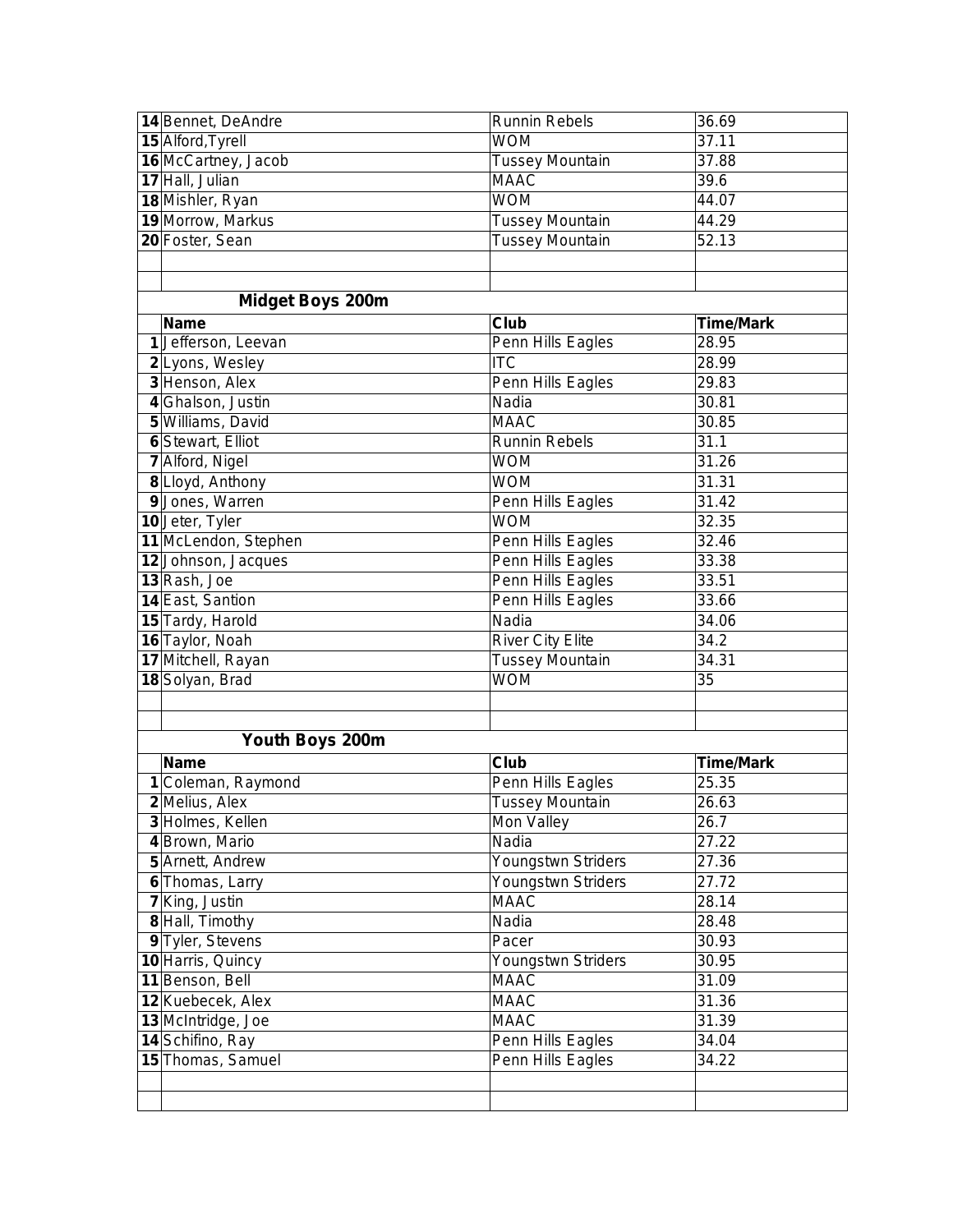| <b>Intermediate Boys 200m</b>    |                             |                       |
|----------------------------------|-----------------------------|-----------------------|
| <b>Name</b>                      | Club                        | <b>Time/Mark</b>      |
| 1 Raab, Drew                     | <b>WOM</b>                  | 23.48                 |
| 2 Haluszczak, Mike               | <b>WOM</b>                  | 23.94                 |
| 3 Irish, Robert                  | Penn Hills Eagles           | 24.42                 |
| 4 Goade, DeVonne                 | Penn Hills Eagles           | 24.95                 |
| 5 Prunty, Terrell                | Penn Hills Eagles           | 25.12                 |
| 6 Johnson, Ronald                | <b>River City Elite</b>     | 25.4                  |
|                                  |                             |                       |
| Young Men Boys 200m              |                             |                       |
| <b>Name</b>                      | Club                        | <b>Time/Mark</b>      |
| 1 Lawsberg, Chad                 | South Butler Flyers         | 24.75                 |
|                                  |                             |                       |
|                                  |                             |                       |
|                                  |                             |                       |
|                                  |                             |                       |
|                                  |                             |                       |
|                                  |                             |                       |
| <b>Sub-Bantam Boys Long Jump</b> |                             |                       |
| <b>Name</b>                      | Club                        | <b>Time/Mark</b>      |
| 1 Conner, Kyle                   | W Va Flyers                 | 9'2''                 |
| 2 Burton, Quentin                | <b>WOM</b>                  | 8'8''                 |
| 3 Douglas, Joshua                | <b>Penn Hills</b>           | 7'7''                 |
| 4 Gamar, Ryan                    | <b>Tussey Mountain</b>      | 6'4''                 |
| 5 Berrymon, Kenny                | <b>Penn Hills</b>           | 5'11.5"               |
| 6 Chambers, Robert               | Nadia                       | $\overline{5'8.25''}$ |
| 7 Burleigh, Chad                 | Penn Hills                  | 5'2''                 |
| 8 Leshnock, Brett                | Penn Hills                  | 4"8"                  |
| 9 Schmidt, Samuel                | <b>Butler Stealth</b>       | Foul                  |
|                                  |                             |                       |
| <b>Bantam Boys Long Jump</b>     |                             |                       |
| <b>Name</b>                      | Club                        | <b>Time/Mark</b>      |
| 1 Lewis, Tyler                   | Independent                 | 12'6.25"              |
| 2 Henderson, Wes                 | Wolverines                  | 10'1"                 |
| 3 Polzat, Devin                  | <b>WOM</b>                  | 10'0''                |
| 4 Schifino, Greg                 | Penn Hills                  | 9'11"                 |
| 5 Wilkerson, Micah               | Nadia                       | 9'11"                 |
| 6 Black, Mason                   | <b>Tussey Mountain</b>      | 9'10.75"              |
| 7 Hutchinson, David              | <b>WOM</b>                  | 9'4''                 |
| 8 Renwick, Logan                 | <b>Butler Stealth</b>       | 9'3''                 |
| 9 Johnston, Carlos               | Penn Hills                  | 9'2''                 |
| 10 Zarzeczny, Nick               | <b>WOM</b>                  | 9'0''                 |
| 11 Harris, Mark                  | <b>Pittsburgh Sprinters</b> | 8'9''                 |
| 12 Grace, Jared                  | McKeesport                  | 8'8''                 |
| 13 Westerman, Elliot             | McKeesport                  | 8"7.25"               |
| 14 Thomas, Darrell               | <b>County Track Club</b>    | 8'7''                 |
| 15 McCartney, Jacob              | <b>Tussey Mountain</b>      | 8'5''                 |
| 16 Freyermuth, Justin            | South Butler Flyers         | 8'3''                 |
| 17 Cattrill, Justin              | South Park                  | 8'3''                 |
| 18 Watka, Kenny                  | Pacer                       | 8'0.5"                |
| 19 Rinker, Douglas               | <b>Tussey Mountain</b>      | 7'8.75''              |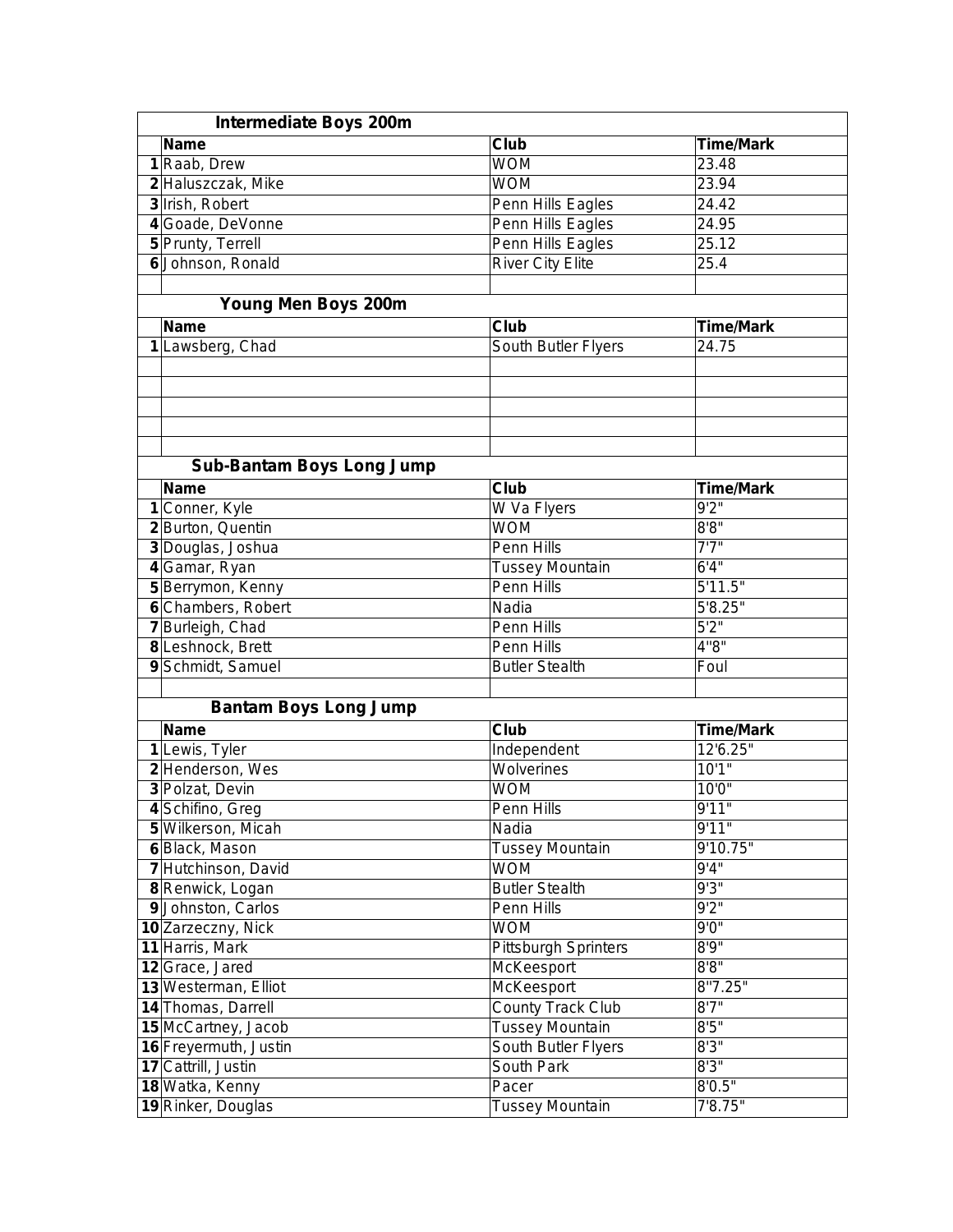| 20 Hatt, Ronald              | <b>Beaver County Track Club</b>  | 7'8.5"           |
|------------------------------|----------------------------------|------------------|
| 21 Morrow, Markus            | <b>Tussey Mountain</b>           | $7'$ ;6.75"      |
| 22 Vignetti, Mario           | <b>River City Elite</b>          | 7"5"             |
| 23 Dorman, Jordan            | Penn Hills                       | 7'5''            |
| 24 Newman, Scott             | <b>South Park</b>                | 7'4.25''         |
| 25 Durik, Glen               | McKeesport                       | 7'3''            |
| 26 Mischler, Ryan            | <b>WOM</b>                       | 7'3''            |
| 27 Kegges, Ryan              | Penn Hills                       | 6'8.5''          |
| 28 Zimmerman, Randy          | Tussey Mountain                  | Foul             |
| 29 Foster, Sean              | <b>Tussey Mountain</b>           | Foul             |
|                              |                                  |                  |
|                              |                                  |                  |
|                              |                                  |                  |
|                              |                                  |                  |
|                              |                                  |                  |
|                              |                                  |                  |
|                              |                                  |                  |
|                              |                                  |                  |
| <b>Midget Boys Long Jump</b> |                                  |                  |
| <b>Name</b>                  | Club                             | <b>Time/Mark</b> |
| 1 Donaldson, Jordan          | <b>Tussey Mountain</b>           | 13'2"            |
| 2 Henderson, Nick            | Wolverines                       | 12' 11''         |
| 3 Zelik, Jon Paul            | Pacer                            | 12' 10"          |
| 4 Sutherland, William        | <b>WOM</b>                       | 11'1"            |
| 5 Johnson, Chrisopher        | Tussey Mountain                  | 10' 10"          |
| 6 Franco, Anthony            | Sprinters                        | 10' 10"          |
| 7 langlies, Kyle             | <b>WOM</b>                       | 9'11"            |
| 8 Paglia, Michael            | Mon Valley TC                    | 9'10"            |
| 9 Gibbs, John                | <b>Butler Stealth</b>            | 9'7''            |
| 10 Moran, Tony               | <b>Mars Meteors</b>              | 9'7''            |
| 11 Foster, Robert            | <b>Tussey Mountain</b>           | 9' 5.5"          |
| 12 Joseph, Tyler             | McKeesport HomeSchoolers 9' 4"   |                  |
| 13 Starr, Andrew             | South Butler Flyers              | 9'0''            |
| 14 Forte, Anthony            | Pacer                            | 8'9.5''          |
| 15 Lewis, Joseph             | McKeesport HomeSchoolers 8' 4.5" |                  |
| 16 Olen, Jason               | <b>Butler Stealth</b>            | 7'7''            |
| 17 Lewis, William            | McKeesport HomeSchoolers 7' 5"   |                  |
|                              |                                  |                  |
| <b>Youth Boys Long Jump</b>  |                                  |                  |
| <b>Name</b>                  | Club                             | <b>Time/Mark</b> |
| 1 McCorvey, Anthony          | Independent                      | 18'2"**          |
| 2 Switalski, Frank           | Independent                      | 16'9"            |
| 3 Henderson, Tom             | Wolverines                       | 16'4"            |
| 4 King, Justin               | <b>MAAC</b>                      | 15'2.5"          |
| 5 White, Chris               | <b>County Track Club</b>         | 15'0"            |
| 6 Holmes, Kellen             | Mon Valley                       | 14'2"            |
| 7 Stewart, Derrick           | Jag                              | 13'10"           |
| 8 Zimmerman, Michael         | South Butler Flyers              | 13"2.5"          |
| 9 Tackett, Bill              | <b>Butler Stealth</b>            | 12'9.5"          |
| 10 Albert, Ryan              | South Butler Flyers              | 12'7''           |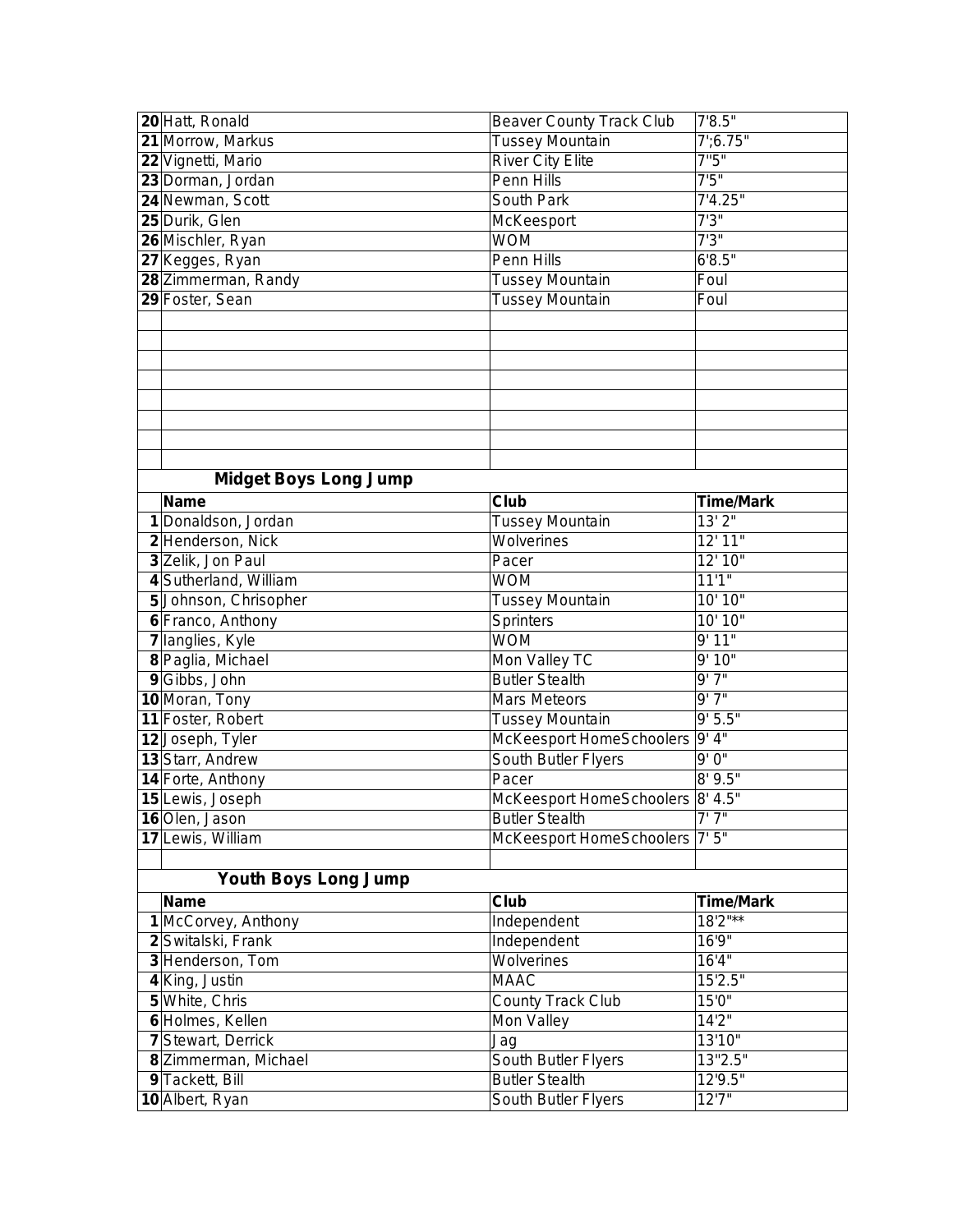| 11 O'Connell, John                 | <b>Hillcrest Christian School</b> | 12'5"              |
|------------------------------------|-----------------------------------|--------------------|
| 12 Hedjazi, Mehran                 | <b>MAAC</b>                       | 12'3''             |
| 13 McCartney, Robert               | <b>Tussey Mountain</b>            | 11'9.5"            |
| 13 Leonard, Dan                    | Wolverines                        | 11'8''             |
| 14 Giesin, John                    | McKeesport HomeSchoolers          | 10'5.5"            |
| 15 Ward, Justin                    | <b>MAAC</b>                       | 10'0''             |
| 16 Coleman, Ronald                 | Penn Hills                        | 10'0''             |
|                                    |                                   |                    |
| <b>Intermediate Boys Long Jump</b> |                                   |                    |
| <b>Name</b>                        | Club                              | <b>Time/Mark</b>   |
| 1 Laszcynski, Alan                 | <b>WOM</b>                        | 19'5.75"           |
| 2 Raab, Drew                       | <b>WOM</b>                        | 18'6.75"           |
| 3 Hill, Marcus                     | Umoja/Imani                       | 16'2.25"           |
| 4 Core, Greg                       | South Butler Flyers               | 15'1.75"           |
| 5 Hedjazi, Mehdi                   | <b>MAAC</b>                       | 14'7''             |
| 6 Cole, Charles                    | <b>MAAC</b>                       | 14'5''             |
| 7 Zimmerman, Daniel                | <b>Tussey Mountain</b>            | 14'3.5"            |
| 8 Pappas, Thomas                   | <b>Butler Stealth</b>             | 14'2.5''           |
| 9 Schuelke, Ian                    | <b>Butler Stealth</b>             | 11'9.5"            |
| <b>Young Men Long Jump</b>         |                                   |                    |
| <b>Name</b>                        | Club                              | <b>Time/Mark</b>   |
| 1 Sunquist, Eli                    | <b>WOM</b>                        | 19' 6.75"          |
| 2Johnston, Greg                    | Penn Hills Eagles                 | 18' 9.5"           |
| 3 Zimmerman, Richard               | South Butler Flyers               | 15' 10.5"          |
|                                    |                                   |                    |
| <b>YOUNG MEN Boys High Jump</b>    |                                   |                    |
| <b>Name</b>                        | Club                              | <b>Time/Mark</b>   |
| 1 Dines, Chris                     | Independent                       | 5'10''             |
|                                    |                                   |                    |
| 2 Zimmerman, Richard               | South Butler Flyers               | 5'6''              |
| 3 Gates, Anthony                   | Penn Hills Eagles                 | 5'6''              |
|                                    |                                   |                    |
| Intermediate Boys High Jump        |                                   |                    |
| <b>Name</b>                        | Club                              | <b>Time/Mark</b>   |
| 1 Laszynski, Alan                  | <b>WOM</b>                        | $\overline{5'2''}$ |
| 2 Zimmerman, Daniel                | <b>Tussey Mountain</b>            | 5'0''              |
| 3 Law, Jamaur                      | <b>WOM</b>                        | 5'0''              |
| 4 Hagan, Jacob                     | <b>Hillcrest</b>                  | 4'4''              |
|                                    |                                   |                    |
| <b>Intermediate Boys Shot Put</b>  |                                   |                    |
| <b>Name</b>                        | Club                              | <b>Time/Mark</b>   |
| 1 Fulton, Alex                     | South Park                        | 31' 7.5"           |
| 2 Long, Bryan                      | Pacer                             | 29' 5.5"           |
| 3 Gray, Jacob                      | <b>Butler Stealth</b>             | 27' 5.5"           |
| 4 Hagan, Jacob                     | <b>Hillcrest Christian</b>        | 27' 4''            |
| 5 Riley, Michael                   | Pacer                             | 25'5''             |
|                                    |                                   |                    |
| <b>Youth Boys Shot Put</b>         |                                   |                    |
| <b>Name</b>                        | Club                              | <b>Time/Mark</b>   |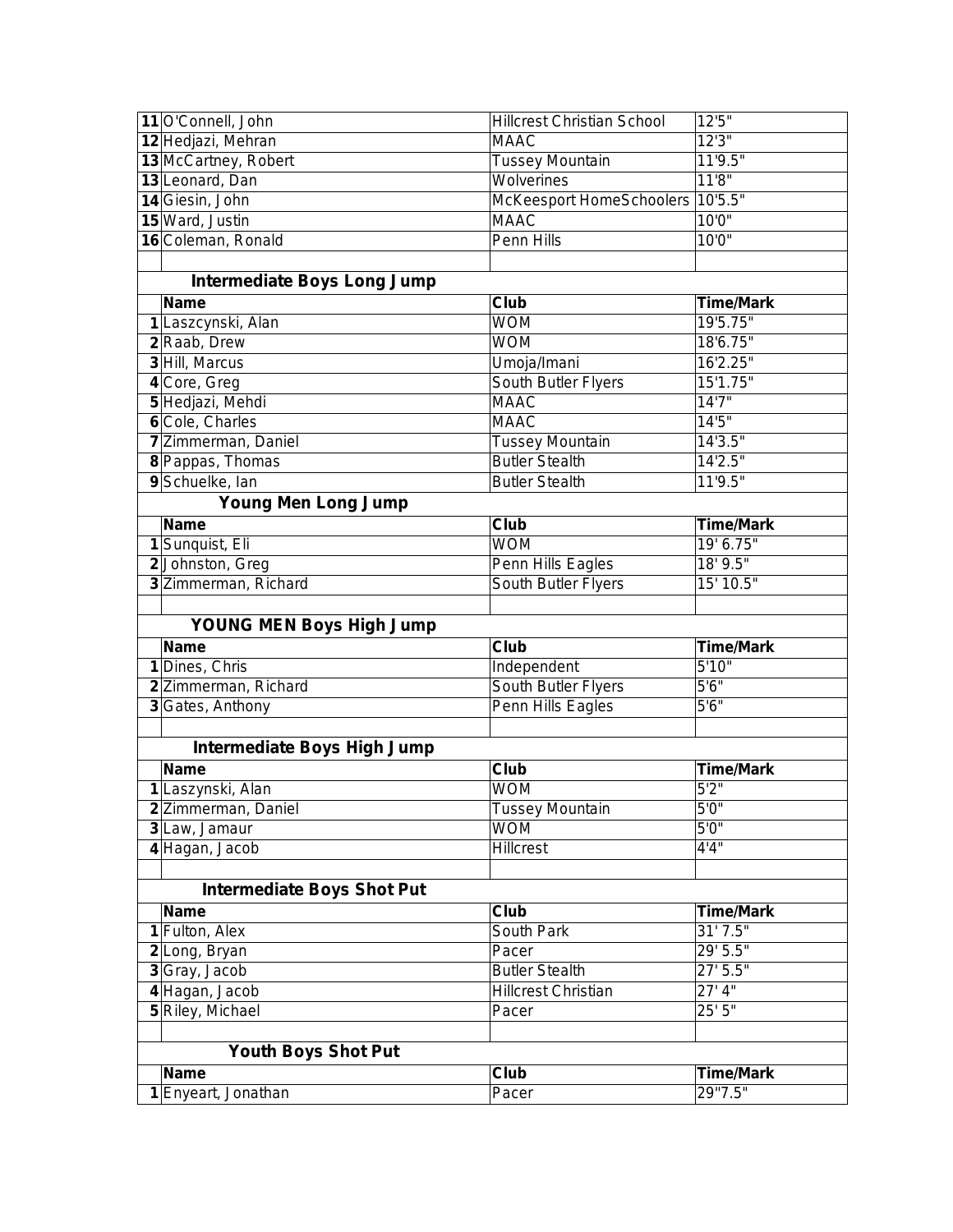|    | 2 Boerio, Nicholas              | <b>WOM</b>                 | $28'$ 4"              |
|----|---------------------------------|----------------------------|-----------------------|
|    | 3 Imgrund, James                | Pacer                      | 27' 4''               |
|    | 4 Cessar, Jacob                 | <b>County Track Club</b>   | 26' 8"                |
|    | 5 Nemeth, Joseph                | <b>WOM</b>                 | $\overline{25}$       |
|    | 6 Decart, James                 | Penn Hills Eagles          | 23' 9"                |
|    | 7 Warning, Chrisopher           | Monroeville Area           | 22' 2.5"              |
|    | 8 Nexus, Greg                   | <b>Hillcrest Christian</b> | 21' 8.5''             |
|    | 9 Panzanello, Alex              | <b>Hillcrest Christian</b> | $21'$ $2.5"$          |
|    | 10 Jones, Raymond               | Jag                        | 17'2''                |
| 11 | Shuelke, Aaron                  | <b>Butler Stealth</b>      | 15'2''                |
|    | 12 Thomas, Samuel               | Penn Hills Eagles          | 14' 10"               |
|    |                                 |                            |                       |
|    |                                 |                            |                       |
|    |                                 |                            |                       |
|    |                                 |                            |                       |
|    |                                 |                            |                       |
|    |                                 |                            |                       |
|    |                                 |                            |                       |
|    |                                 |                            |                       |
|    |                                 |                            |                       |
|    | <b>Midget Boys Shot Put</b>     |                            |                       |
|    | <b>Name</b>                     | Club                       | <b>Time/Mark</b>      |
|    | 1 Mavrakis, Louis               | Mon Valley                 | 29'8"                 |
|    | 2 Henderson, Nick               | Wolverine                  | $27'10.\overline{5"}$ |
|    | 3 Hines, Edward                 | Youngstown Striders        | 27'6''                |
|    | 4 Pinto, Fredi                  | <b>Butler Stealth</b>      | 26'4"                 |
|    | 5 Rash, Joe                     | Penn Hills                 | 23'3"                 |
|    | 6 Wilkerson, Isaiah             | Nadia                      | 21'7''                |
|    | 7 Hightower, Gene               | Youngstown Striders        | 20'9"                 |
|    | 8 Schueke, Evan                 | <b>Butler Stealth</b>      | 19'6"                 |
|    | 9 Ekis, Nathan                  | Penn Hills                 | 18'8''                |
|    | 10 William, Evan                | South Park                 | 18'6''                |
|    | 11 Mitchell, Ryan               | <b>Tussey Mountain</b>     | 18'10"                |
|    | 12 Gascorine, Michael           | Mars                       | 17'11"                |
|    | 13 Hearn, Pat                   | <b>Butler Stealth</b>      | 17'3''                |
|    |                                 |                            |                       |
|    | <b>Bantam Boys Shot Put</b>     |                            |                       |
|    | <b>Name</b>                     | Club                       | <b>Time/Mark</b>      |
|    | 1 Staten, Christopher           | Jag                        | 22'8"                 |
|    | 2 Henderson, Wes                | Wolverine                  | 21'11.5"              |
|    | 3 McCartney, Jacob              | <b>Tussey Mountain</b>     | 19'0.5"               |
|    | 4 Ryan, Christopher             | Pacer                      | 19'0.5"               |
|    | 5 Westerman, Elliot             | McKeesport                 | 15'5.5"               |
|    | 6 Foster, Sean                  | <b>Tussey Mountain</b>     | 14'7.5"               |
|    | 7 Jordon, Andrew                | South Park                 | 14'5.5"               |
|    | 8 Durik, Glenn                  | McKeesport                 | 11'4"                 |
|    |                                 |                            |                       |
|    | <b>Intermediate Boys DISCUS</b> |                            |                       |
|    | <b>Name</b>                     | Club                       | <b>Time/Mark</b>      |
|    | 1 Long, Bryan                   | Pacer                      | 89'9''                |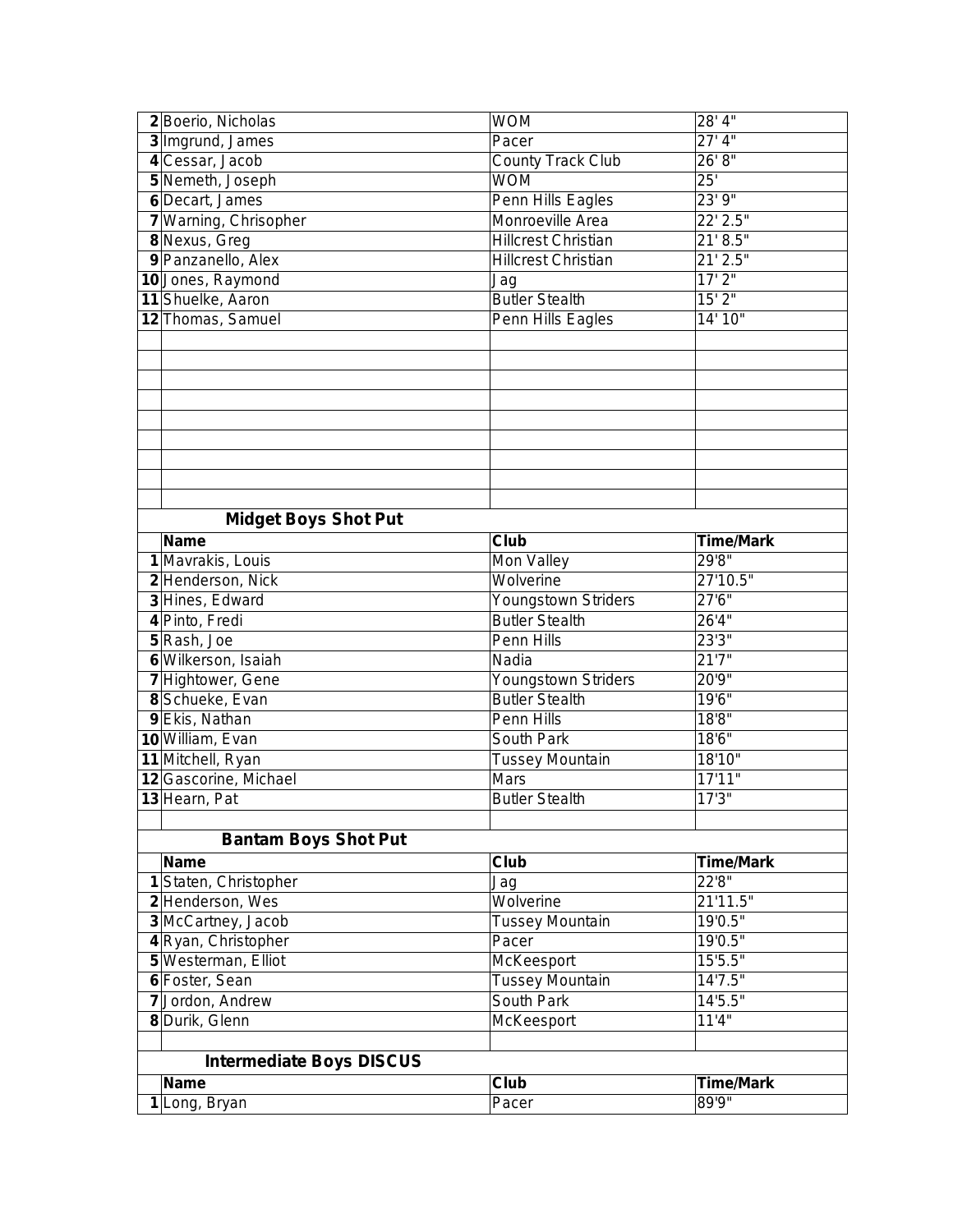| 2 Fulton, Alex            | South Park                        | 87'3"            |
|---------------------------|-----------------------------------|------------------|
| 3 Gray, Jacob             | <b>Butler Stealth</b>             | 81'1''           |
| 4 Hagan, Jacob            | <b>Hillcrest Christian School</b> | 64'1''           |
| 5 Zelezniak, Jon          | Pacer                             | 58'0"            |
|                           |                                   |                  |
| <b>Youth Boys DISCUS</b>  |                                   |                  |
| <b>Name</b>               | <b>Club</b>                       | <b>Time/Mark</b> |
| 1 Henderson, Tom          | Wolverine                         | 109'9"           |
| 2 Boerio, Nicholas        | <b>WOM</b>                        | 86'9''           |
| 3 Cessar, jacob           | <b>County Track Club</b>          | 71'7''           |
| 4 Warning, Christopher    | <b>MAAC</b>                       | 71'6"            |
| 5 Brown, Mario            | Nadia                             | 70'10"           |
| 6 King, James             | Nadia                             | 69'4"            |
| 7 Nexus, Greg             | <b>Hillcrest Christian School</b> | 66'10"           |
| 8 Panzanello, Alex        | <b>Hillcrest Christian School</b> | 66'0"            |
| 9 Vogelsang, Michael      | South Park                        | 62'10"           |
| 10 Dezart, James          | Penn Hills                        | 55'7''           |
| 11 Nemeth, Joseph         | <b>WOM</b>                        | 54'11"           |
| 12 Giesin, John           | McKeesport                        | 41'10"           |
| 13 Schuelke, Aaron        | <b>Butler Stealth</b>             | 38'3"            |
|                           |                                   |                  |
| <b>Midget Boys DISCUS</b> |                                   |                  |
| <b>Name</b>               | <b>Club</b>                       | <b>Time/Mark</b> |
| 1 Pinto, Fredi            | <b>Butler Stealth</b>             | 55'1"            |
| 2 Starr, Andrew           | South Butler Flyers               | 53'1''           |
| 3 Smith, Alex             | South Park                        | 52'2''           |
| 4 Hightoower, Gene        | Youngstown Striders               | 48'8"            |
| 5 Dorohorich, John        | McKeesport                        | 47'11"           |
| 6 Maurakis, Louis         | Mon Valley                        | 47'9"            |
| 7 Ekis, Nathan            | Penn Hills                        | 47'5"            |
| 8 Williams, Evan          | South Park                        | 46'0"            |
| 9 Stewart, Paul           | <b>WOM</b>                        | 44'1"            |
| 10 Creagh, Daniel         | Mars                              | 31'5''           |
| 11 Gascorine, Miachael    | <b>Mars</b>                       | 24'2''           |
| 12 Wilkerson, Isaah       | Nadia                             | 40'1"            |

| YOUTH GIRLS 3000M RACEWALK                         |                        |                  |  |  |
|----------------------------------------------------|------------------------|------------------|--|--|
| <b>Name</b>                                        | Club                   | <b>Time/Mark</b> |  |  |
| 1 Donaldson, Jessica                               | <b>Tussey Mountain</b> | 22.35            |  |  |
| 2 Smith, Tonia                                     | Independent            | 24.14            |  |  |
|                                                    |                        |                  |  |  |
| <b>INTERMEDIATE GIRLS 3000M</b><br><b>RACEWALK</b> |                        |                  |  |  |
| Name                                               | Club                   | <b>Time/Mark</b> |  |  |
| 1 Nemeth, Anne                                     | WOM                    | 18.02**          |  |  |
|                                                    |                        |                  |  |  |
|                                                    |                        |                  |  |  |
|                                                    |                        |                  |  |  |
|                                                    |                        |                  |  |  |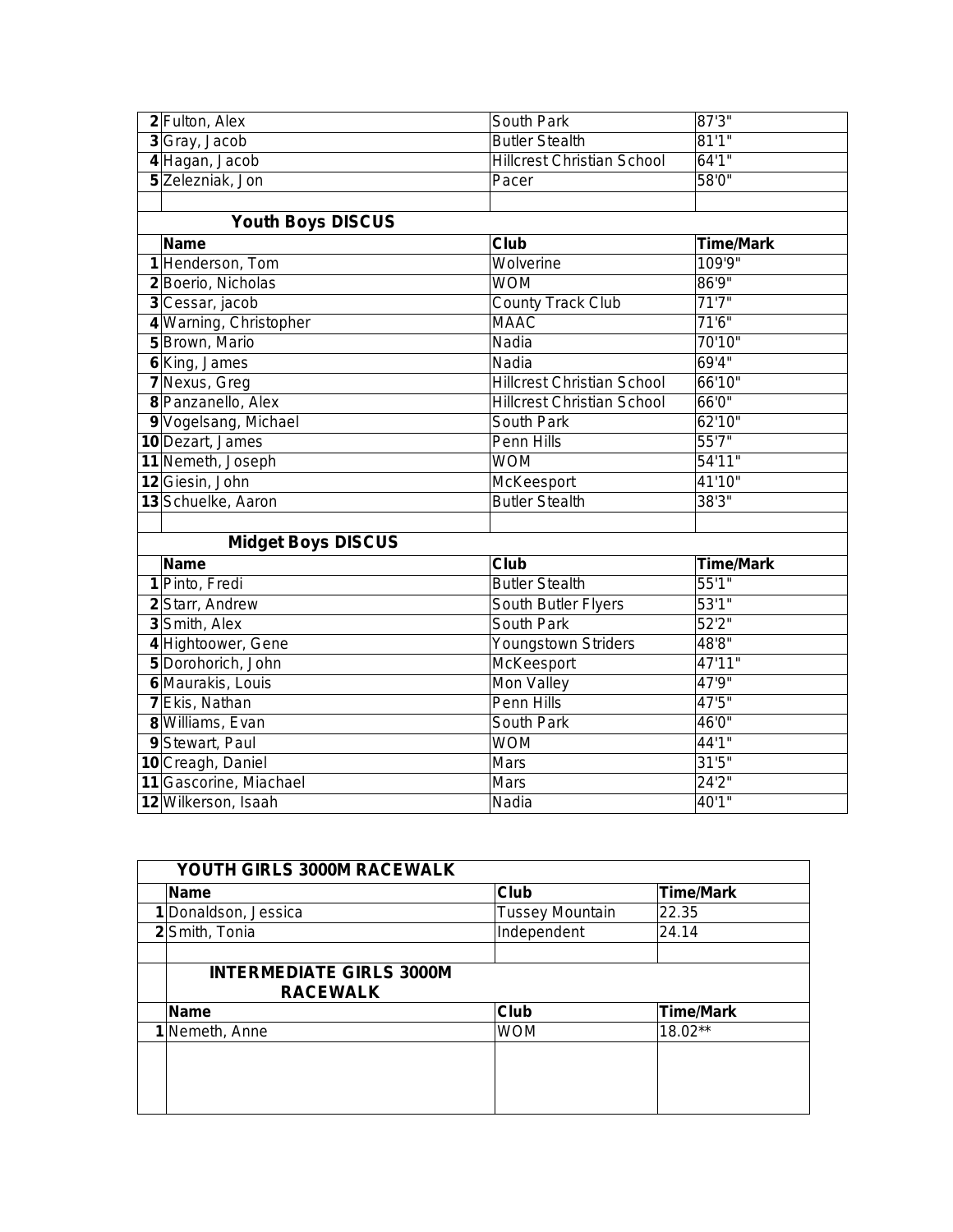|                  | <b>SUB BANTAM GIRLS 1500M RACEWALK</b>                                                    |                           |                    |  |  |  |
|------------------|-------------------------------------------------------------------------------------------|---------------------------|--------------------|--|--|--|
|                  | <b>Name</b>                                                                               | <b>Club</b>               | <b>Time/Mark</b>   |  |  |  |
|                  | 1 Dorohorich, Katherine                                                                   | McKeesport                | 13.45              |  |  |  |
|                  | 2 Schipani, Corin                                                                         | McKeesport                | 13.46              |  |  |  |
|                  | <b>BANTAM GIRLS 1500M RACEWALK</b>                                                        |                           |                    |  |  |  |
|                  | <b>Name</b>                                                                               | <b>Club</b>               | <b>Time/Mark</b>   |  |  |  |
|                  | 1 O'Donnell, Erin                                                                         | <b>MAAC</b>               | $11.05**$          |  |  |  |
|                  | 2 Dorohorich, Grace                                                                       | McKeesport                | 12.25              |  |  |  |
|                  | 3 Joseph, Melissa                                                                         | McKeesport                | 14.11              |  |  |  |
|                  | <b>MIDGET GIRLS 1500M RACEWALK</b>                                                        |                           |                    |  |  |  |
|                  | <b>Name</b>                                                                               | <b>Club</b>               | <b>Time/Mark</b>   |  |  |  |
|                  | 1 Adewale, Tomi                                                                           | <b>WOM</b>                | 10.23              |  |  |  |
|                  | 2 Clapper, Lindsay                                                                        | <b>Tussey Mountain</b>    | 11.04              |  |  |  |
|                  | 3 Westerman, Naomi                                                                        | McKeesport                | 12.24              |  |  |  |
|                  | 4 Vangorter, Emily                                                                        | <b>Butler Stealth</b>     | 12.26              |  |  |  |
|                  | <b>MIDGET GIRLS 3000M RUN</b>                                                             |                           |                    |  |  |  |
|                  | <b>Name</b>                                                                               | <b>Club</b>               | <b>Time/Mark</b>   |  |  |  |
|                  | 1 Grimm, Katie                                                                            | Penn Hills                | 12.07.36**         |  |  |  |
|                  | 2 Lewis, Ahna                                                                             | W V Flyers                | 12.33.73           |  |  |  |
|                  | 3 Ostrowski, Christine                                                                    | Penn Hills                | 13.32              |  |  |  |
|                  | 4 Nwranski, Laura                                                                         | Wolverines                | 13.52              |  |  |  |
|                  | 5 Herring, An-Li                                                                          | <b>WOM</b>                | 14.3               |  |  |  |
|                  | 6 Coleman, Robyn                                                                          | Penn Hills                | 14.37              |  |  |  |
|                  | 7 Ward, Sarah                                                                             | South Park                | 16.29              |  |  |  |
|                  | YOUTH GIRLS 3000M RUN                                                                     |                           |                    |  |  |  |
|                  | <b>Name</b>                                                                               | <b>Club</b>               |                    |  |  |  |
|                  |                                                                                           |                           |                    |  |  |  |
|                  |                                                                                           | <b>County Track Club</b>  | <b>Time/Mark</b>   |  |  |  |
|                  | 1 Brown, Aly<br><b>INTERMEDIATE GIRLS 3000M RUN</b>                                       |                           |                    |  |  |  |
|                  | <b>Name</b>                                                                               |                           |                    |  |  |  |
|                  |                                                                                           | <b>Club</b><br><b>WOM</b> | <b>Time/Mark</b>   |  |  |  |
|                  | 1 Caggiano, Jessica                                                                       |                           | $\star$            |  |  |  |
|                  | 2 Weko, Katherine                                                                         | <b>Tussey Mountain</b>    |                    |  |  |  |
|                  | *Due to timing errors, only places are available<br><b>SUB-BANTAM GIRLS 4 X 100 RELAY</b> |                           |                    |  |  |  |
|                  | <b>Name</b>                                                                               |                           |                    |  |  |  |
| 1                |                                                                                           | <b>Club</b>               | <b>Time/Mark</b>   |  |  |  |
|                  |                                                                                           | <b>MAAC</b>               | 1.15.62            |  |  |  |
| $\mathbf 2$<br>3 |                                                                                           | Penn Hills<br><b>WOM</b>  | 1.16.56<br>1.19.45 |  |  |  |
| 4                |                                                                                           | McKeesport                | 1.26.50            |  |  |  |
|                  |                                                                                           |                           |                    |  |  |  |
|                  |                                                                                           |                           |                    |  |  |  |
|                  | <b>BANTAM GIRLS 4 X 100 RELAY</b>                                                         |                           |                    |  |  |  |
|                  | <b>Name</b>                                                                               | Club                      | <b>Time/Mark</b>   |  |  |  |
| 1                |                                                                                           | Pacer                     | 1.05.2             |  |  |  |
| $\mathbf 2$      |                                                                                           | <b>Pgh Sprinters</b>      | 1.09.2             |  |  |  |
| 3                |                                                                                           | Youngstwn Striders        | 1.10.8             |  |  |  |
| 4                |                                                                                           | <b>WOM</b>                | 1.20.7             |  |  |  |
|                  |                                                                                           |                           |                    |  |  |  |
|                  |                                                                                           |                           |                    |  |  |  |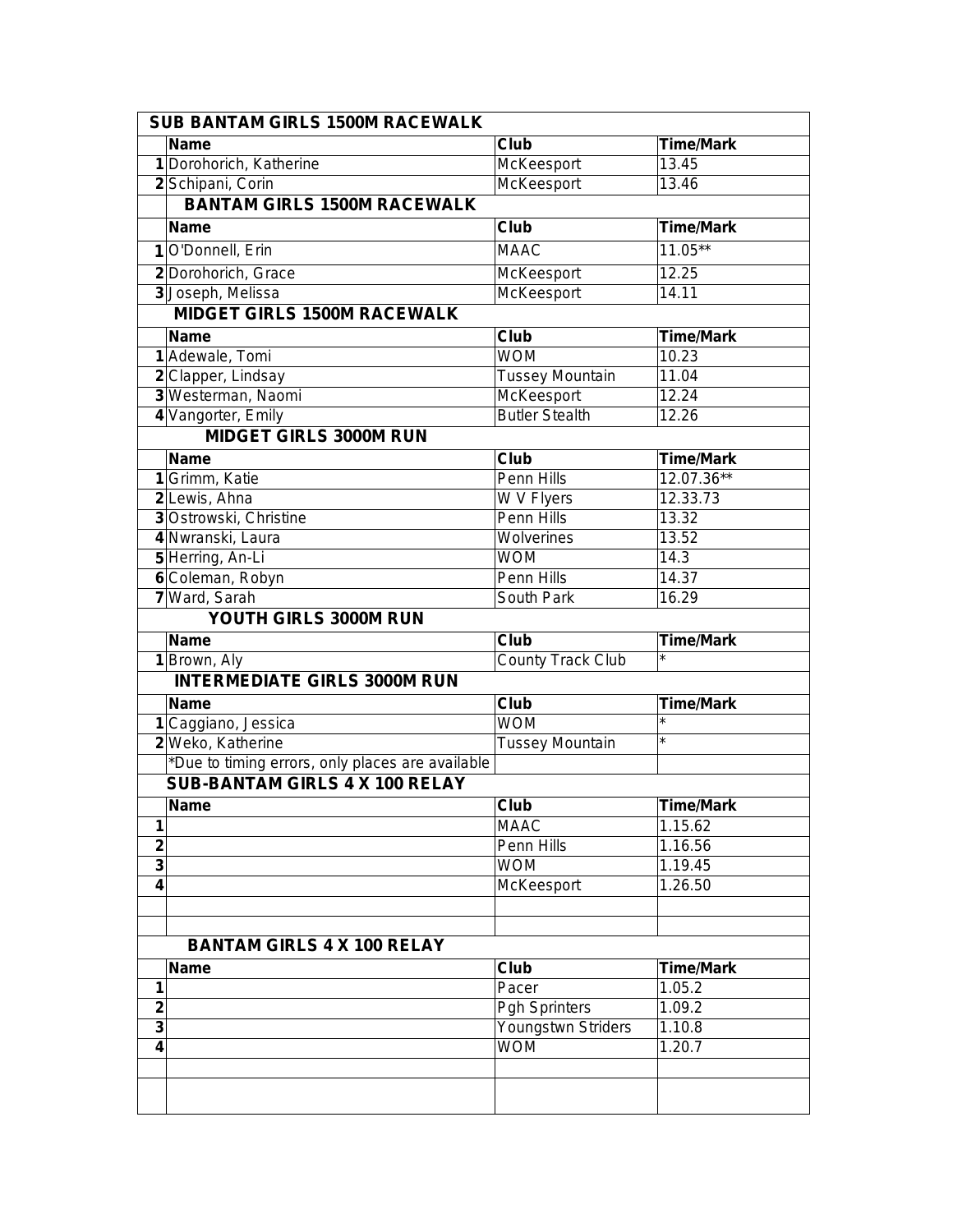|                | <b>MIDGET GIRLS 4 X 100 RELAY</b>       |                          |                  |
|----------------|-----------------------------------------|--------------------------|------------------|
|                | <b>Name</b>                             | Club                     | <b>Time/Mark</b> |
| 1              |                                         | Penn Hills               | 0.58.4           |
| $\mathbf 2$    |                                         | <b>WOM</b>               | 1.01.0           |
| 3              |                                         | Pacer                    | 1.02.5           |
| $\overline{4}$ |                                         | Mars                     | 1.02.7           |
| 5              |                                         | <b>MAAC</b>              | 1.03.7           |
|                |                                         |                          |                  |
|                | YOUTH GIRLS 4 X 100 RELAY               |                          |                  |
|                | <b>Name</b>                             | Club                     | <b>Time/Mark</b> |
| 1              |                                         | Penn Hills               | 0.58.67          |
| $\mathbf{2}$   |                                         | South Butler Flyers      | 0.59.76          |
| 3              |                                         | <b>WOM</b>               | 1.02.53          |
| 4              |                                         | South Park               | 1.02.59          |
|                |                                         |                          |                  |
|                | <b>INTERMEDIATE GIRLS 4 X 100 RELAY</b> |                          |                  |
|                | <b>Name</b>                             | Club                     | <b>Time/Mark</b> |
| 1              |                                         | <b>WOM</b>               | 52.6             |
|                |                                         |                          |                  |
|                |                                         |                          |                  |
|                | <b>YOUNG WOMEN GIRLS 100M HURDLES</b>   |                          |                  |
|                | <b>Name</b>                             | Club                     | <b>Time/Mark</b> |
|                | 1 Hampton, Tori-Ann                     | <b>WOM</b>               | 18.048           |
|                | 2 O'Donnell, Eliza                      | <b>Butler Stealth</b>    | 22.559           |
|                |                                         |                          |                  |
|                | <b>INTERMEDIATE GIRLS 100M HURDLES</b>  |                          |                  |
|                | <b>Name</b>                             | <b>Club</b>              | <b>Time/Mark</b> |
|                | 1 Guy, Bianca                           | Penn Hills               | 18.38            |
|                |                                         |                          |                  |
|                | YOUTH GIRLS 100m Hurdles                |                          |                  |
|                |                                         |                          |                  |
|                | <b>Name</b>                             | Club                     | <b>Time/Mark</b> |
|                | 1 Rogers, Jasmine                       | Independent              | 16.6             |
|                | 2 Snell, Sha-Tira                       | Nadia                    | 16.7             |
|                | 3 Cox, Jena                             | <b>River City Elite</b>  | 18.7             |
|                | 4 Taylor, Misha                         | Jag                      | 19.1             |
|                | 5 Wiefling, Lauren                      | South Butler Flyers      | 20.4             |
|                | 6 Taylor, Joy                           | <b>River City Elite</b>  | 20.7             |
|                | 7 Pannel, Ashley                        | Penn Hills Eagles        | 21.2             |
|                | 8 Lamin, Stacy                          | <b>Tussey Mountain</b>   | 21.4             |
|                | 9 Grattious, Lynsi                      | <b>Tussey Mountain</b>   | 21.7             |
|                | 10 Williams, Jazcynn                    | <b>WOM</b>               | 22               |
|                | 11 Hilderbrand, Hali                    | <b>County Track Club</b> | 22.6             |
|                |                                         |                          |                  |
|                |                                         |                          |                  |
|                |                                         |                          |                  |
|                |                                         |                          |                  |
|                |                                         |                          |                  |
|                |                                         |                          |                  |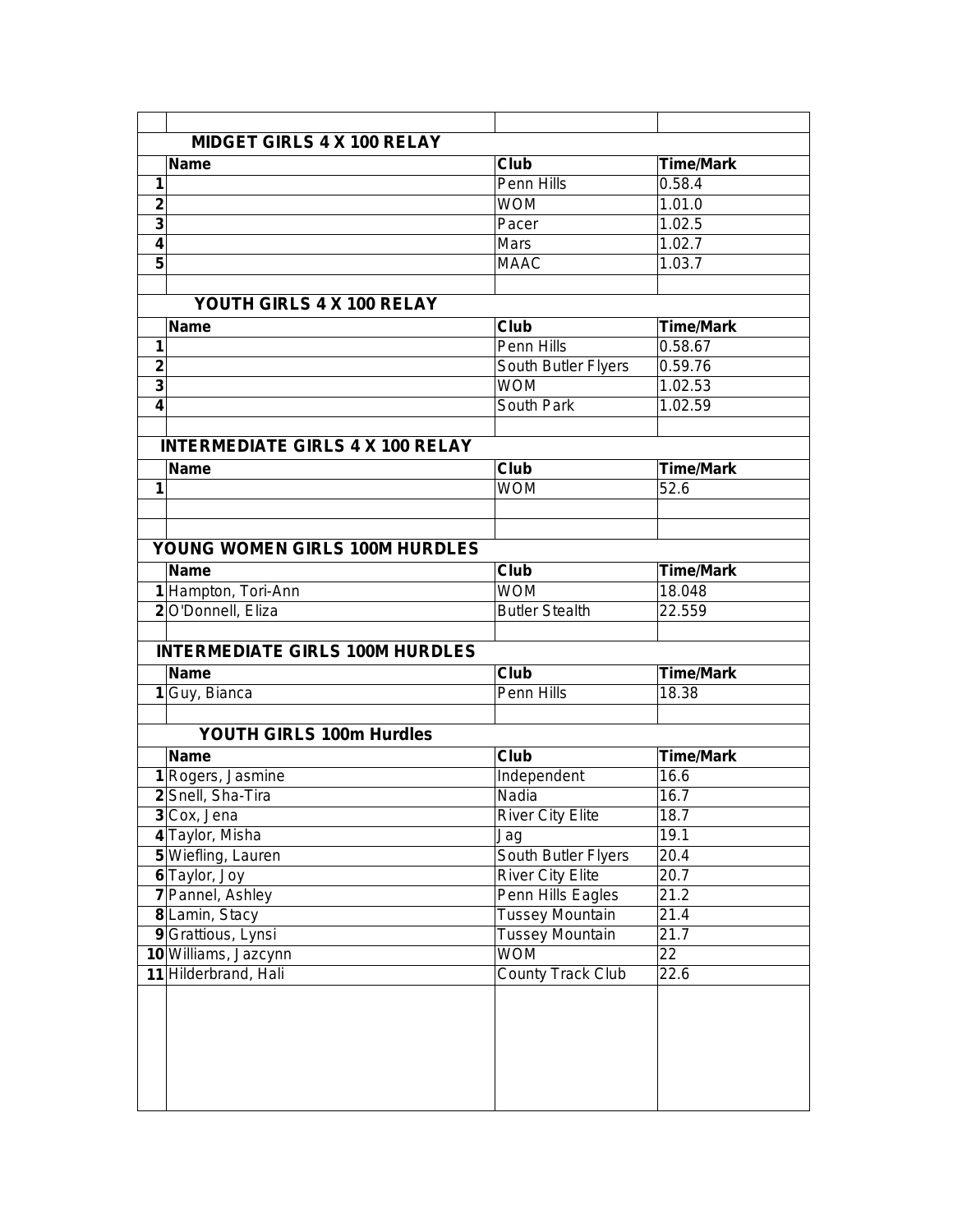|                  | <b>MIDGET GIRLS 80 HURDLES</b>      |                               |                          |  |  |
|------------------|-------------------------------------|-------------------------------|--------------------------|--|--|
|                  | <b>Name</b>                         | Club                          | <b>Time/Mark</b>         |  |  |
| 1                | Leonard, Anne                       | Pacer                         | 15.5                     |  |  |
| $\mathbf{2}$     | Novacek, Joyce                      | <b>WOM</b>                    | 16.1                     |  |  |
| 3                | Lang, Jennifer                      | Pacer                         | 16.5                     |  |  |
| 4                | Mischler, Megan                     | <b>WOM</b>                    | 16.5                     |  |  |
| 5                | Caggiano, Kathleen                  | <b>WOM</b>                    | 16.8                     |  |  |
| 6                | Simile, Samantha                    | Pacer                         | 17.4                     |  |  |
| 7                | Novacek, Rebecca                    | <b>WOM</b>                    | 17.97                    |  |  |
| 8                | Martin, Stephane                    | <b>MAAC</b>                   | 18.74                    |  |  |
| $\boldsymbol{9}$ | Sallis, Dora                        | <b>WOM</b>                    | 18.85                    |  |  |
|                  |                                     |                               |                          |  |  |
|                  | <b>SUBBANTAM GIRLS 100M (FINAL)</b> |                               |                          |  |  |
|                  | <b>Name</b>                         | <b>Club</b>                   | <b>Time/Mark (Final)</b> |  |  |
|                  | 1 Jiggets, LaShawna                 | Penn Hills                    | 16.1<br>(16.43)          |  |  |
|                  | 2 Stewart, Ashley                   | Jag                           | 18.53<br>(17.35)         |  |  |
|                  | 3 Ramirez, Taylor                   | <b>MAAC</b>                   | 18.27<br>(17.35)         |  |  |
|                  | 4 Cager, Breona                     | <b>WOM</b>                    | 18.15<br>(17.47)         |  |  |
|                  | 5 Ransom, Jalisa                    | <b>WOM</b>                    | 18.54<br>(17.52)         |  |  |
|                  | 6 Page, Margie                      | McKeesportHomeSch             | 18.67<br>(19.33)         |  |  |
|                  | 7 McClain, Asia                     | Penn Hills                    | 19.06                    |  |  |
|                  | 8 Manley, Lanae                     | Nadia                         | 19.35                    |  |  |
|                  | 9 Morris, Adria                     | Nadia                         | 19.54                    |  |  |
|                  | 10 Douglas, Deanna                  | Penn Hills                    | 19.66                    |  |  |
|                  | 11 East, Shaina                     | Penn Hills                    | 19.71                    |  |  |
|                  | 12 Cameron, Jeneese                 | <b>MAAC</b>                   | 19.82                    |  |  |
|                  | 13 Fuller, Cherie                   | Youngstwn Striders            | 19.9                     |  |  |
|                  | 14 Freyemwth, Jaimee                | South Butler Flyers           | 19.94                    |  |  |
|                  | 15 Binion, Brithae                  | <b>MAAC</b>                   | 20.09                    |  |  |
|                  | 16 Lawrence, Kristen                | Jag                           | 20.28                    |  |  |
|                  | 17 Pannell, Jada                    | Penn Hills                    | 20.44                    |  |  |
|                  | 18 Bush, Breanna                    | <b>County Track Club</b>      | 21.36                    |  |  |
|                  | 19 Frederick, Kissa                 | <b>WOM</b>                    | 22.31                    |  |  |
|                  | 20 Hodgen, Erica                    | Hillcrest Christian Sch 22.95 |                          |  |  |
|                  | 21 Bennett, Christian               | Jag                           | 22.97                    |  |  |
|                  | 22 Page, Anne                       | McKeesportHomeSch 23.12       |                          |  |  |
|                  | 23 Boerio, Natalie                  | <b>WOM</b>                    | 23.14                    |  |  |
|                  | 24 Lawrence, Kelsey                 | Jag                           | 23.49                    |  |  |
|                  | 25 Jewel, Cindy                     | McKeesportHomeSch             | 25.99                    |  |  |
|                  | 26 Potts, Megan                     | South Park                    | 27.38                    |  |  |
|                  | 27 Tobechi, Titus                   | Nadia                         | 27.49                    |  |  |
|                  | 28 Morrison, Marie                  | McKeesportHomeSch             | 33.14                    |  |  |
|                  |                                     |                               |                          |  |  |
|                  |                                     |                               |                          |  |  |
|                  |                                     |                               |                          |  |  |
|                  |                                     |                               |                          |  |  |
|                  |                                     |                               |                          |  |  |
|                  |                                     |                               |                          |  |  |
|                  |                                     |                               |                          |  |  |
|                  |                                     |                               |                          |  |  |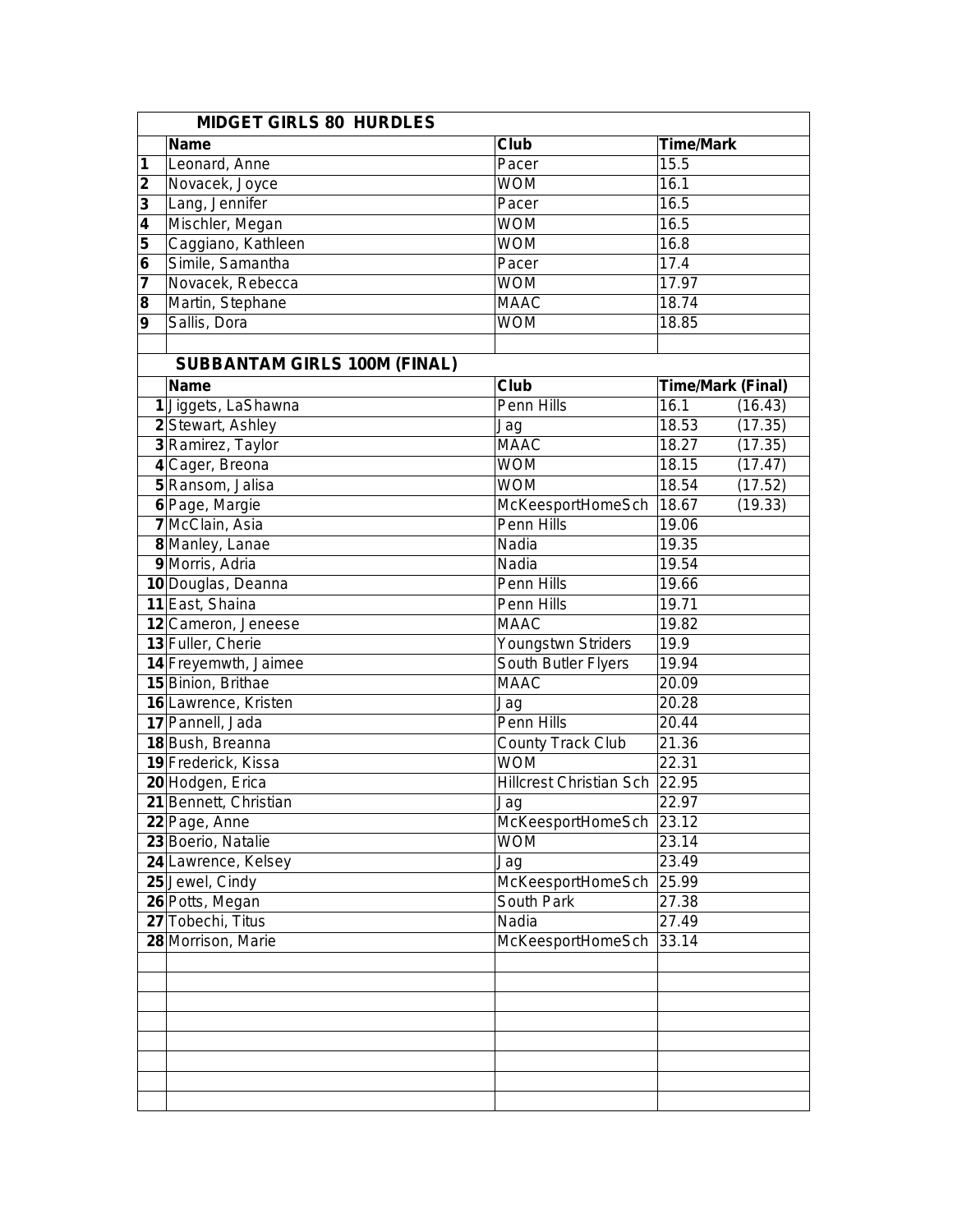| <b>BANTAM GIRLS 100M (FINAL)</b> |                         |                          |          |  |
|----------------------------------|-------------------------|--------------------------|----------|--|
| <b>Name</b>                      | Club                    | <b>Time/Mark (Final)</b> |          |  |
| 1 Jones, Cameron                 | <b>County Track</b>     | 15.1                     | (15.4)   |  |
| 2 Akril, Tori                    | Penn Hills              | 15.54                    | (15.4)   |  |
| 3 Lang, Valerie                  | <b>Pgh Sprinters</b>    | 15.69                    | (16.5)   |  |
| 4 Epps, Heather                  | Penn Hills              | 15.8                     | (16.1)   |  |
| 5 Clemons, My'lesha              | $\overline{\text{ITC}}$ | 15.91                    | (16.2)   |  |
| 6 Adanlete, Gisele               | Penn Hills              | 16.00                    | (15.9)   |  |
| 7 Shaw, Lisa                     | <b>Mercer County</b>    | 16.05                    |          |  |
| 8 Taylor, Melissa                | <b>WOM</b>              | 16.39                    |          |  |
| 9 Cattle, Frika                  | Penn Hills              | 16.51                    |          |  |
| 10 Smith, Jamie                  | <b>MAAC</b>             | 16.51                    |          |  |
| 11 Chambers, Eboni               | <b>WOM</b>              | 17.11                    |          |  |
| 12 Hines, Nicole                 | YoungsTwn Striders      | 17.23                    |          |  |
| 13 Camacho, Nina                 | Pacer                   | 17.24                    |          |  |
| 14 Carter, Chayla                | Penn Hills              | 17.26                    |          |  |
| 15 Phipps, Jamaya                | Penn Hills              | 17.26                    |          |  |
| 16 Hines, Bethany                | YoungsTwn Striders      | 17.28                    |          |  |
| 17 Bills, Courtney               | Jag                     | 17.36                    |          |  |
| 18 Whately, Lelia                | YoungsTwn Striders      | 17.73                    |          |  |
| 19 Hines, Alexandra              | YoungsTwn Striders      | 17.8                     |          |  |
| 20 Stewart, Courtney             | <b>WOM</b>              | 17.91                    |          |  |
| 21 Belcastro, Chelsea            | <b>WOM</b>              | 18.31                    |          |  |
| 22 Farris, Elise                 | <b>WOM</b>              | 18.57                    |          |  |
| 23 Bennett, Chelsea              | Jag                     | 18.62                    |          |  |
| 24 Toodlow, Lindsey              | <b>County Track</b>     | 18.64                    |          |  |
| 25 Mosely, Denika                | YoungsTwn Striders      | 18.79                    |          |  |
| 26 Gibbs, Kim                    | <b>Butler Stealth</b>   | 18.91                    |          |  |
| 27 Patterson, Briane             | Penn Hills              | 19.05                    |          |  |
| 28 Jenkins, Santina              | Penn Hills              | 19.17                    |          |  |
| 29 King, Carolina                | Mars                    | 19.21                    |          |  |
| 30 Rivers, Brittany              | YoungsTwn Striders      | 19.31                    |          |  |
| 31 Badden, Jordan                | <b>Butler Stealth</b>   | 19.68                    |          |  |
| 32 Hall, Ashley                  | <b>MAAC</b>             | 19.99                    |          |  |
| 33 Flood, Nasia                  | <b>MAAC</b>             | 20.47                    |          |  |
| 34 Morris, Andrea                | <b>Nadia</b>            | 21.64                    |          |  |
|                                  |                         |                          |          |  |
| <b>MIDGET GIRLS 100M (FINAL)</b> |                         |                          |          |  |
| <b>Name</b>                      | Club                    | Time/Mark (Final)        |          |  |
| 1 Davis, Charlese                | <b>River City Elite</b> | 13.44                    | (13.59)  |  |
| 2 Richards, Channing             | Penn Hills              | 14.44                    | (13, 83) |  |
| 3 Stewart, Coralesha             | Jag                     | 14.61                    | (13.85)  |  |
| 4 Miller, Nora                   | W Va Flyers             | 14.3                     | (13.99)  |  |
| 5 Fowler, Taelar                 | Penn Hills              | 15.1                     | (14.43)  |  |
| 6 Rivers, Breanna                | Youngstwn Striders      | 15.08                    | (15.24)  |  |
| 7 Operchad, Elaina               | Mars                    | 15.11                    |          |  |
| 8 Sallis, Dora                   | <b>WOM</b>              | 15.2                     |          |  |
| 9 Adewale, Funmi                 | <b>WOM</b>              | 15.3                     |          |  |
| 10 McLetridge, Sarah             | <b>MAAC</b>             | 15.35                    |          |  |
| 11 Taylor, Grace                 | <b>River City Elite</b> | 15.38                    |          |  |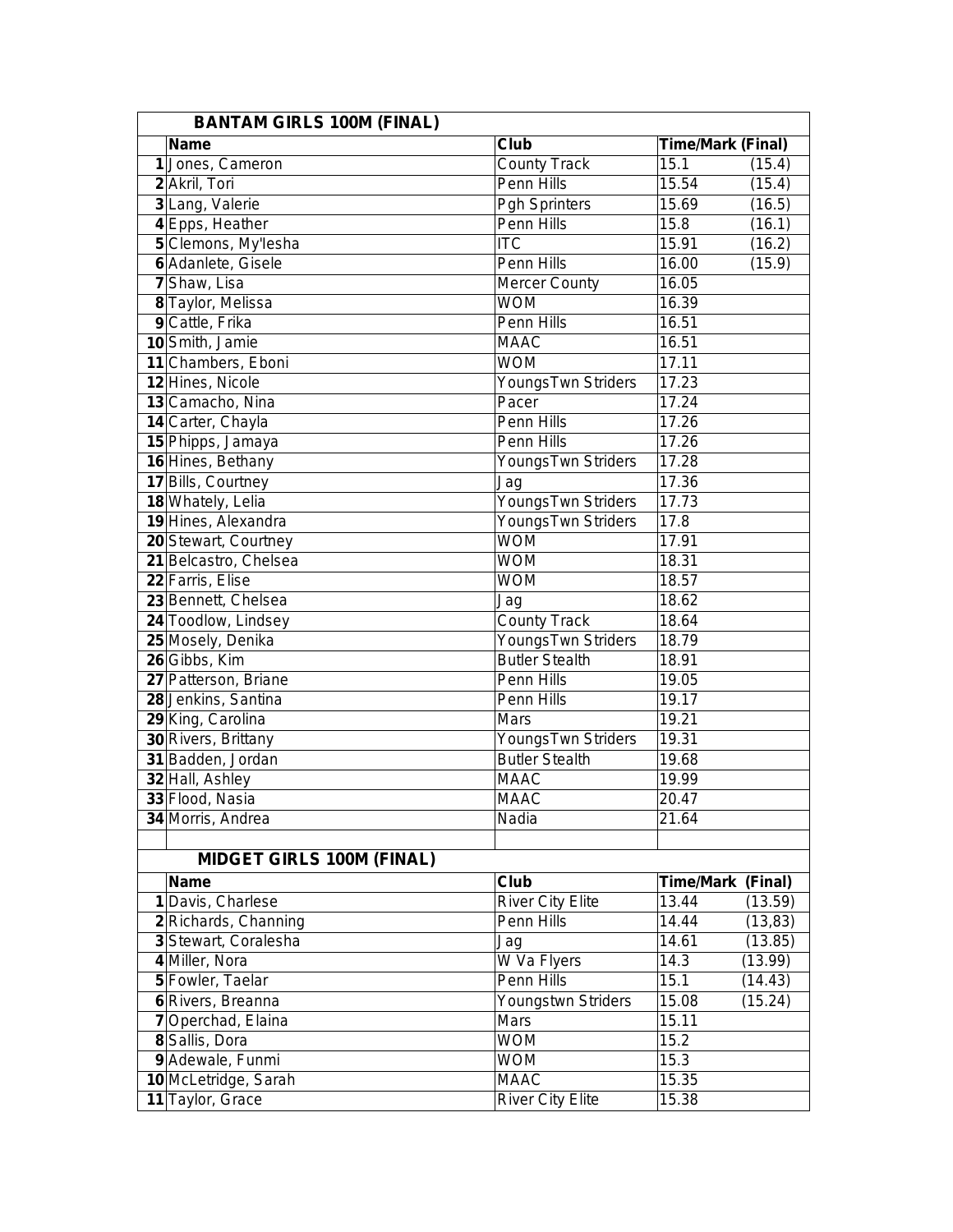| 12 Wise, Claire                              | <b>WOM</b>                           | 16.18                         |
|----------------------------------------------|--------------------------------------|-------------------------------|
| 13 Shirely, Deanna                           | <b>MAAC</b>                          | 16.2                          |
| 14 Walker, Kara                              | <b>ITC</b>                           | 16.26                         |
| 15 Hendrix, Char                             | Youngstwn Striders                   | 16.29                         |
| 16 Taylor, Natalie                           | <b>WOM</b>                           | 16.95                         |
| 17 Washington, Chelsey                       | Penn Hills                           | 18.51                         |
|                                              |                                      |                               |
| YOUTH GIRLS 100M (FINAL)                     |                                      |                               |
| <b>Name</b>                                  | Club                                 | Time/Mark (Final)             |
| 1 Kent, Leneata                              | Nadia                                | 13.4<br>(13.60)               |
| 2 Zotchak, Leah                              | <b>County Track Club</b>             | $13.\overline{83}$<br>(13.69) |
| 3 Harris, Jamie                              | <b>WOM</b>                           | 13.55<br>(13.76)              |
| 4 Taylor, Joy                                | <b>River City Elite</b>              | 13.94<br>(14.35)              |
| 5 McEldowney, Clerra                         | <b>Tussey Mountain</b>               | 14.15<br>(14.59)              |
| 6 Donnell, Ashley                            | Independent                          | 13.78                         |
| 7 Manjur, Rachel                             | <b>MAAC</b>                          | 14.6                          |
| 8 Simmons, Shana                             | Penn Hills                           | $\overline{15}$               |
| 9 Brown, Duona                               | <b>MAAC</b>                          | 15.02                         |
| 10 Pannell, Ashley                           | Penn Hills                           | 15.04                         |
| 11 Harris, Ila                               | Youngtwn Striders                    | 15.09                         |
| 12 Grattious, Lynsi                          | <b>Tussey Mountain</b>               | 15.54                         |
| 13 Stover, Nekeyia                           | <b>WOM</b>                           | 15.68                         |
| 14 Butler, Christina                         | <b>WOM</b>                           | 15.88                         |
| 15 Bowes, Lindsey                            | <b>Hillcrest Christian Sch</b>       | 16.1                          |
| 16 Williams, Jazlin                          | <b>WOM</b>                           | 16.14                         |
| 17 Cameron, Tianna                           | <b>MAAC</b>                          | 16.46                         |
| 18 Fernandez, Christina                      | Independent                          | 17.32                         |
|                                              |                                      |                               |
| <b>INTERMEDIATE GIRLS 100M (FINAL)</b>       |                                      |                               |
| <b>Name</b>                                  | Club                                 | Time/Mark (Final)             |
| 1 Jennings, Crystal                          | <b>WOM</b>                           | 13.03                         |
| 2 Cook, Shonte'                              | <b>WOM</b>                           | 13.49                         |
| 3 Goode, Elyse                               | <b>WOM</b>                           | 13.84                         |
| 4 Woloshin, Stephanie                        | <b>WOM</b>                           | 14.42                         |
| 5 Hollis, Amber                              | Umoja/Imani                          | 14.57                         |
| 6 Collier                                    | <b>Bulter Stealth</b>                | 14.92                         |
| 7 Pacella, Maria                             | <b>WOM</b>                           | 15.24                         |
|                                              |                                      |                               |
| YOUNG WOMEN GIRLS 100M (FINAL)               |                                      |                               |
| <b>Name</b>                                  | Club                                 | Time/Mark (Final)             |
| 1 Taylor, Jennifer                           | <b>WOM</b>                           | 14.58                         |
| 2 O'Donnel                                   | <b>Butler Stealth</b>                | 15.65                         |
|                                              |                                      |                               |
| <b>SUB-BANTAM GIRLS 800M</b>                 |                                      |                               |
| <b>Name</b>                                  | Club                                 | <b>Time/Mark</b>              |
| 1 Johnson, Brittany                          | Penn Hills                           | 3.17.76                       |
| 2 McLendon, Taylor                           | Penn Hills                           | 3.19.29                       |
|                                              |                                      |                               |
| 3 Wright, Taylor                             | Nadia                                | 3.31.53                       |
| 4 Zimmerman, Rachel<br>5 Ostroxski, Stefanie | <b>Tussey Mountain</b><br>Penn Hills | 3.38.00<br>3.39.78            |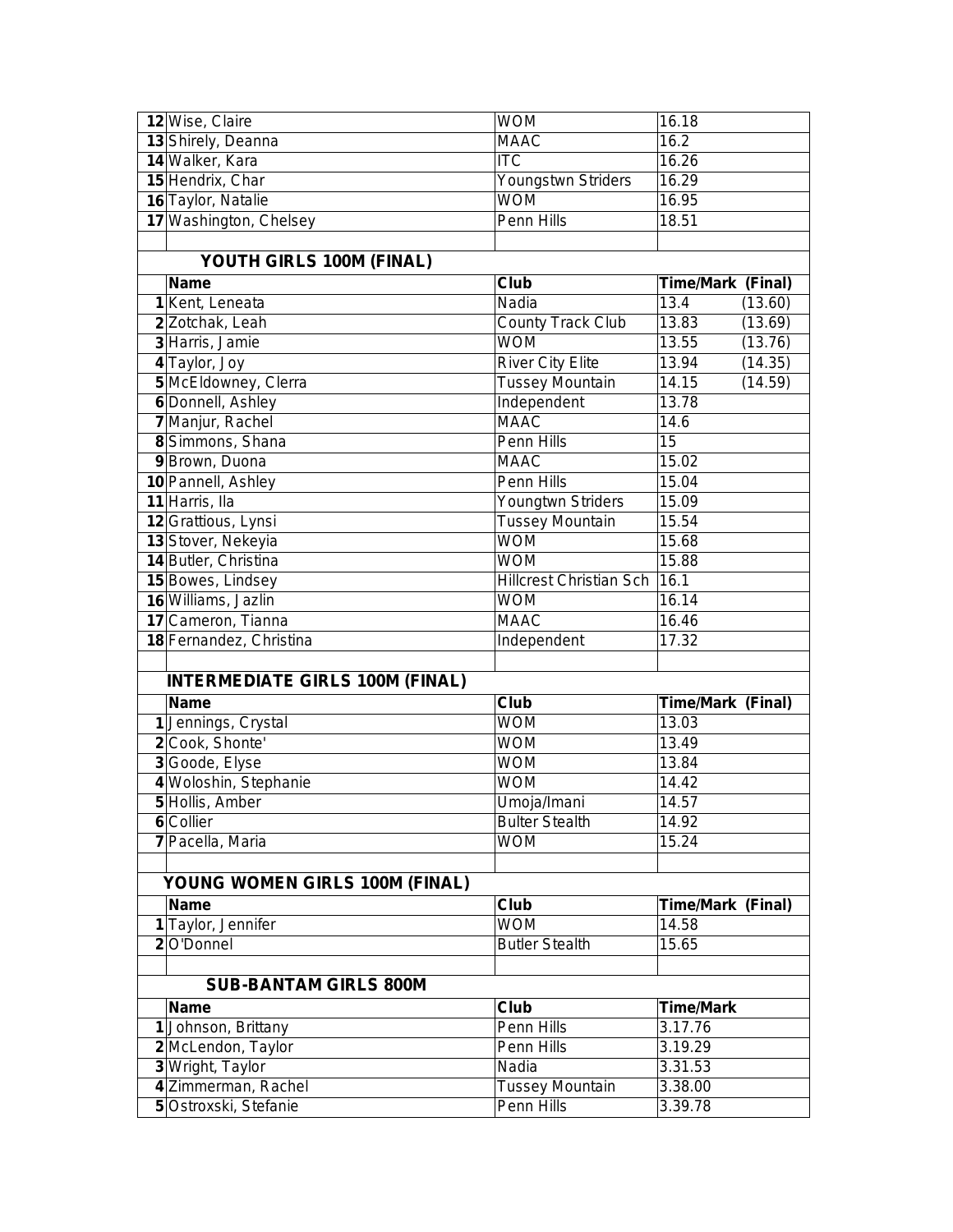| 6 Yuhas, Grace                 | Penn Hills             | 3.50.86          |
|--------------------------------|------------------------|------------------|
| 7 Smith, Ariel                 | Nadia                  | 4.06.00          |
| 8 Evans, Kathie                | Penn Hills             | 4.08.18          |
| 9 Boerio, Natalie              | <b>WOM</b>             | 4.30.63          |
|                                |                        |                  |
| <b>BANTAM GIRLS 800M</b>       |                        |                  |
| <b>Name</b>                    | Club                   | <b>Time/Mark</b> |
| 1 Benn, Jonessa                | Nadia                  | 2.53.11          |
| 2 Cash, Hannah                 | Independent            | 2.57.77          |
| 3 Stewart, Courtneyt           | <b>WOM</b>             | 3.11.52          |
| 4 Moran, Courtney              | Mars                   | 3.18.35          |
| 5 Presberry, Donnaya           | Penn Hills             | 3.24.77          |
| 6 Jeffreys, Katie              | <b>WOM</b>             | 3.25.18          |
| 7 Claycomb, Elizabeth          | <b>Tussey Mountain</b> | 3.25.53          |
| 8 Jefferson, Autumn            | <b>Penn Hills</b>      | 3.30.71          |
|                                |                        |                  |
| <b>MIDGET GIRLS 800M</b>       |                        |                  |
| <b>Name</b>                    | Club                   | <b>Time/Mark</b> |
| 1 Martin, Monifa               | Nadia                  | 2.43.36          |
| 2 Miller, Tiffani              | Jag                    | 2.49.85          |
| 3 Higgins, Angela              | Mars                   | 2.52.02          |
| 4 Bull-Trumbold, Cara          | <b>Mars</b>            | 2.54.27          |
| 5 Wilkerson, Cerre             | Nadia                  | 3.01.05          |
| 6 Kinney, Meredith             | <b>WOM</b>             | 3.04.87          |
| 7 Skoff, Alyssa                | <b>Mars</b>            | 3.08.78          |
| 8 Simmons, Sarafina            | Penn Hills             | 3.09.21          |
| 9 Smith, Ashley                | Nadia                  | 3.18.13          |
| 10 Morrow, Alicia              | <b>Tussey Mountain</b> | 3.36.74          |
| 11 Ward, Sarah                 | South Park             | 3.43.13          |
| 12 Healey, Lauren              | Nadia                  | 3.46.73          |
|                                |                        |                  |
| YOUTH GIRLS 800M               |                        |                  |
| <b>Name</b>                    | <b>Club</b>            | <b>Time/Mark</b> |
| 1 Vignetti, Melissa            | <b>River City</b>      | 2.32.2           |
| 2 Orchowski, Katie             | Pacers                 | 2.32.7           |
| 3 Brown, Ali                   | <b>County Track</b>    | 2.39.9           |
| 4 Bennett, Cierra              | Jag                    | 2.44.4           |
| 5 Donaldson, Jessica           | <b>Tussey Mountain</b> | 2.50.9           |
| 6 Miller, Emma                 | W V Flyers             | 2.50.5           |
| 7 Long, Erin                   | Pacers                 | 2.50.9           |
| 8 Boyer, Rachel                | South Park             | 2.58.3           |
| 9 Taylor, Misha                | Jag                    | 3.05.6           |
| 10 Breslow, Kelsey             | Pacers                 | 3.06.8           |
| 11 Smith, Tonya                | Independent            | 3.20.7           |
|                                |                        |                  |
|                                |                        |                  |
| <b>INTERMEDIATE GIRLS 800M</b> |                        |                  |
| <b>Name</b>                    | Club                   | <b>Time/Mark</b> |
| 1 Sipes, Valeria               | <b>Tussey Mountain</b> | 2.57.26          |
| 2 Weko, Katharine              | <b>Tussey Mountain</b> | 3.08.61          |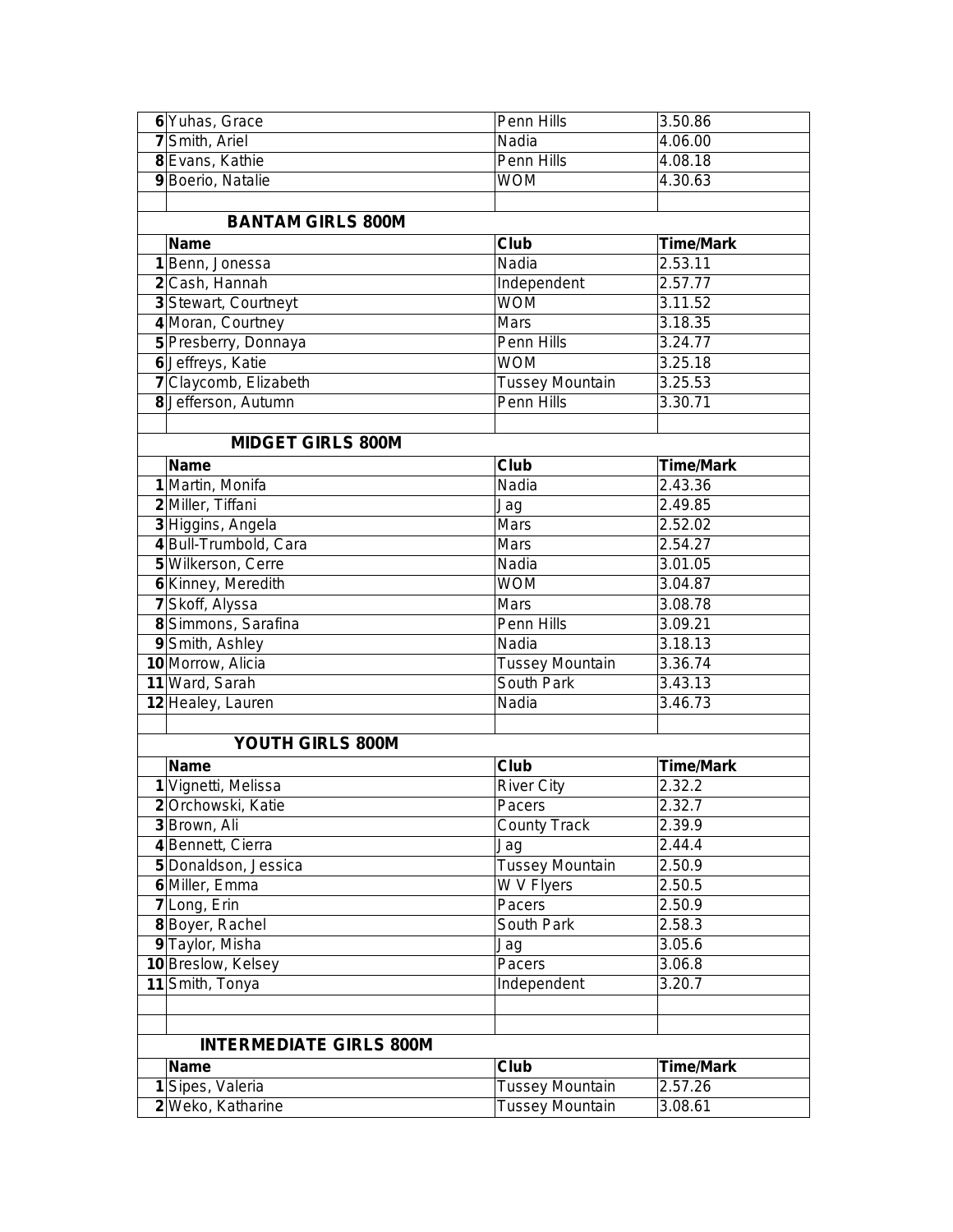| <b>YOUNG WOMEN GIRLS 800M</b> |                          |                  |  |  |  |
|-------------------------------|--------------------------|------------------|--|--|--|
| <b>Name</b>                   | Club                     | <b>Time/Mark</b> |  |  |  |
| 1 Joseph, Lindsey             | Umoja/Imani              | 3.05.8           |  |  |  |
| 2 Bluemling, Melinda          | <b>Clairton Striders</b> | 3.08.6           |  |  |  |
|                               |                          |                  |  |  |  |
|                               |                          |                  |  |  |  |
| <b>SUB BANTAM GIRLS 400M</b>  |                          |                  |  |  |  |
| <b>Name</b>                   | Club                     | <b>Time/Mark</b> |  |  |  |
| 1 Wilkerson, Iman             | Nadia                    | 1.26.7           |  |  |  |
| 2 Jiggets, LaShawna           | Penn Hills               | 1.27.5           |  |  |  |
| 3 Johnson, Brittany           | Penn Hills               | 1.30.9           |  |  |  |
| 4 Epps, Ella                  | Penn Hills               | 1.35.2           |  |  |  |
| 5 McClain, Asia               | Penn Hills               | 1.35.4           |  |  |  |
| 6 Spenillo, Jocelyn           | McKeesport               | 1.38.16          |  |  |  |
| 7 Yuhas, Grace                | Penn Hills               | 1.39.1           |  |  |  |
| 8 Morris, Adria               | Nadia                    |                  |  |  |  |
| 9 Sproul, Madelyn             | <b>WOM</b>               | 1.42.806         |  |  |  |
| 10 Smith, Ariel               | Nadia                    | 2.00.894         |  |  |  |
| 11 Charlton, Carrie           | Mon Valley               | 2.16.131         |  |  |  |
|                               |                          |                  |  |  |  |
| <b>BANTAM GIRLS 400M</b>      |                          |                  |  |  |  |
| <b>Name</b>                   | Club                     | <b>Time/Mark</b> |  |  |  |
| 1 Benn, Janessa               | Nadia                    | 1.15.4           |  |  |  |
| 2 Epps, Heather               | Penn Hills               | 1.16.1           |  |  |  |
| 3 Akril, Tori                 | Penn Hills               | 1.18.3           |  |  |  |
| 4 Shaw, Lisa                  | Mercer                   | 1.20.9           |  |  |  |
| 5 Carter, Chayla              | Penn Hills               | 1.22.8           |  |  |  |
| 6 Phipps, Jamaya              | Penn Hills               | 1.24.7           |  |  |  |
| 7 Stowers, Raina              | Nadia                    | 1.24.929         |  |  |  |
| 8 Hines, Bethany              | Youngstwn Striders       | 1.25.339         |  |  |  |
| 9 Akbar, Miriam               | Nadia                    | 1.25.676         |  |  |  |
| 10 Moran, Courtney            | Mars                     | 1.29.835         |  |  |  |
| 11 Camacho, Nina              | Pacers                   | 1.30.392         |  |  |  |
| 12 Jefferson, Autumn          | Penn Hills               | 1.32.89          |  |  |  |
| 13 Presberry, Donnaya         | Penn Hills               | 1.33.963         |  |  |  |
| 14 Jeffreys, Katie            | <b>WOM</b>               | 1.36.783         |  |  |  |
| 15 Bennett, Chelsea           | Jag                      | 1.40.471         |  |  |  |
|                               |                          |                  |  |  |  |
| <b>MIDGET GIRLS 400M</b>      |                          |                  |  |  |  |
| <b>Name</b>                   | Club                     | <b>Time/Mark</b> |  |  |  |
| 1 Johnson, Renayl             | Nadia                    | 1.07.56**        |  |  |  |
| 2 Yahas, Rachel               | Penn Hills               | 1.09.57          |  |  |  |
| 3 Lawrence, Shaylece          | Nadia                    | 1.10.72          |  |  |  |
| 4 Cattle, Jasmine             | Penn Hills               | 1.11.79          |  |  |  |
| 5 Operchal, Elaina            | Mars                     | 1.114.33         |  |  |  |
| 6 Wilkerson, Cerre            | Nadia                    | 1.13.75          |  |  |  |
| 7 Morrow, Alicia              | <b>Tussey Mountain</b>   | 1.14.82          |  |  |  |
| 8 Mischler, Megan             | <b>WOM</b>               | 1.15.18          |  |  |  |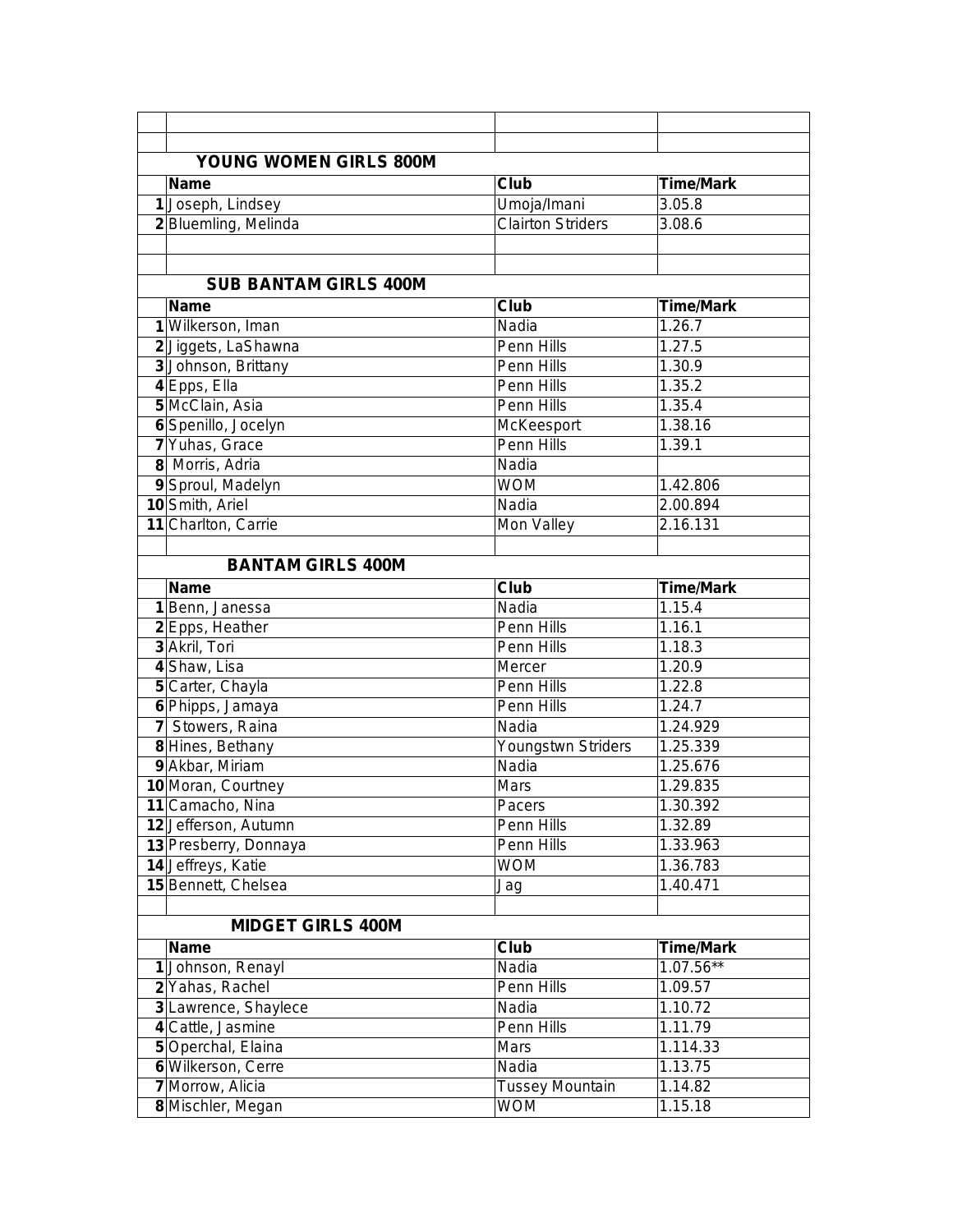| 9 Lewis, Ahna                                                                    | W Va Flyers                   | 1.15.73                     |
|----------------------------------------------------------------------------------|-------------------------------|-----------------------------|
| 10 Simmons, Sarafina                                                             | Penn Hills                    | 1.17.06                     |
| 11 Fowler, Taelar                                                                | Penn Hills                    | 1.17.67                     |
| 12 Musser, Kersha                                                                | <b>Tussey Mountain</b>        | 1.21.14                     |
| 13 Rinker, Kristin                                                               | <b>Tussey Mountain</b>        | 1.23.54                     |
| 14 Healey, Lauren                                                                | Nadia                         | 1.34.27                     |
|                                                                                  |                               |                             |
| YOUTH GIRLS 400M                                                                 |                               |                             |
| <b>Name</b>                                                                      | Club                          | <b>Time/Mark</b>            |
| 1 Bennett, Cierra                                                                | Jag                           | 1.03.04                     |
| 2 Vignetti, Melissa                                                              | <b>River City Elite</b>       | 1.04.08                     |
| 3 McBride, Brittany                                                              | Nadia                         | 1.06.67                     |
| 4 Snell, Sha-Tira                                                                | Nadia                         | 1.07.26                     |
| 5 Banks, Brittney                                                                | <b>River City Elite</b>       | 1.09.60                     |
| 6 Mundy, Syndi                                                                   | <b>River City Elite</b>       | 1.09.70                     |
| 7 Lamin, Stacy                                                                   | <b>Tussey Mountain</b>        | 1.10.01                     |
| 8 Carter, Lauren                                                                 | <b>Penn Hills</b>             | 1.13.02                     |
| 9 Yaldonsnki, Laci                                                               | <b>Tussey Mountain</b>        | 1.15.81                     |
| 10 Edmond, Keiil                                                                 | Penn Hills                    | 1.22.25                     |
|                                                                                  |                               |                             |
| <b>INTERMEDIATE GIRLS 400M</b>                                                   |                               |                             |
| <b>Name</b>                                                                      | <b>Club</b>                   | <b>Time/Mark</b>            |
| <b>NO PARTICIPANTS</b>                                                           |                               |                             |
| <b>YOUNG WOMEN GIRLS 400M</b>                                                    |                               |                             |
| <b>Name</b>                                                                      |                               | <b>Time/Mark</b>            |
|                                                                                  |                               |                             |
|                                                                                  | Club                          |                             |
| <b>NO PARTICIPANTS</b>                                                           |                               |                             |
| <b>SUB-BANTAM GIRLS 1500M</b>                                                    |                               |                             |
| <b>Name</b>                                                                      | Club                          | <b>Time/Mark</b>            |
| 1 McClendon, Taylor                                                              | Penn Hills                    | 6.59.61                     |
| 2 Zimmerman, Rachel                                                              |                               | 7.03.71                     |
| 3 Ostowski, Stephanie                                                            | Penn Hills                    | 7.22.67<br>7.42.11          |
| 4 Evans, Katie                                                                   |                               |                             |
| Sub-Bantam 1500 was run as an Exhibition and does not count in team point totals |                               |                             |
| <b>BANTAM GIRLS 1500M</b>                                                        |                               |                             |
| <b>Name</b>                                                                      | Club                          | <b>Time/Mark</b>            |
|                                                                                  |                               | 6.56.29                     |
| 1 Claycomb, Elizabeth                                                            | Tussey Mountain<br>Penn Hills | 7.32.15                     |
| 2 Presberry, Donnaya                                                             |                               |                             |
| <b>MIDGET GIRLS 1500M</b>                                                        |                               |                             |
| <b>Name</b>                                                                      | Club                          |                             |
| 1 Miller, Tiffani                                                                | Jag                           | <b>Time/Mark</b><br>5.54.02 |
| 2 Kinney, Meredith                                                               | <b>WOM</b>                    | 6.06.17                     |
| 3 Caggiano, Kathleen                                                             | <b>WOM</b>                    | 6.09.88                     |
| 4 Bull-Trombold, Cara                                                            | Mars                          | 6.19.30                     |
| 5 Ostronski, Christine                                                           | Penn Hills                    | 6.19.56                     |
| 6 Smith, Ashley                                                                  | Nadia                         | 6.31.56                     |
| 7 Coleman, Robyn                                                                 | Penn Hills                    | 6.43.14                     |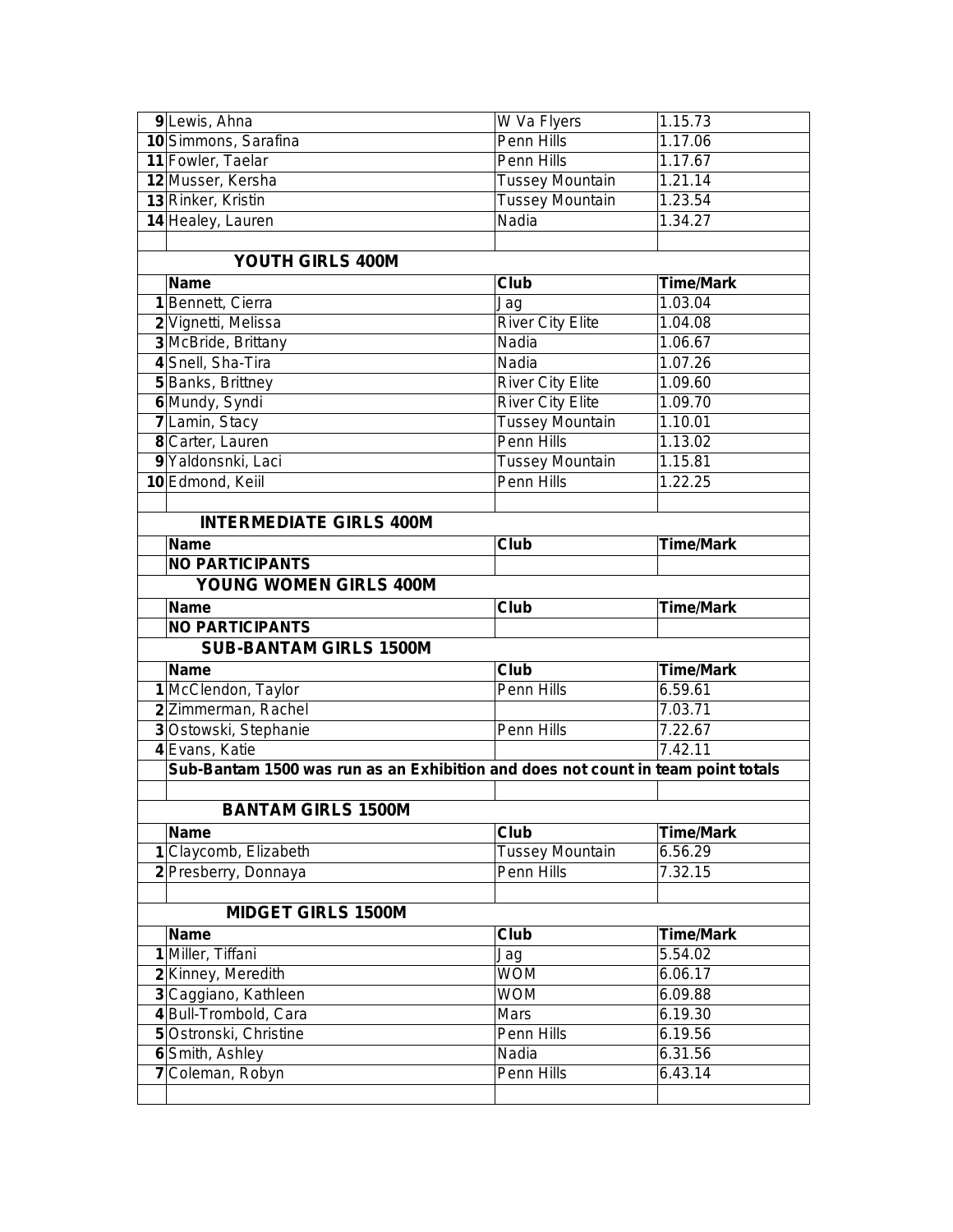| YOUTH GIRLS 1500M               |                            |                  |
|---------------------------------|----------------------------|------------------|
| <b>Name</b>                     | Club                       | <b>Time/Mark</b> |
| 1 Vignetti, Melissa             | <b>River City Elite</b>    | 5.14.44          |
| 2 Miller, Emma                  | W Va Flyers                | 5.51.86          |
| 3 Donaldson, Jessica            | <b>Tussey Mountain</b>     | 6.09.51          |
| 4 Smith, Tonya                  | Independent                | 6.59.07          |
|                                 |                            |                  |
| <b>INTERMEDIATE GIRLS 1500M</b> |                            |                  |
| <b>Name</b>                     | Club                       | <b>Time/Mark</b> |
| 1 Caggiano, Jessica             | <b>WOM</b>                 | 5.36.41          |
| 2 Sipes, Valeria                | <b>Tussey Mountain</b>     | 6.16.79          |
| 3 Weko, Katherine               | <b>Tussey Mountain</b>     | 6.41.34          |
|                                 |                            |                  |
| <b>SUB-BANTAM GIRLS 200M</b>    |                            |                  |
|                                 |                            | <b>Time/Mark</b> |
| Name                            | Club<br><b>Penn Hills</b>  | 35.21            |
| 1 Jiggets, LaShawna             |                            |                  |
| 2 Wilkerson, Iman               | Nadia<br><b>WOM</b>        | 35.77<br>37.71   |
| 3 Cager, Breona                 |                            |                  |
| 4 Johnson, Brittany             | Penn Hills                 | 38.38            |
| 5 Ransom, Jalisa                | <b>WOM</b>                 | 38.56            |
| 6 Stewart, Ashley               | Jag<br><b>Penn Hills</b>   | 38.59<br>38.77   |
| 7 McClain, Asia                 |                            |                  |
| 8 Cameron, Jeneese              | <b>MAAC</b><br><b>MAAC</b> | 39.62<br>40.16   |
| 9 Hedjazi, Kiana                |                            |                  |
| 10 Epps, Ella                   | Penn Hills                 | 40.19            |
| 11 Schmidt, Lydia               | <b>Butler Stealth</b>      | 40.38            |
| 12 Binion, Brettani             | <b>MAAC</b>                | 40.79            |
| 13 East, Shaina                 | Penn Hills                 | 41.95            |
| 14 Douglas, Deanna              | Penn Hills                 | 44.13            |
| 15 Bennett, Christian           | Jag                        | 45.57            |
|                                 |                            |                  |
|                                 |                            |                  |
| <b>BANTAM GIRLS 200M</b>        |                            |                  |
| <b>Name</b>                     | Club                       | <b>Time/Mark</b> |
| 1 Akriie, Tori                  | Penn Hills                 | 32.9             |
| 2 Epps, Heather                 | Penn Hills                 | 32.96            |
| 3 Smith, Jamie                  | <b>MAAC</b>                | 33.6             |
| 4 Adanlete, Gisele              | Penn Hills                 | 33.77            |
| 5 Cattle, Erika                 | Penn Hills                 | 35.09            |
| 6 Carter, Chayla                | Penn Hills                 | 35.87            |
| 7 Hines, Alexandra              | Youngstwn Striders         | 36.05            |
| 8 Akbar, Miriam                 | Nadia                      | 36.35            |
| 9 Bellcastro, Chelsea           | <b>WOM</b>                 | 38.64            |
| 10 Stowers, Raina               | Nadia                      | 38.91            |
| 11 Bennett, Chelsea             | Jag                        | 39.02            |
| 12 Phipps, Jamaya               | Penn Hills                 | 39.17            |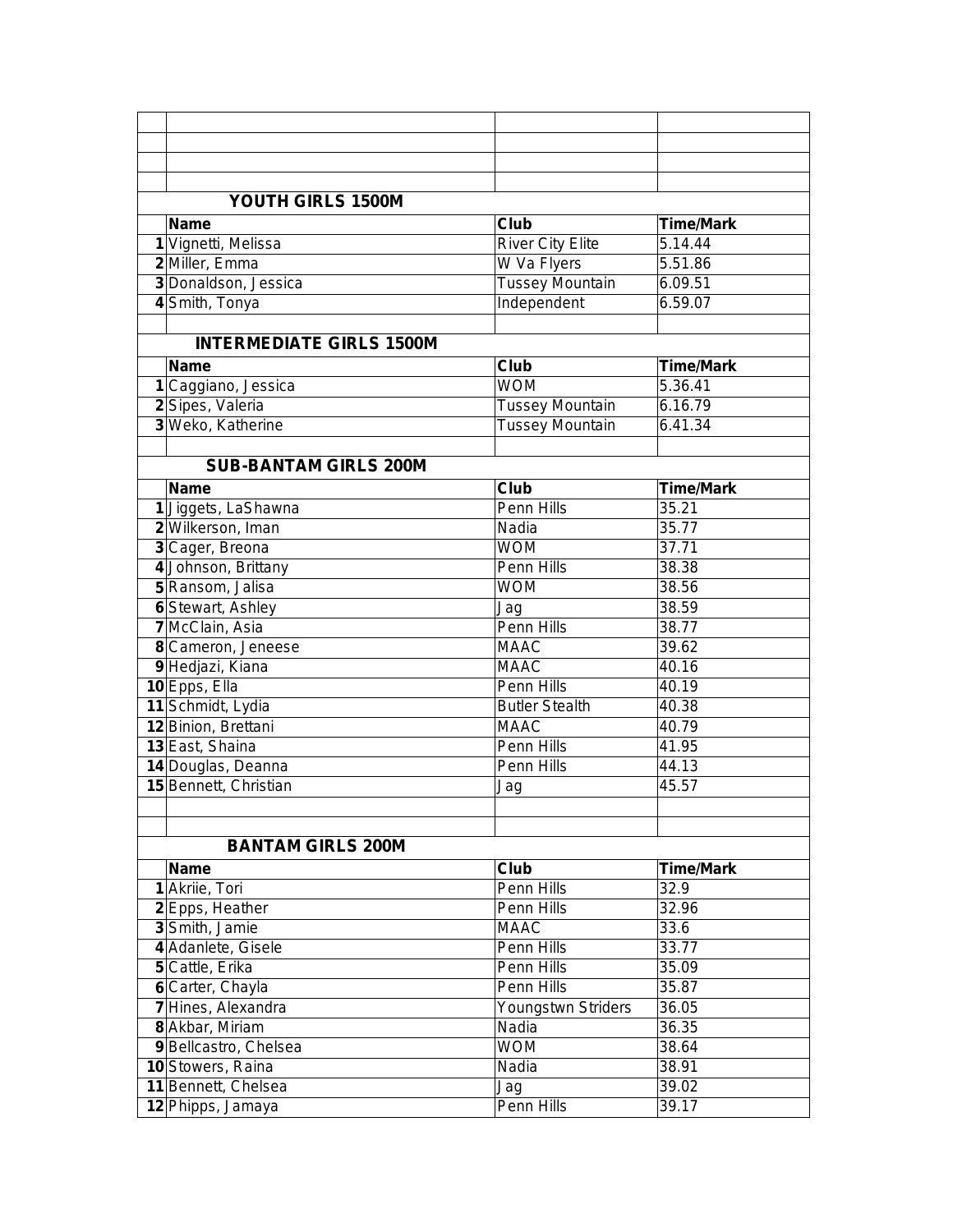| 13 Hall, Ashley                | <b>MAAC</b>             | 40.23            |
|--------------------------------|-------------------------|------------------|
| 14 Patterson, Breanne          | Penn Hills              | 41.05            |
| 15 Jenkins, Santina            | Penn Hills              | 41.66            |
| 16 Morris, Andrea              | Nadia                   | 41.97            |
|                                |                         |                  |
| <b>MIDGET GIRLS 200M</b>       |                         |                  |
| <b>Name</b>                    | Club                    | <b>Time/Mark</b> |
| 1 Johnson, Renaye              | Nadia                   | 27.69**          |
| 2 Richards, Channing           | Penn Hills              | 28.52            |
| 3 Davis, Charelise             | <b>River City Elite</b> | 28.89            |
| 4 Schmidt, Jessica             | <b>Butler Stealth</b>   | 30.06            |
| 5 Cattle, Jasmine              | Penn Hills              | 30.28            |
| 6 Lawrence, Shaylece           | Nadia                   | 30.45            |
| 7 Stewart, Coralesha           | Jag                     | 30.52            |
| 8 Schmidt, Frances             | <b>Butler Stealth</b>   | 30.91            |
| 9 Yuhas, Rachel                | Penn Hills              | 31.21            |
| 10 Kent, Sharaya               | Nadia                   | 31.43            |
| 11 McLetridge, Sarah           | <b>MAAC</b>             | 31.56            |
| 12 Simmons, Sarafina           | Penn Hills              | 32.64            |
| 13 Musser, Kersha              | <b>Tussey Mountain</b>  | 32.74            |
| 14 Wise, Claire                | <b>WOM</b>              | 33.92            |
| 15 Fowler, Taelar              | Penn Hills              | 34.45            |
| 16 Taylor, Natalie             | <b>WOM</b>              | 35.7             |
| 17 Healey, Lauren              | Nadia                   | 38.27            |
| 18 Morrow, Alicia              | <b>Tussey Mountain</b>  | 39.79            |
|                                |                         |                  |
|                                |                         |                  |
| YOUTH GIRLS 200M               |                         |                  |
| <b>Name</b>                    | Club                    | <b>Time/Mark</b> |
| 1 Snell, Sha-Tira              | Nadia                   | 27.95**          |
| 2 Kent, Leneata                | Nadia                   | 28.21            |
| 3 Banks, Brittney              | <b>River City Elite</b> | 28.62            |
| 4 Mundy, Sydni                 | <b>River City Elite</b> | 29.05            |
| 5 Mc Bride, Brittany           | Nadia                   | 29.16            |
| 6 Taylor, Joy                  | <b>River City Elite</b> | 29.55            |
| 7 Cox, Jean                    | <b>River City Elite</b> | 30.35            |
| 8 McElldowney, Clorra          | <b>Tussey Mountain</b>  | 30.79            |
| 9 Edmond, Kelli                | Penn Hills              | 31.56            |
| 10 Long, Erin                  | Pacer                   | 32.33            |
| 11 Stover, Nekeyia             | <b>WOM</b>              | 32.64            |
| 12 Butler, Christina           | <b>WOM</b>              | 33.79            |
| 13 Cameron, Tianna             | <b>MAAC</b>             | 34               |
|                                |                         |                  |
| <b>INTERMEDIATE GIRLS 200M</b> |                         |                  |
| <b>Name</b>                    | Club                    | <b>Time/Mark</b> |
| 1 Jennings, Crystal            | <b>WOM</b>              | 27.09            |
| 2 Cook, Shonte'                | <b>WOM</b>              | 27.78            |
| 3 Goode, Elyse                 | <b>WOM</b>              | 28.35            |
| 4 Collier, Rachel              | <b>Butler Stealth</b>   | 29.64            |
| 5 Woloshin, Stephanie          | <b>WOM</b>              | 29.98            |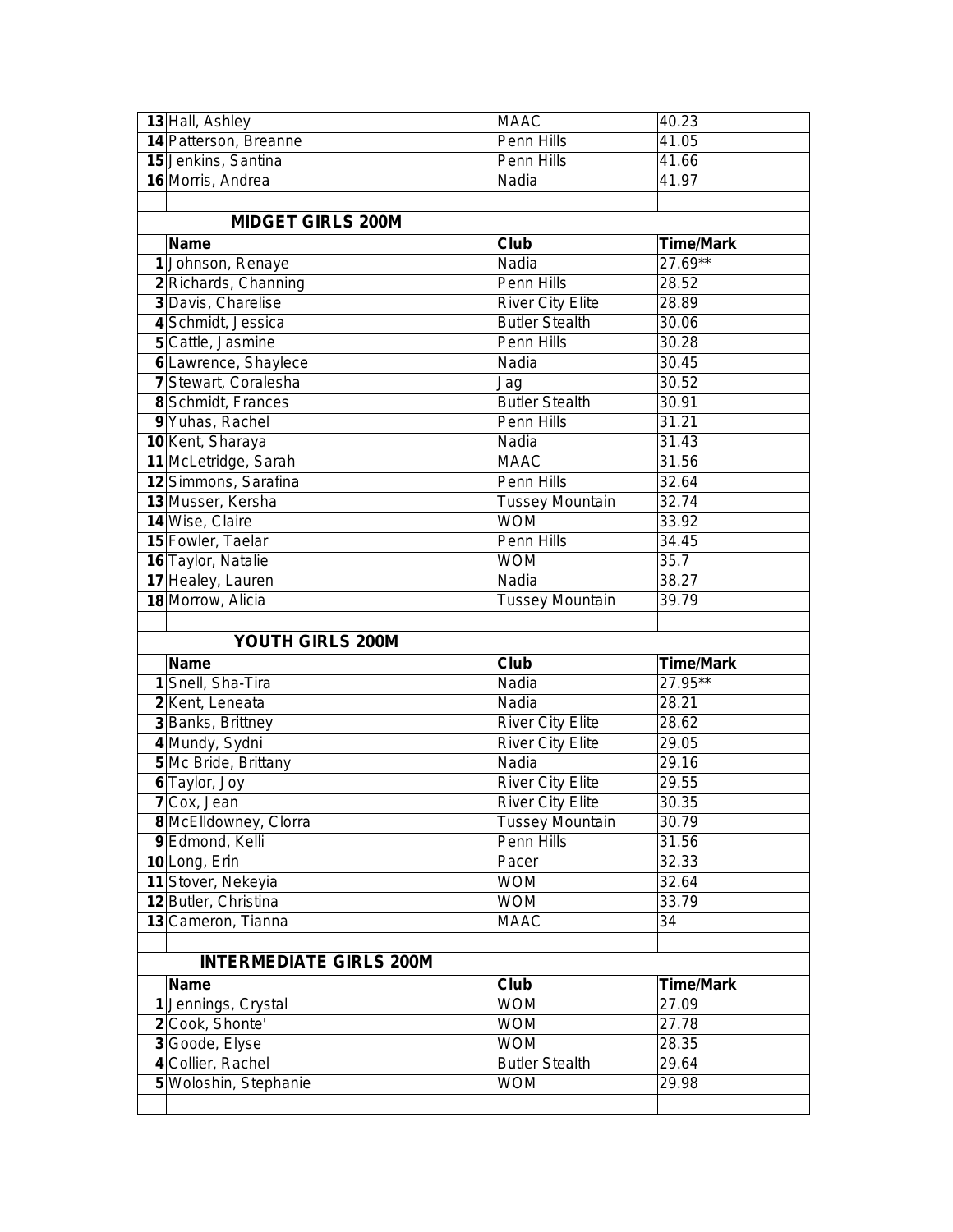| YOUNG WOMEN HIGH JUMP |                                     |                          |                  |  |
|-----------------------|-------------------------------------|--------------------------|------------------|--|
|                       | Name                                | Club                     | <b>Time/Mark</b> |  |
|                       | 1 Wise, Amanda                      | <b>River City Elite</b>  | 4'8''            |  |
|                       | 2 Taylor, Jennifer                  | <b>WOM</b>               | 4' 4''           |  |
|                       |                                     |                          |                  |  |
|                       | <b>INTERMEDIATE GIRLS DISCUS</b>    |                          |                  |  |
|                       | Name                                | <b>Club</b>              | <b>Time/Mark</b> |  |
|                       | 1 Hahn, Valerie                     | Independent              | $96"3"$ **       |  |
|                       | 2 Chomas, Gretchen                  | South Park               | 93"6"            |  |
|                       | 3 Kubicek, Beth                     | <b>MAAC</b>              | 73'2''           |  |
|                       | 4 Sipes, Valeria                    | <b>Tussey Mountain</b>   | 53'7"            |  |
|                       | 5 Sipes, Renee                      | McKeesportHomeSch        | 42' 1"           |  |
|                       |                                     |                          |                  |  |
|                       | YOUTH GIRLS DISCUS                  |                          |                  |  |
|                       | Name                                | Club                     | <b>Time/Mark</b> |  |
|                       | 1 Daverhart, Brittney               | Independent              | $79.4***$        |  |
|                       | 2 Clapper, Kayla                    | Tussey Mountain          | 77.1'            |  |
|                       | 3 Schmidt, Alison                   | <b>Butler Stealth</b>    | 71.1'            |  |
|                       | 4 Townsend, Sarraya                 | Youngstwn Striders       | 68.3'            |  |
|                       | 5 Dezart, Christi                   | Penn Hills               | 68.1'            |  |
|                       | 6 Hines, Brethany                   | Youngstwn Striders       | 65.8'            |  |
|                       | 7 Schaming, Debra                   | McKeesport HomeSch 56.1' |                  |  |
|                       | 8 Hoover, Erica                     | <b>Tussey Mountain</b>   | 53.1'            |  |
|                       |                                     |                          |                  |  |
|                       | <b>MIDGET GIRLS DISCUS</b>          |                          |                  |  |
|                       | <b>Name</b>                         | Club                     | <b>Time/Mark</b> |  |
|                       | 1 Moore, Ashley                     | South Park               | $64.3***$        |  |
|                       | 2 Hill, Chartia                     | Independent              | 58.3'            |  |
|                       | 3 Weeden, Melisea                   | <b>River City Elite</b>  | 58.1'            |  |
|                       | 4 Worst, Kim                        | <b>Butler Stealth</b>    | $\overline{56}$  |  |
|                       | 5 Graves, Dominique                 | Jag                      | 43.6'            |  |
|                       | 6 Taylor, Grace                     | <b>River City Elite</b>  | 38.5'            |  |
|                       | 7 Vangorter, Emily                  | <b>Butler Stealth</b>    | 27.6'            |  |
|                       |                                     |                          |                  |  |
|                       |                                     |                          |                  |  |
|                       |                                     |                          |                  |  |
|                       | YOUNG WOMEN LONG JUMP               |                          |                  |  |
|                       | <b>Name</b>                         | Club                     | <b>Time/Mark</b> |  |
|                       | 1 Bates, Jenifer                    | Umoja                    | 14'1"            |  |
|                       |                                     |                          |                  |  |
|                       | <b>INTERMEDIATE GIRLS LONG JUMP</b> |                          |                  |  |
|                       | Name                                | <b>Club</b>              | Time/Mark        |  |
|                       | 1 Guy, Bianca                       | Penn Hills               | 13'5''           |  |
|                       | 2 Sipes, Renee                      | McKeesport               | 9' 10"           |  |
|                       |                                     |                          |                  |  |
|                       | YOUTH GIRLS LONG JUMP               |                          |                  |  |
|                       | Name                                | <b>Club</b>              | Time/Mark        |  |
|                       | 1 Melis, Kerri                      | South Butler Flyers      | 14'6"            |  |
|                       | 2 Zotichak, Leah                    | <b>County Track Club</b> | 14'0"            |  |
|                       |                                     |                          |                  |  |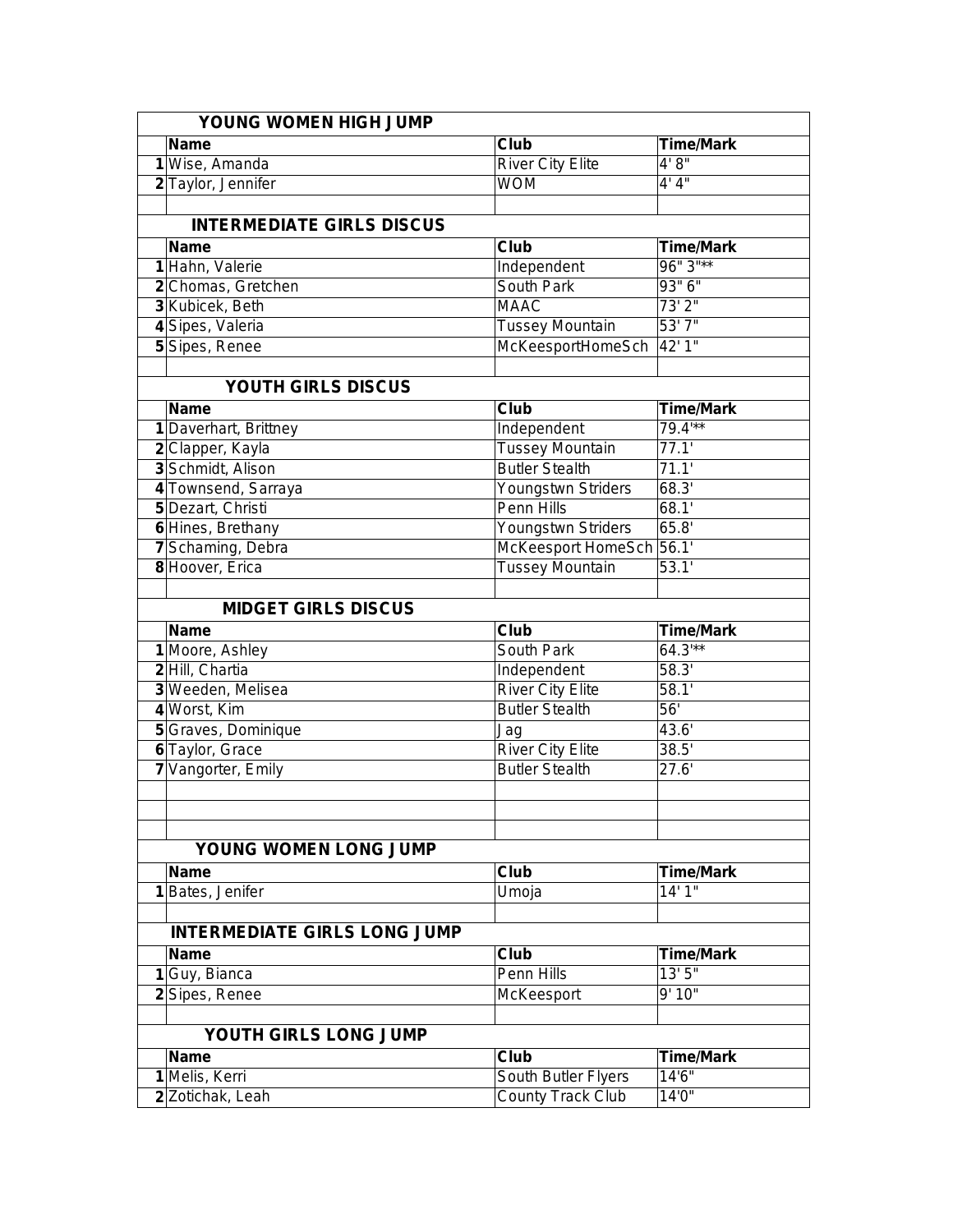| 3 McBride, Brittany           | Nadia                      | 13'6"            |
|-------------------------------|----------------------------|------------------|
| 4 Kent, Leneata               | Nadia                      | 13'2''           |
| 5 McEldowney, Crerra          | <b>Tussey Mountain</b>     | 13'11"           |
| 6 Douthett, Beth              | South Butler Flyers        | 12'8"            |
| 7 Yabiorski, Lou              | <b>Tussey Mountain</b>     | 12'6''           |
| 8 Kline, Lauren               | Wolverines                 | 12'11"           |
| 9 Grattious, Lynsi            | <b>Tussey Mountain</b>     | 11'9''           |
| 10 Breslow, Kelsey            | Pacer                      | 11'7''           |
| 11 Cox, Jena                  | <b>River City Elite</b>    | 11'1"            |
| 12 Lawsberg, Chelsey          | South Butler Flyers        | 10'7''           |
| 13 Robb, Kristen              | South Butler Flyers        | 10'11"           |
| 14 Robinson, Jennifer         | South Butler Flyers        | 8'3''            |
| 15 Mars, Jennifer             | Pacer                      | 8'10"            |
|                               |                            |                  |
| <b>MIDGET GIRLS LONG JUMP</b> |                            |                  |
| <b>Name</b>                   | Club                       | <b>Time/Mark</b> |
| 1 Miller, Nora                | W V Flyers                 | 13' 10"          |
| 2 Schmidt, Jessica            | <b>Butler Stealth</b>      | 13' 5.5"         |
| 3 Davis, Charlise             | <b>River City</b>          | 13' 1.5"         |
| 4 Schmidt, Frances            | <b>Butler Stealth</b>      | $12'$ 2.5"       |
| 5 Lewis, Ahna                 | W V Flyers                 | 11' 8.5"         |
| 6 Musser, Kersha              | <b>Tussey Mountain</b>     | 11'7.5"          |
| 7 Flaherty, Katie             | Pacer                      | 11'3.5"          |
| 8 Lang, Jennifer              | Pacer                      | 11'3.5"          |
| 9 Kent, Sharaya               | Nadia                      | 10' 11"          |
| 10 Rinker, Kristen            | <b>Tussey Mountain</b>     | 10' 8.5"         |
| 11 Miller, Haley              | <b>County Track</b>        | 10' 1.5"         |
| 12 Leonard, Anne              | Wolverines                 | $10'$ .5"        |
| 13 Adewale, Tomi              | <b>WOM</b>                 | 9' 11.5"         |
| 14 Collins, Amanda            | <b>WOM</b>                 | 9'10''           |
| 15 Martin, Stephanie          | <b>MAAC</b>                | 9' 8.5"          |
| 16 Milinski, Emily            | Pacer                      | 9'7''            |
| 17 Evans, Molly               | <b>Butler Stealth</b>      | 9' 2.5"          |
| 18 Nwranski, Laura            | Wolverines                 | 8' 8.5"          |
| 19 Weeden, Melissa            | <b>River City</b>          | 7'3.5''          |
| 20 Westerman, Noami           | McKeesport                 | 7'7.5''          |
| 21 Vangorter, Emily           | <b>Butler Stealth</b>      | Foul             |
| 22 Consolmagno, Marissa       | Pacer                      | Foul             |
|                               |                            |                  |
| <b>BANTAM GIRLS LONG JUMP</b> |                            |                  |
| <b>Name</b>                   | Club                       | <b>Time/Mark</b> |
| 1 Jones, Cameron              | <b>County Track Club</b>   | 12'3''           |
| 2 Shaw, Lisa                  | <b>County Track Club</b>   | 11'8''           |
| 3 Smith, Jamie                | <b>MAAC</b>                | 9'9''            |
| 4 Daniels, Monique            | <b>Pgh Sprinters</b>       | 9' 5.5''         |
| 5 Lang, Valerie               | Pacers                     | 9' 1.5"          |
| 6 Clemons, Myiesha            | International              | 9' .5"           |
| 7 Adanlete, Gisele            | Penn Hills                 | $9'$ .5"         |
| 8 Ross, Jessica               | Pacers                     | 8'9''            |
| 9 Hines, Nicole               | <b>Youngstown Striders</b> | 8' 8"            |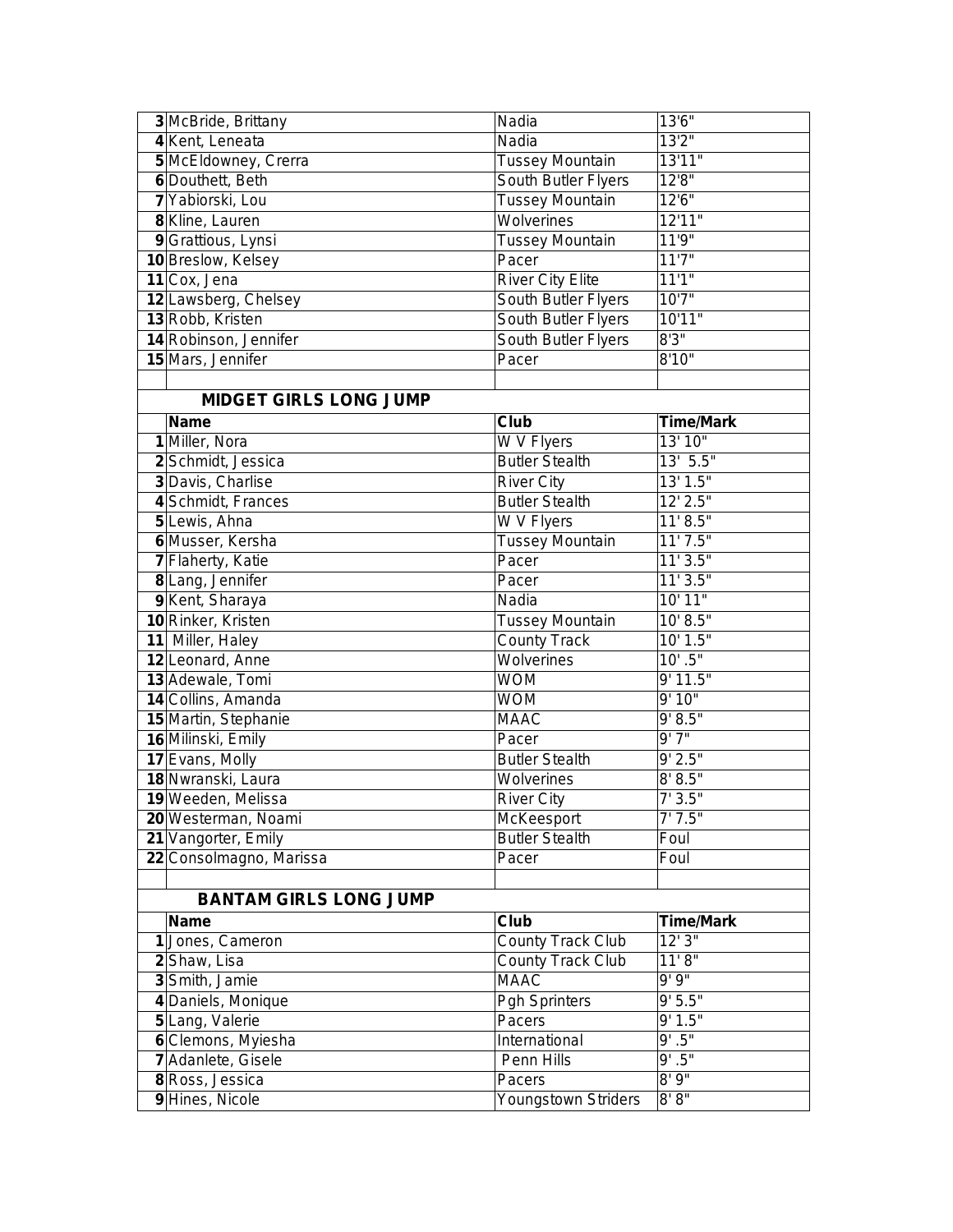| 10 Toodlow, Lindsey                         | <b>County Track Club</b>          | 8' 8''           |
|---------------------------------------------|-----------------------------------|------------------|
| 11 Miller, Chayanne                         | <b>County Track Club</b>          | 8'6''            |
| 12 Cattle, Erika                            | Penn Hills                        | 8'5.5"           |
| 13 Schmitt, Elyse                           | Pacers                            | 8'3''            |
| 14 Jefferson, Autumn                        | Penn Hills                        | 8' 10"           |
| 15 Rudolph, Jennifer                        | Pacers                            | 8'1"             |
| 16 Dorohorich, Grace                        | McKeesport                        | 7'5''            |
| 17 Starks, Lynette                          | <b>Pgh Sprinters</b>              | 7'5''            |
| 18 Gibbs, Kim                               | <b>Butler Stealth</b>             | 6'9''            |
| 19 Badden, Jordan                           | <b>Butler Stealth</b>             | 6' 8''           |
| 20 Claycomb, Elizabeth                      | <b>Tussey Mountain</b>            | Foul             |
| 21 Tobe, Josalyn                            | South Park                        | Foul             |
| 22 Moran, Courtney                          | <b>Mars Meotors</b>               | Foul             |
| 23 Morris, Andrea                           | Nadia                             | Foul             |
|                                             |                                   |                  |
|                                             |                                   |                  |
| <b>SUB BANTAM GIRLS LONG JUMP</b>           |                                   |                  |
| <b>Name</b>                                 | Club                              | <b>Time/Mark</b> |
| 1 Rapp, Juliette                            | <b>Butler Stealth</b>             | $8'$ 4.5"        |
| 2 Wilkerson, Iman                           | Nadia                             | 7' 10.5"         |
| 3 Cook, Zoey                                | <b>WOM</b>                        | 7' 6.5''         |
| 4 Page, Margie                              | McKeesport                        | 7' 4.5''         |
| 5 Schmidt, Lydia                            | <b>Butler Stealth</b>             | 7' 4''           |
| 6 Frederick, Kissa                          | <b>WOM</b>                        | 7'3.5''          |
| 7 Zimmerman, Rachel                         | <b>Tussy Mountain</b>             | 6'7.5''          |
| 8 Freyemuth, Jamiee                         | South Butler Flyers               | 6' 6.5"          |
| 9 Schipani Corin                            | McKeesport                        | 6'6''            |
| 10 Morrison, Marie                          | McKeesport                        | 5' 6.5''         |
| 11 Bush, Breanna                            | <b>County Track Club</b>          | 5' 11"           |
| 12 Rapp, Mary                               | <b>Butler Stealth</b>             | $5'$ .5"         |
| 13 Doroh, Katherine                         | <b>McKeesport</b>                 | 4'6''            |
| 14 Boerio, Natalie                          | <b>WOM</b>                        | 4'3.5''          |
| 15 Evans, Katie                             | <b>Penn Hills</b>                 | 4'1''            |
| 16 Potts, Megan                             | South Park                        | 3' 11"           |
| 17 Page, Annie                              | McKeesport                        | Foul             |
|                                             |                                   |                  |
| <b>INTERMEDIATE GIRLS SHOT PUT</b>          |                                   |                  |
| <b>Name</b>                                 | Club                              | <b>Time/Mark</b> |
| 1 Hahn, Valerie                             | Independent                       | 31'8"            |
| 2 Rubicek, Beth                             | <b>MAAC</b>                       | 30'1"            |
| 3 Chomas, Gretchen                          | South Park                        | 26'10"           |
| 4 Nemeth, Anne                              | <b>WOM</b>                        | 24.9             |
| 5 Sipes, Renee                              | McKeesport                        | 15'6.5"          |
|                                             |                                   |                  |
| YOUTH GIRLS SHOT PUT                        |                                   |                  |
|                                             | Club                              | <b>Time/Mark</b> |
| <b>Name</b>                                 |                                   |                  |
| 1 Rogers, Jasmine                           | Independent                       | $32'4"$ **       |
| 2 Schmidt, Alison                           | <b>Butler Stealth</b>             | 31"7.5"          |
| 3 Townsend, Sarroya<br>4 Averhart, Brittney | Youngstwn Striders<br>Independent | 31'5''<br>30'5"  |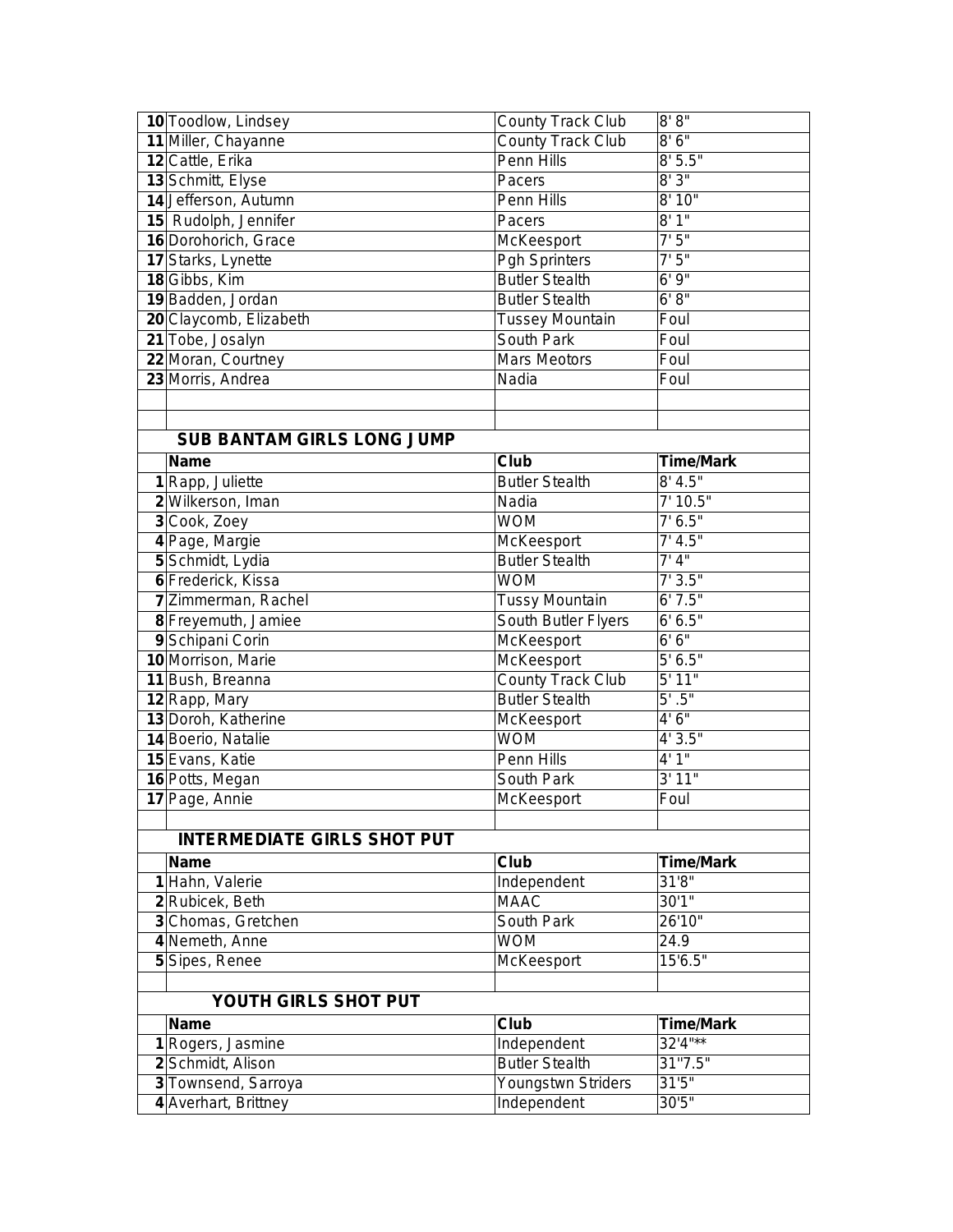| 5 Dezart, Christi                        | Penn Hills                     | 27'9''           |
|------------------------------------------|--------------------------------|------------------|
| 6 Douthett, Beth                         | South Butler Flyers            | 27'8''           |
| 7 Clapper, Kayla                         | <b>Tussey Mountain</b>         | 26'4"            |
| 8 Hoover, Erica                          | <b>Tussey Mountain</b>         | 25"2"            |
| 9 Neff, Krystal                          | <b>County Track Club</b>       | 25'1''           |
| 10 Hines, Brithany                       | Youngstwn Striders             | 24'9"            |
| 11 Schaming, Debra                       | McKeesport                     | 22'8''           |
| 12 Fernandez, Christina                  | Independent                    | 22'3''           |
|                                          |                                |                  |
| <b>MIDGET GIRLS SHOT PUT</b>             |                                |                  |
| <b>Name</b>                              | <b>Club</b>                    | <b>Time/Mark</b> |
| 1 Hill, Chartia                          | Independent                    | 28'6"            |
| 2 Weeden, Melissa                        | <b>River City Elite</b>        | 27'5''           |
| 3 Moore, Ashley                          | South Park                     | 26'2.5"          |
| 4 Clapper, Lindsay                       | <b>Tussey Mountain</b>         | 25'1.5"          |
| 5 Worst, Kim                             | <b>Butler Stealth</b>          | 23'5"            |
| 6 Graves, Dominique                      | Jag                            | 20'8.5"          |
| 7 Sniegh, Marissa                        | <b>Hillcrest Christian Sch</b> | 17'5''           |
| 8 Washington, Chelsey                    | Penn Hills                     | 15'3''           |
| 9 Whately, Lauren                        | Youngstwn Striders             | 11'0.5"          |
|                                          |                                |                  |
| <b>BANTAM GIRLS SHOT PUT</b>             |                                |                  |
| <b>Name</b>                              | Club                           | <b>Time/Mark</b> |
| 1 Tobe, Jasalyn                          | South Park                     | 16'11"**         |
| 2 Joseph, Mellissa                       | McKeesport                     | 13'10"           |
| 3 Patterson, Breanne                     | Penn Hills                     | 13'1.5"          |
| 4 Morrison, Melddy                       | McKeesport                     | 10'9"            |
|                                          |                                |                  |
|                                          |                                |                  |
| 5 Jenkins, Santina                       | Penn Hills                     | 8'8.5''          |
| <b>INTERMEDIATE GIRLS SHOT PUT</b>       |                                |                  |
| <b>Name</b>                              | Club                           | <b>Time/Mark</b> |
| 1 Hahn, Valerie                          | Independent                    | 31' 8''          |
| 2Kubicek, Beth                           | <b>MAAC</b>                    | 30'1''           |
| 3 Chomas, Gretchen                       | South Park                     | 26' 10.5"        |
| 4 Nemeth, Annie                          | <b>WOM</b>                     | 29'9''           |
| 5 Sipes, Renee                           | McKeesport                     | 15' 6.5"         |
|                                          |                                |                  |
| YOUTH GIRLS SHOT PUT                     |                                |                  |
| <b>Name</b>                              | <b>Club</b>                    | <b>Time/Mark</b> |
| 1 Rogers, Jasmine                        | Independent                    | 32.4             |
| 2 Schmitt, Alison                        | <b>Butler Stealth</b>          | 31.7             |
| 3 Townsend, Sarroya                      | <b>Striders</b>                | 31.5             |
| 4 Averhart, Brittney                     | Independent                    | 30.5             |
| 5 Dezart, Christi                        | Penn Hills                     | 27.9             |
| 6 Douthett, Beth                         | S. Butler Flyers               | 27.8             |
| 7 Clapper, Kayla                         | <b>Tussey Mountain</b>         | 26.4             |
| 8 Hoover, Erica                          | <b>Tussey Mountain</b>         | 25.2             |
| 9 Neff, Krystal                          | <b>County Track</b>            | 25.1             |
| 10 Hines, Brittany<br>11 Schaming, Debra | <b>Striders</b><br>McKeesport  | 24.9<br>22.8     |